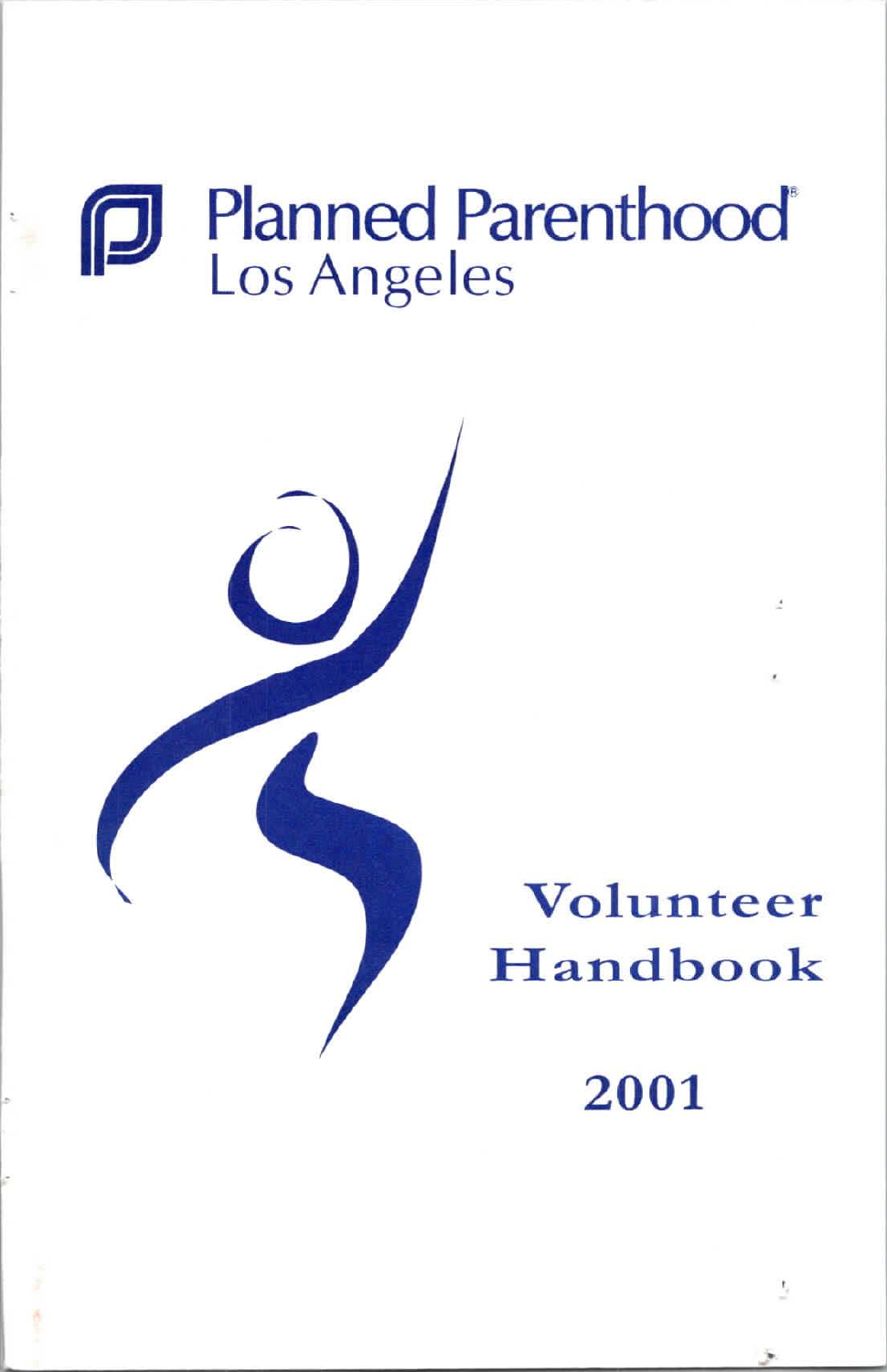# PPLA Volunteer Handbook

2001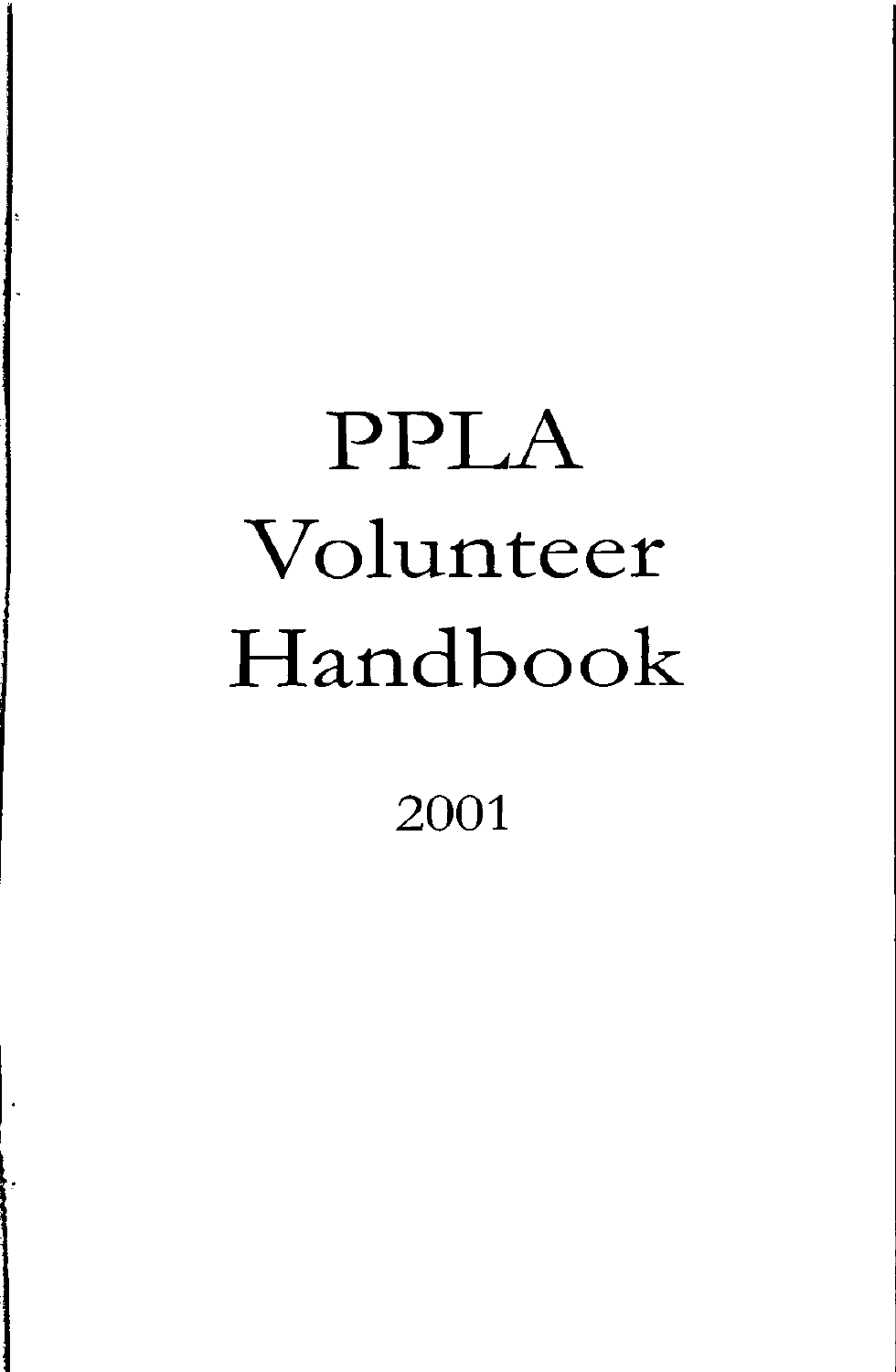### **Planned Parenthood Los Angeles**

Main Administration Office 1920 Marengo Street Los Angeles, CA 90033 323-223-4462 FAX 323-225-5844 TDD 323-221-2532

#### Education and Volunteer Office

Westside Administrative Office 1316 3rd Street Promenade, Suite B-5 Santa Monica, CA 90401 310-395-0098 FAX 310-393-9529 Coordinator of Volunteers: Bonnie Bricklin Extension 3511 Bonnie.Bricklin@PP-LA.org

#### **http:/ /www.plannedparenthood-la.oig**

i ..

Revised November 2000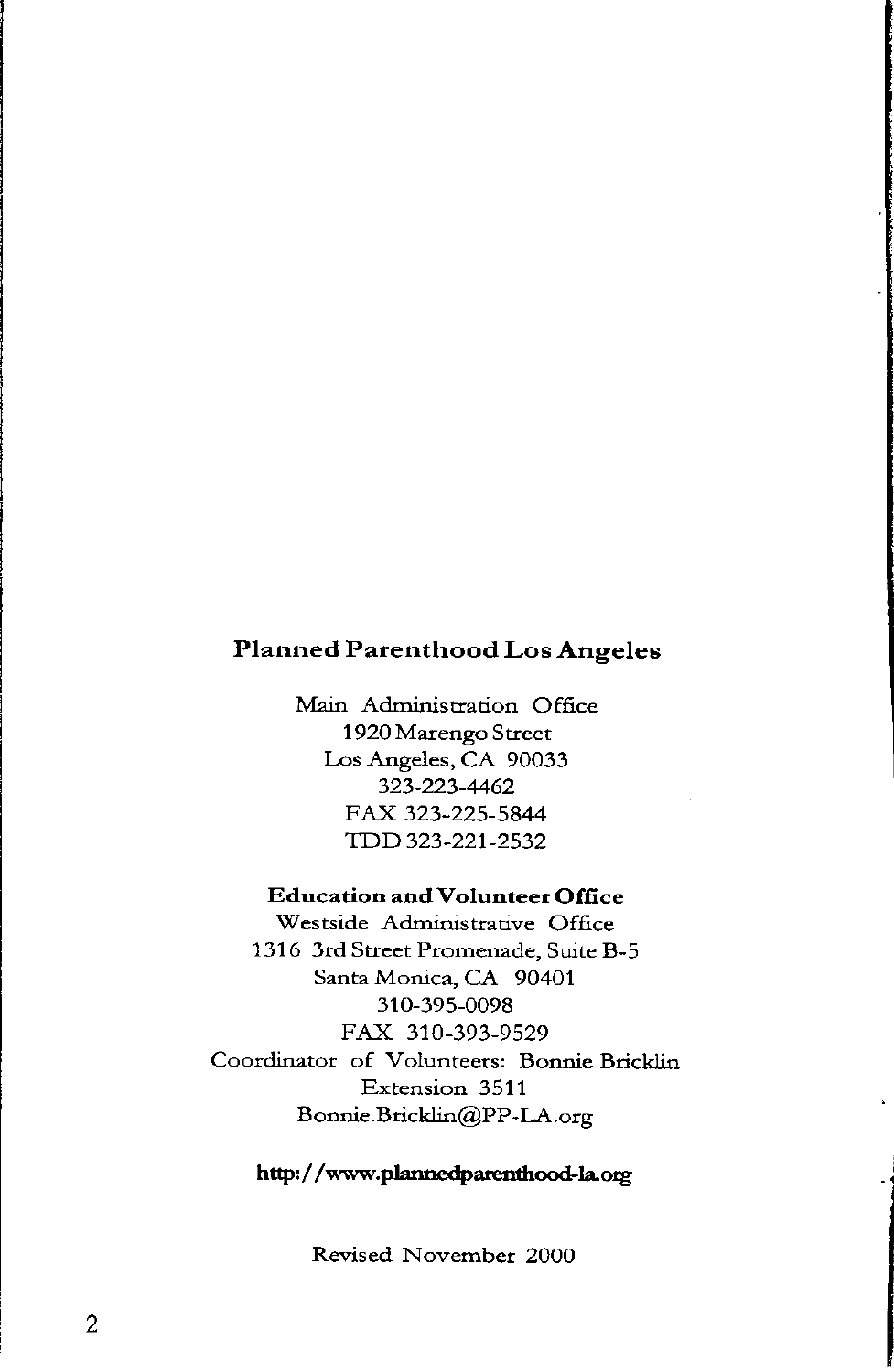# **Welcome**

I-

### Planned Parenthood Los Angeles

PPLA provides family planningandreproductivehealth care **services to over 52,000women, men and teens each year.**  Complementing PPLA's health care services is a strong emphasis **on sexuality education as well as a comprehensive program that advocates for numerous women's health issues at federal, state and**  local levels.

**As a volunteer, you are an important and integral part of our staff.**  Volunteers help suppot PPLA's goals in five areas: Client Services, Public Affairs Programs, Education Programs for Teens, Adults andFarnilies,CommunicationsandMarketing,andFundraising **Projects. With the dedication, expertise and caring you bring to**  Planned Parenthood Los Angeles, the agency is better able to serve **its clients and effectively utilize its staff.** 

**This Volunteer Handbook is a resource for you. It includes:** 

- Basic background materials on the agency
- **Introductory information on the responsibilities of volunteers**
- Samples of important forms which you may be required to complete

We hope this information will make your introduction to PPLA easier. A general orientationmeetingwill be required, to further explain theroleofvolunteersin the agency.

Please read through the materials and feel free to ask the **Coordinator of Volunteer Services, your supervisor or project coordinator any questions you may have.** 

We look forward to working together with you!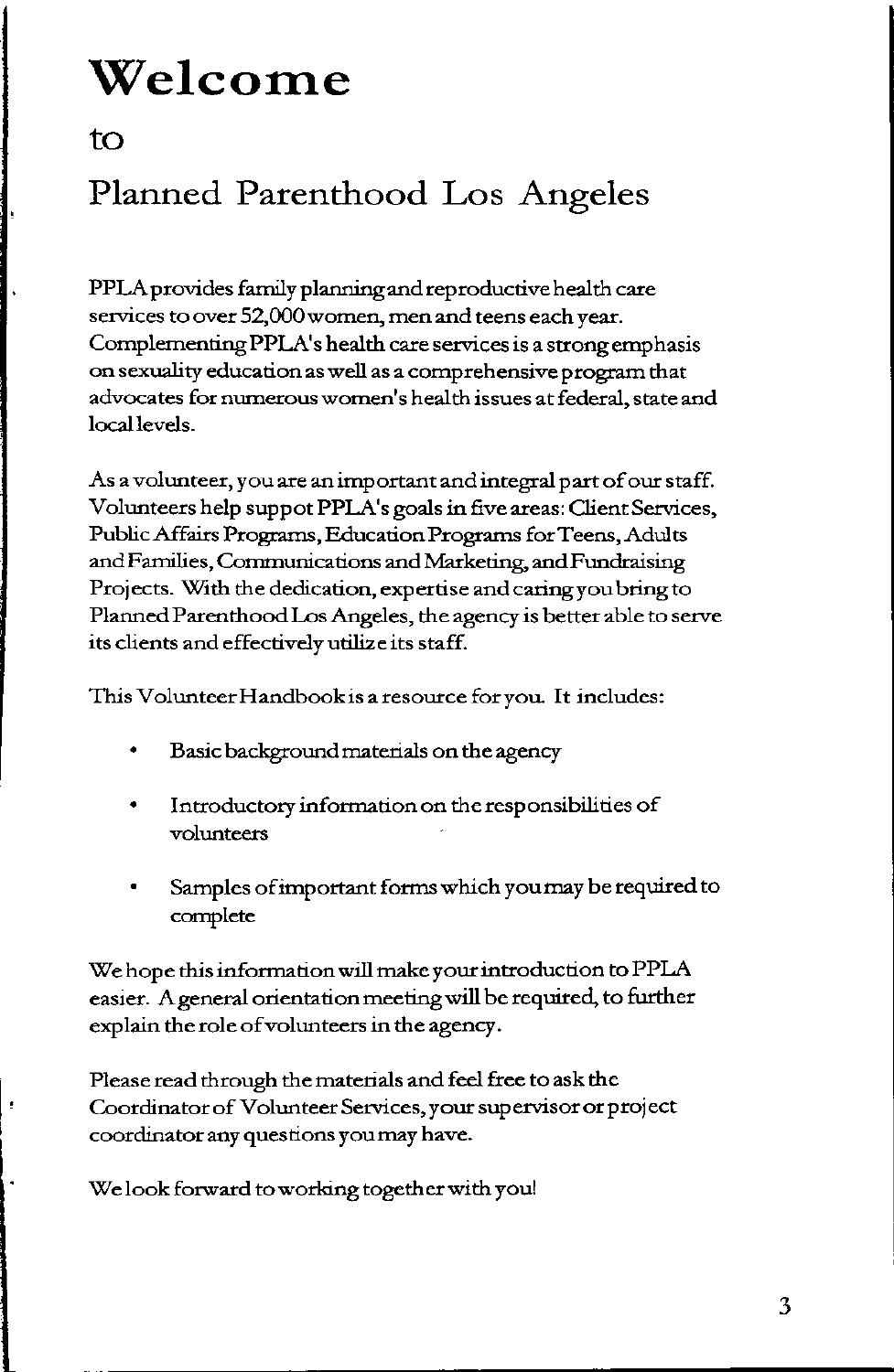# **Table of Contents**

| <b>SECTION</b>                       | <u>PAGE</u> |
|--------------------------------------|-------------|
| Welcome                              | 3           |
| Letter from the Board                | 6           |
| <b>Background Information</b>        |             |
| PPLA Mission Statement               | 7           |
| PPLA Is                              | 8           |
| PPLA Volunteer Family                | 11          |
| PPLA Organizational Chart            | 12          |
| PPLA Health Centers                  | 13          |
| PPLA Support Groups                  | 16          |
| Questions and Answers                | 18          |
| Historical Highlights of Family      |             |
| Planning in the U.S.                 | 24          |
| PPFA Policy Statements               | 26          |
| Volunteer Program                    |             |
| PPLA Volunteer Policies              | 35          |
| Code of Ethics                       | 38          |
| To Know & Remember                   | 39          |
| Sample Forms                         |             |
| Volunteer Agreement                  | 42          |
| Confidentiality Policy               | 44          |
| Acknowledgement Form                 | 45          |
| Directions to Administrative Offices | 46          |
| Senior Staff/Board of Directors      | 47          |

.

 $\ddot{\phantom{a}}$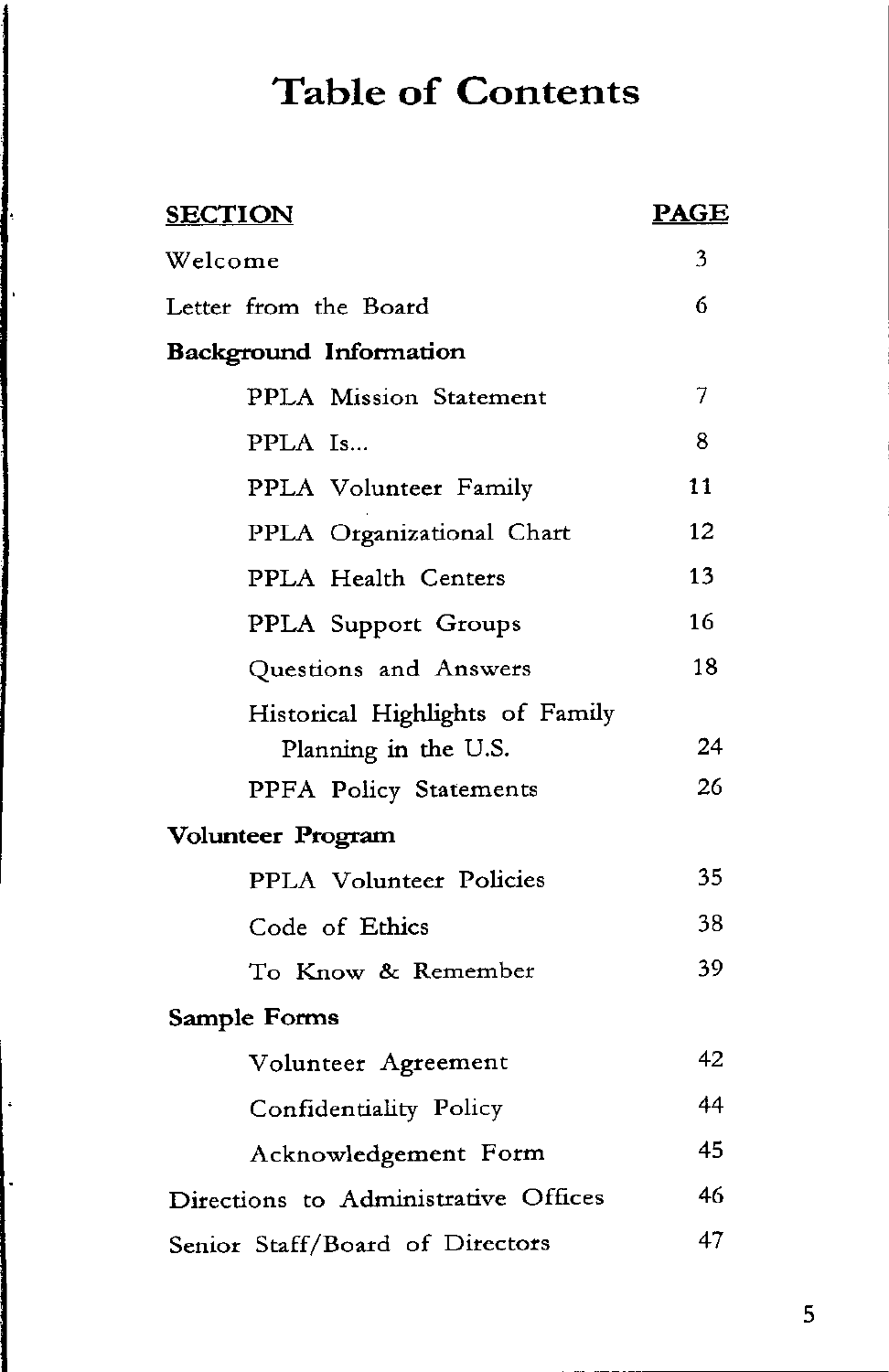### **Planned Parenthood Los Angeles**

**Dear Volunteer,** 

On behalf of the Planned Parenthood Board of Directors,

#### **Welcome to Planned Parenthood!**

We are a strong staff-volunteer partnership. Y ouhelp make it possible **for us to give high quality care to our clients and to reach out into the**  community andits schools.

**Because we will depend on you for work that is essential and sensitive,**  we ask you to be well-informed about Planned Parenthood, our mission, our policies, and our organizational structure. You will find yourself **serving as an interpreter of our work to the public. Our demands on our volunteers are high, but in return we offer rich personal rewards as you**  help us to improve the quality of life in our community.

Sincerely,

Mary-Jane Wagle **Chair of the Board of Di.rectors**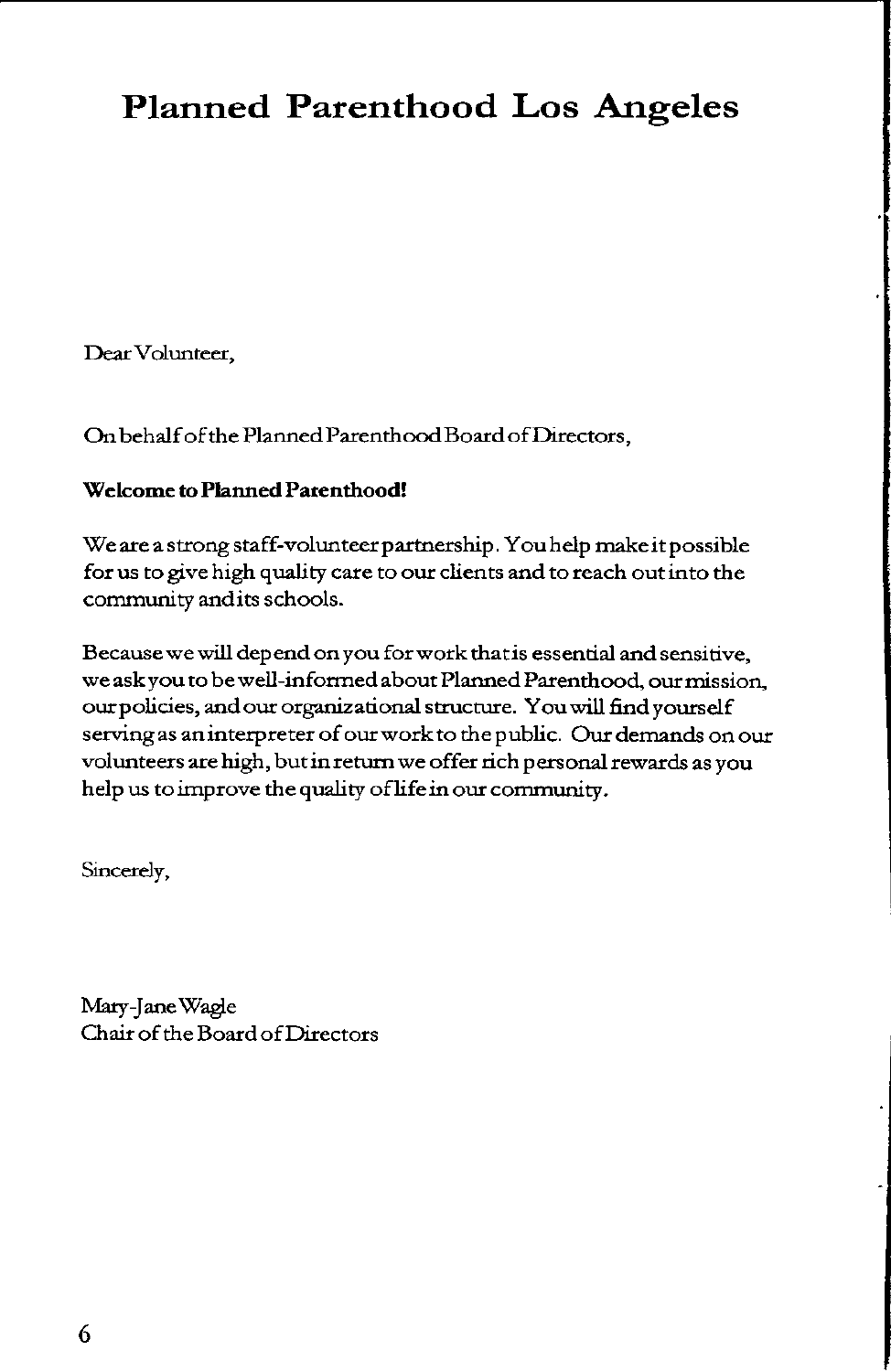# **PPLA Mission Statement**

*The Mission of Planned Parenthood Los Angeles is to provide easy, affordable access to a full range of quality reproductive health care and sexual health information, through patient services, education and advocary.* 

### **PURPOSE STATEMENT**

**The achievement of the mission ofPPLAis best served by the active participation of the citizens of the community it serves. Volunteers work as unpaid staff assisting paid staff to offer comprehensive reproductive health care, community education and advocacy; thereby enriching PPLA's resources and extending its reach into the community.** 

### **GOALS**

I.

PPLA offers each volunteer the opportunity to:

- **Participate in worthwhile work that contributes to the mission.**
- **Use existing skills to develop new skills.**
- **Meet, network and socialize with other volunteers who have similar interests.**
- -Explore potential career opportunities.
- Support locally-based health care and education programs.
- **-Learnnewskills.**
- Give something back to an agency that helps support families.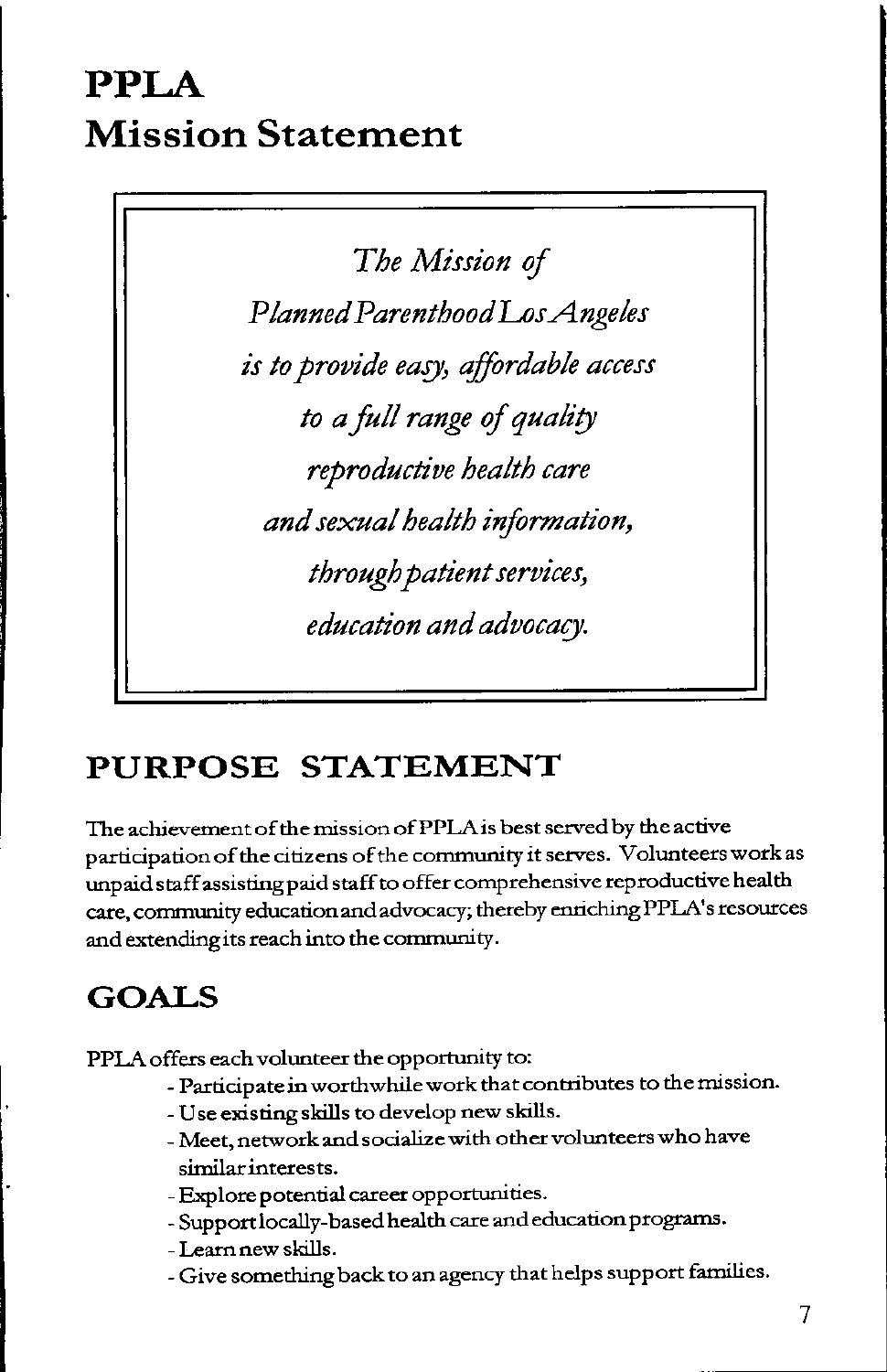### **Planned Parenthood Los Angeles is**

### **CLIENT SERVICES**

PPIA offers comprehensive reproductive health care services to all ofits clients. From July 1999 through June 2000, PPL.A served 52,056 clients thoughout Los Angeles County, resulting in 99,830 patient visits. We educate and work with Clients to ensure they are able to make informed choices. All services are confidential and ate offered on a sliding fee scale.

**CONTRACEPTION:** We offer birth control pills, Depa Provera (injections), Norplant, IUDs, diaphragms, cervical caps, condoms (male and female), vaginal film, foam, suppositories, jelly, emergency contraception pills (ECP), and fertility awareness methods.

**GENERAL GYNECOLOGICAL** SERVICES:Weprovidebreastexams,pelvic exams, including PAP tests for early cancer detection, colposcopy for abnormal pap smear follow up and cervical evaluation, and treatment for problems such as persistent vaginal infections.

**PREGNANCY TESTING AND OPTIONS EDUCATION:Theseservicesare**  offered to clients who request it. Options education is provided to all patients to make sure they understand all their options in order to make informed decisions.

**SEXUALLY TRANSMITTED INFECTION TESTING AND**  TREATMENT: We offer screening and treatment for herpes, gonorrhea, syphilis, chlamydia, genital warts and other STI's.

**HIV TESTING AND EDUCATION:** These confidential services are offered to clients who request it.

**MALE SERVICES:** We offer men sexually transmitted infection testing and treatment, vasectomy, diagnosis and treatment of urinary tract infections, as well as education on condom use and testicular self-exam.

**ABORTION:** We provide abortions up to 16 weeks at all five Surgical Centers. Of the 5, one provides abortions up to 24 weeks.

**MALE/FEMALE STERILIZATION:** These services are offered *to* clients who desire a permanent birth control method.

**MID LIFE SERVICES:** A comprehensive program dealing with the emotional, sexual, social and medical concerns of menopausal and perimenopausal women.

**PRENATAL SERVICES:** Prenatal services are offered at limited sites. Deliveries are scheduled in collaboration with community hospitals in the area.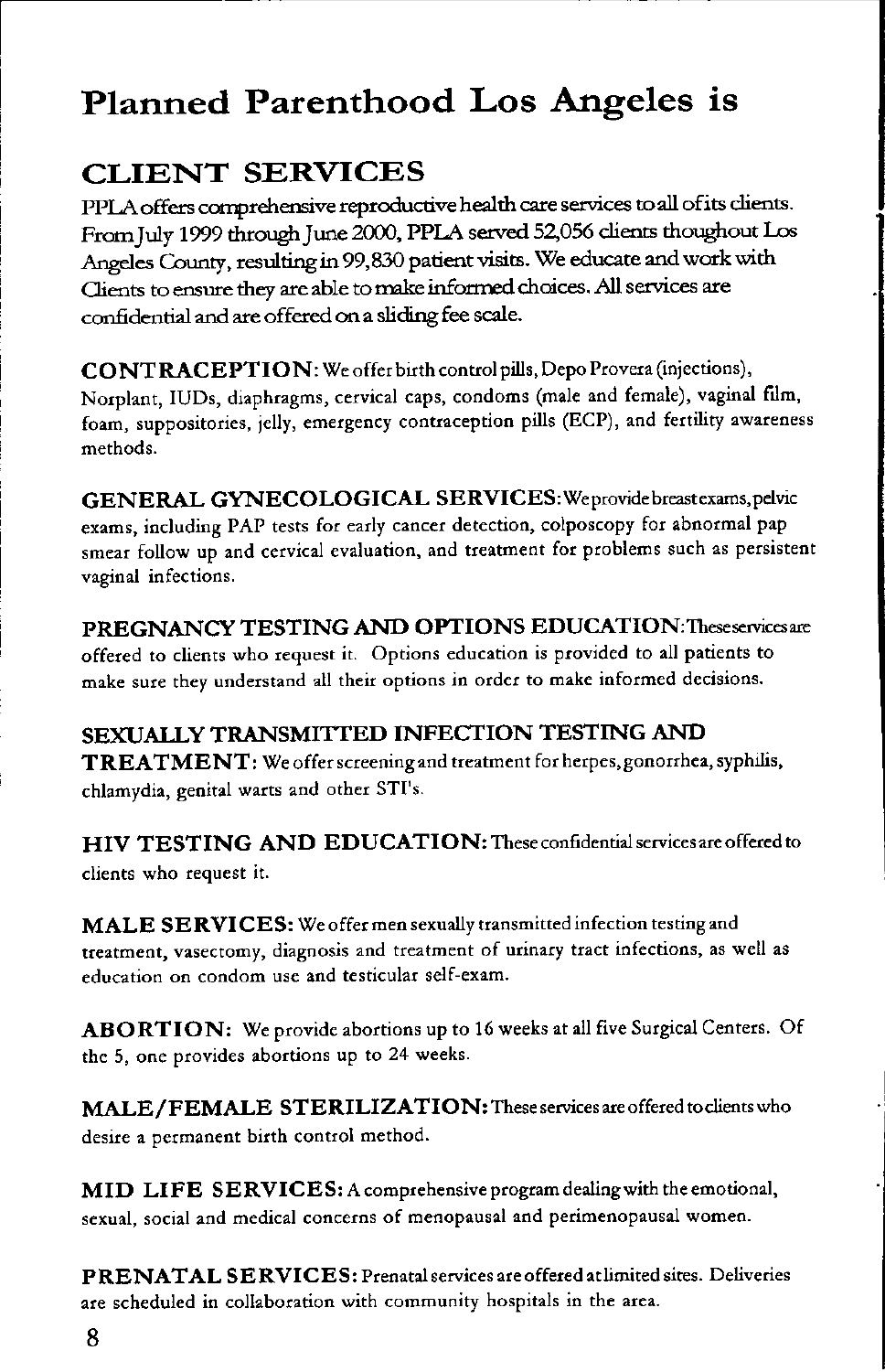### **EDUCATION**

**Responsible Sex Education** by PPIAsmff; volunteers, andinterns is offered to **kx:alschoolsandcommunitiesinavarietyofways:** 

- *Presentations to Junior High-Aged Students on respon.rible sex education and decision-making skills*
- Classroom Presentations by Volunteer Speakers on Sexuality, Healthy *&lationships, Teen Pregnanq, Sexual!JTransmittedlnftctions, and Birth Control to Senior High S choolStudents and Communi!J Groups*
- *Sex Education for Parent Groups*   $\bullet$
- *In-service Trainings on Sexuality Issues for Agency Personnel & Teachers*  $\bullet$
- Age-Appropriate Bilingual Resource Materials on Human Sexuality and Family  $\bullet$ *Planning*
- *Community education and outreach focusing on respon.rib/e sex education and teen pngnamypnvention*
- *A Male-Involvement Program promoting adolescent health and sexual responsibility*

**Promotoras Comunitarias is a wc:cnan-to-worm.noutreach program.that**  empowers Latinas to advocate for their own health care. The Promotoras educate their family, friends, neighbors, parents, and the commmunity in smaller groups about birth control, self-esteem, domestic violence, and other family-life issues, and introduce new ways of thinking about sexuality. **Promotoras are women who can connect with their camrmmity to deliver these**  very personal messages. The innovative Promotoras program is one of the most successful outreach efforts in the country.

### **PUBLIC AFFAIRS**

Planned Parenthood was founded to provide women with the ahility to make their own reproductive choices. We continue this tradition through the services we provide and through our tireless efforts to ensure that those choices are not taken away by a small but vocal minority. The Public Affairs mission is to involve people and impact decision-makers in the fight to protect access to a full range ofreproductive health services.

Maintaining reproductive options means ensuring that we elect people willing to work for that freedom PPLA, through our 501( c)( 4) **Advocacy Project,** is non-partisan in support of candidates for public office who share our **dedication toreprocluct:ive choice. Volunteers are a crucial conponent of our**  public affairs and advocacy efforts.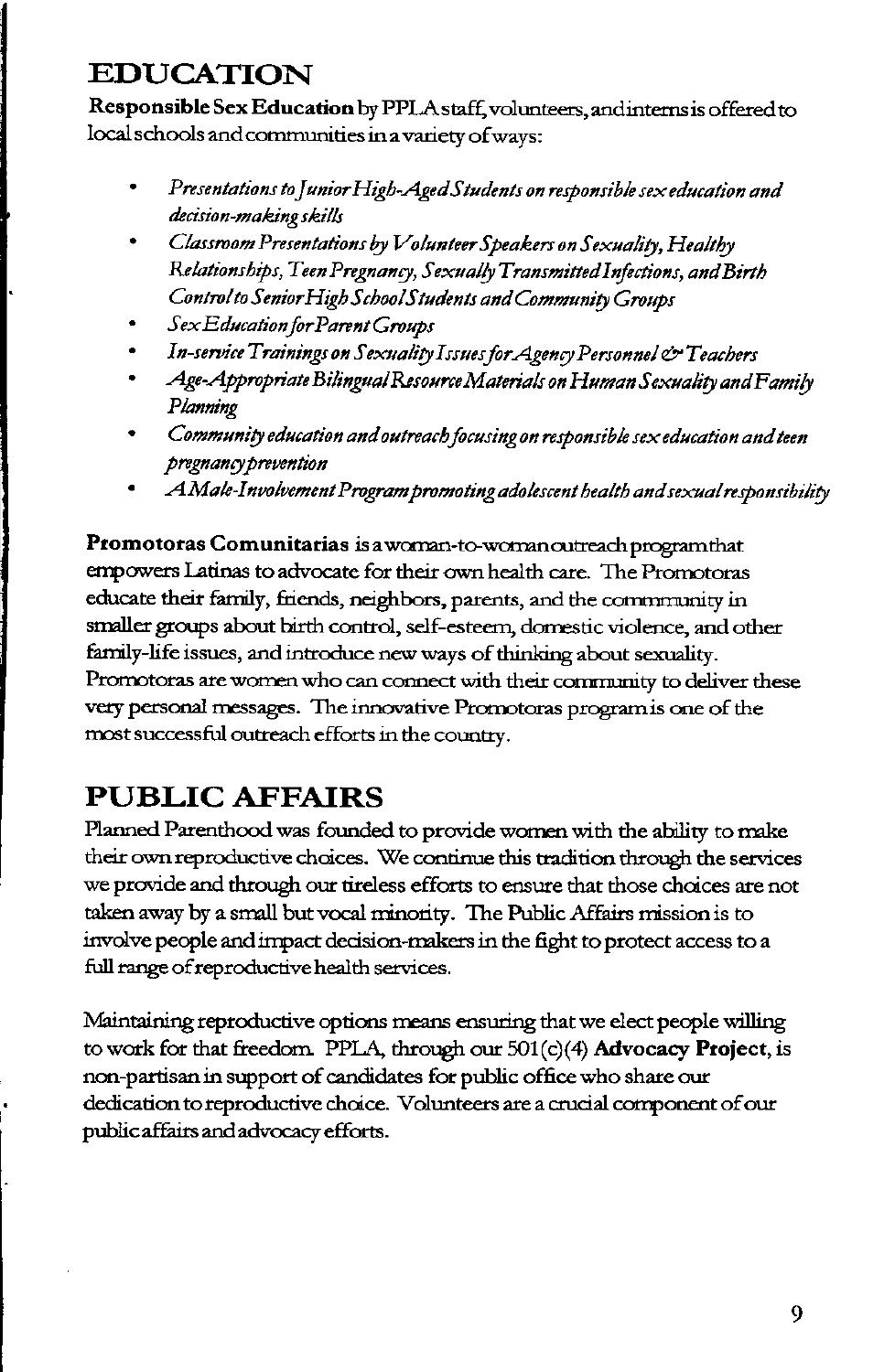Volunteers participate in:

- Our quartely Advocacy Project meetings with pertinent topics.
- Lobby visits to representatives in Los Angeles and Sacramento.
- Letter writing campaigns on legislative priorities.
- Our e-mail action alert system which provides advocacy opportunities and keeps you current on reproductive health issues.
- Staffinginformation tables and recruiting activists at public events.

### **FUNDING**

The Development Department is the fundraising arm of PPLA. Through campaigns targeting individuals, foundations and corporations, the Development Department raised over \$4. 7 million in private gifts, grants,individual donations, direct mail campaigns, special events, and contributions to endowments during fiscal year 1999-2000.

Our special events provide an excellent opportunity for volunteers who prefer to commit their time and skills on a project-by-project basis. The generous assistance of volunteers with invitation mailings, event set-up, registration and other duties, as well as donations of any event-related services (i.e. photography, graphic design or catering) helps us minimize costs and maximize the dollars raised to fund PPLA's critcally needed services and programs.

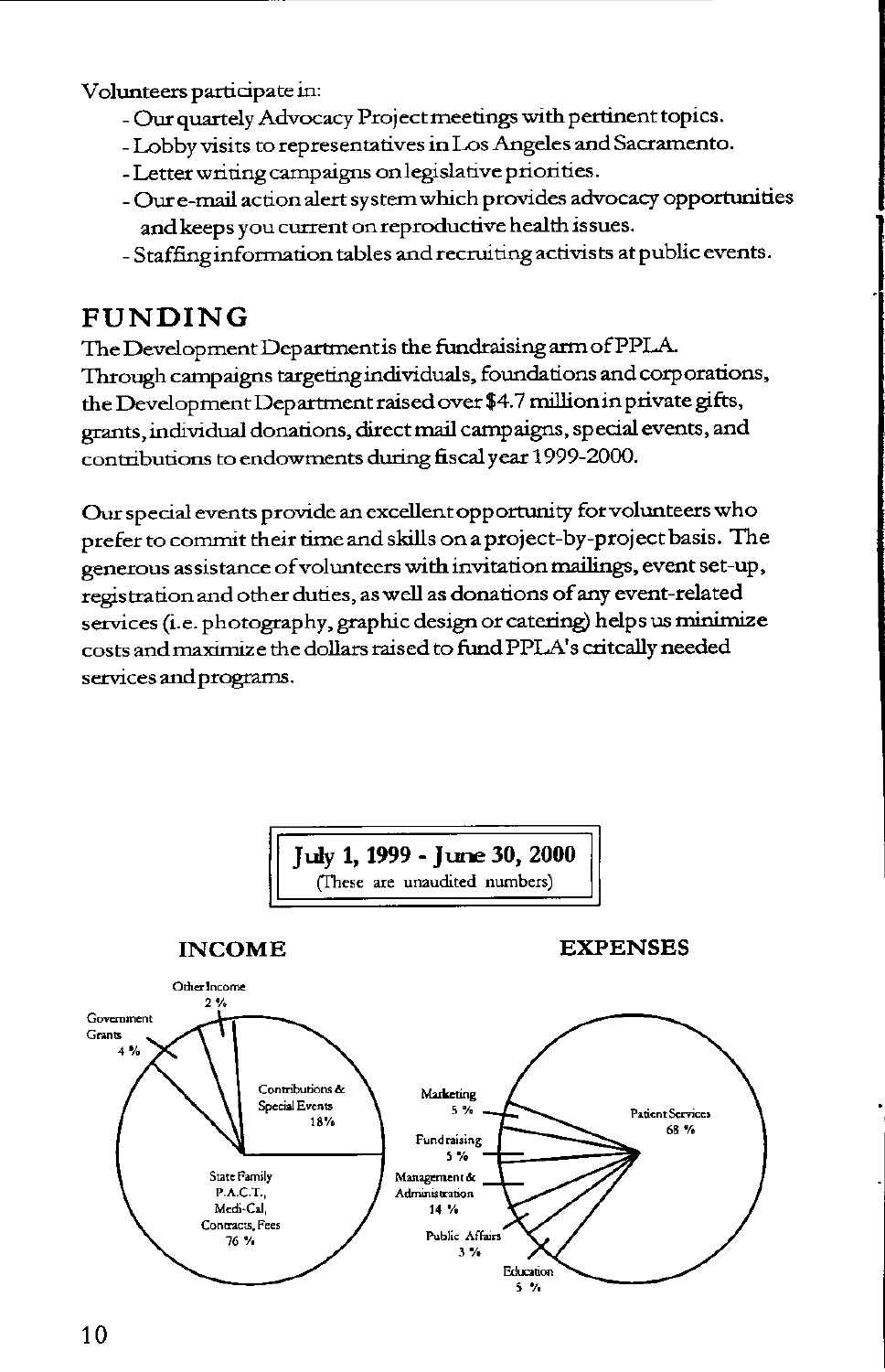# **The PPLA Volunteer Family**

### **WHOAREWE?**

Fromhomemakers and paralegal assistants to students and lawyers, we are PPLA volunteers. We range from high school students to senior citizens. Weare women and men who represent a cross section of Los Angeles' diverse population. PPLA *offers volunteeropportunitiesforeve.ryone, even for those who workful/ time.* 

### WHY ARE VOLUNTEERS ESSENTIAL TO PPLA?

PPLA was established in 1965 on the foundation of a strong partnership between volunteers and staff. Today, staff members throughout the agency acknowledge that we could not function without the support of our volunteers.

In 1999-2000, over 450 regularly active volunteers donated over 19,800 hours of their time and energy. This translates into over \$272,300 of in-kind donations.

### **BENEFITS FOR VOLUNTEERS**

### Personal Growth

Volunteering is a great way to meet new people, enhance your skills, and explore employment opportunities. In addition, you will gain a sense of personal satisfaction inhaving served your community.

### Training and Education

You will be provided an inital orientation to prepare you for your work as a volunteer. Y oumay borrow books and videos at the WSO Resource Library.

### Patient Services

Volunteers may be able tousethesetvices ofPPLA's health centers. Call the CoordinatorofVolunteersifyouareinterested

### **Appreciation/ Recognition**

We will show our appreciation to you with a pleasant demeanor and words of thanks whenever possible. Othet fonns ofappreciation may vary as each supetvisoris responsible for findingappropriateways to recognize and thank volunteers both fonnally and infonnally. Arecognitioneventis held annually duringNationa!VolunteetWeekinApril

### Letters of Recommendation

Uponrequest,yoursupetvisorwillwritealetterofrecommendation.

### **Employment Opportunities**

Many staff members were former volunteers. If requested, you will be notified of paid employment opportunities within the organization as they become available.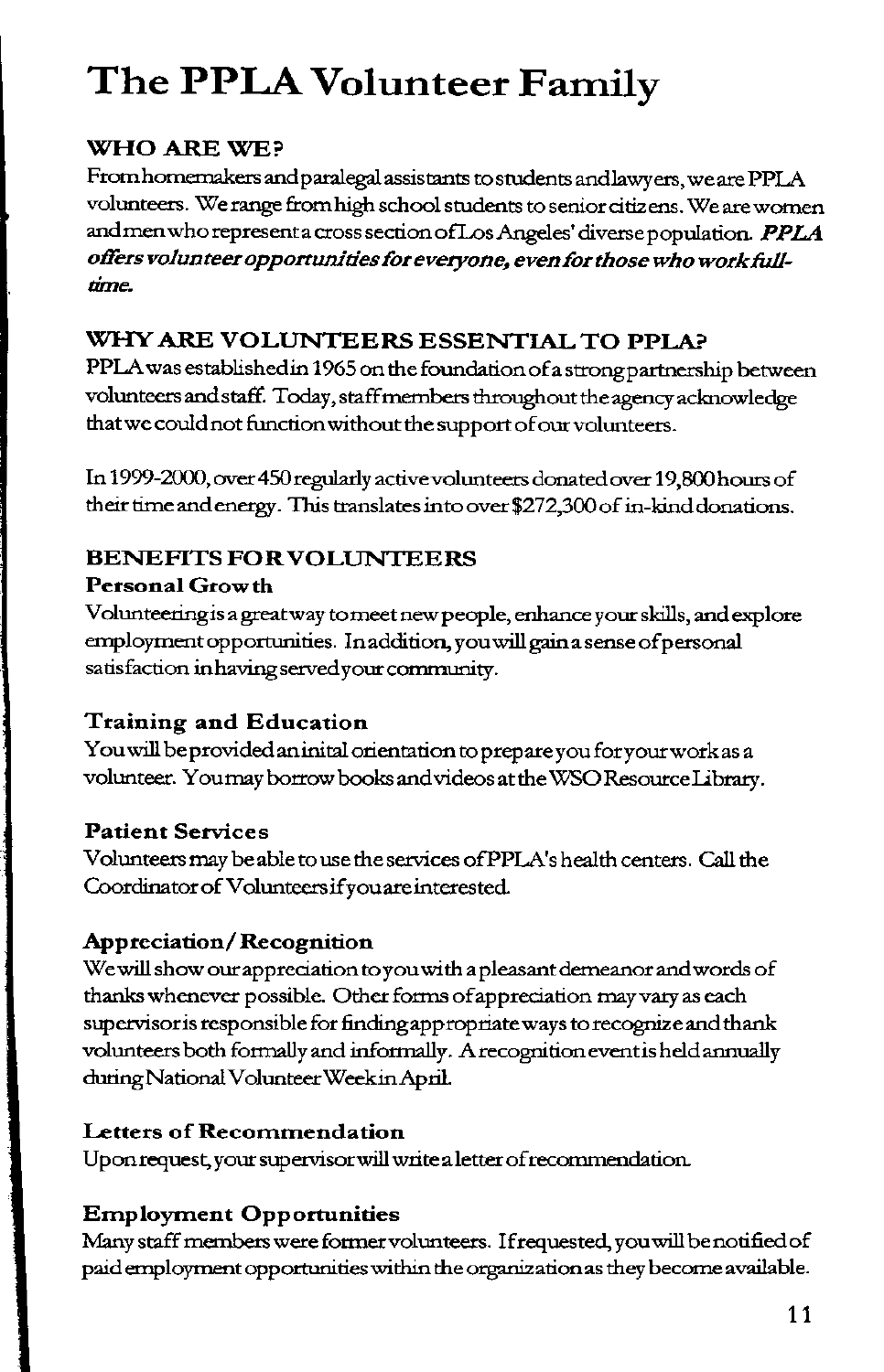# PPLA Organizational Chart

|                                                                   | <b>BOARD OF DIRECTORS</b> |                                                                                        |
|-------------------------------------------------------------------|---------------------------|----------------------------------------------------------------------------------------|
| <b>AUDITORS</b>                                                   |                           |                                                                                        |
|                                                                   |                           |                                                                                        |
| <b>LEGALCOUNSEL</b>                                               | PRESIDENT/CEO             |                                                                                        |
| <b>CLIENT SERVICES</b>                                            | Nancy L. Sasaki           |                                                                                        |
| V.P. - Pat Fajardo                                                |                           | <b>HUMAN RESOURCES</b>                                                                 |
| Patient Care                                                      |                           | V.P. - Francheska Hannon                                                               |
| Preventative Education                                            |                           | Benefits Administration                                                                |
| Health Centers                                                    |                           | Policies & Procedures                                                                  |
| Centralized Appointment Center                                    |                           | Pension Plans                                                                          |
| Clinical Staff Training                                           |                           | Insurance/Risk Management                                                              |
| Clinician In-Services & Training                                  |                           | Training/Education                                                                     |
| Quality Management                                                |                           | Recruitment                                                                            |
| Risk/Safety Management                                            |                           | <b>FINANCE &amp;</b>                                                                   |
| Client Services<br>Administrative Support                         |                           | <b>ADMINISTRATION</b>                                                                  |
|                                                                   |                           |                                                                                        |
| <b>DEVELOPMENT</b>                                                |                           | Sr. V.P. - Steven Emmert                                                               |
|                                                                   |                           | Accounting/Budgeting/Forecasting                                                       |
| V.P. - Wendy Sutherland                                           |                           | Management Information System                                                          |
| Foundation & Corporate Grants                                     |                           | Administrative Support                                                                 |
| Individual Gifts                                                  |                           | Purchasing / Inventory                                                                 |
| Direct Mail Campaigns                                             |                           | Print Shop<br>Facilities Management                                                    |
| Special Events<br>United Appeals                                  |                           | Insurance/ Risk Management                                                             |
| Donor Support Groups                                              |                           | Government Grants                                                                      |
|                                                                   |                           |                                                                                        |
|                                                                   |                           |                                                                                        |
| Capital Campaigns                                                 |                           | Telecommunications                                                                     |
| Planned Giving/Endowments                                         |                           | Cash Management                                                                        |
|                                                                   |                           | <b>PUBLIC AFFAIRS</b>                                                                  |
| <b>COMMUNITY SERVICES</b>                                         | ۰<br>$\bullet$            | Sr. V.P. - Martha Swiller                                                              |
| V.P. - Eldyne Gray                                                |                           | Legislative / Government Relations                                                     |
| Volunteer Program                                                 |                           | Grassroots Lobbying Campaigns                                                          |
| Responsible Sex Education Programs for                            |                           | Voter Registration                                                                     |
| Schools, Community Groups &                                       |                           | Legislative & Judicial Tracking                                                        |
| Parents                                                           |                           | Coalition Work                                                                         |
| - Including High School, Jr. High                                 |                           | Million Names Project                                                                  |
| and Elementary School Curriculum                                  |                           | Responsible Choices Action Alert Netwo                                                 |
| Promotoras Comunitarias Program<br>Education Committee: Volunteer |                           | Community Organizing in South Central                                                  |
| Speakers, Health Fair Facilitators                                |                           | Advocacy Project (electoral arm) - 501(C)                                              |
| Trainings for Other Agencies & Teachers                           |                           | Community Organizing in South L.A.                                                     |
| Coalition Building with School Districts                          |                           |                                                                                        |
| & Community Groups                                                |                           |                                                                                        |
| Coordination of PPLA's Support Groups                             |                           |                                                                                        |
| Resource Library with Curricula, Videos,                          |                           | Media / Press Relations                                                                |
| Books & Pamphlets<br>Special Events                               |                           | <b>COMMUNICATIONS&amp; MARKETIN</b><br>Public Relations/Marketing<br>Patient Marketing |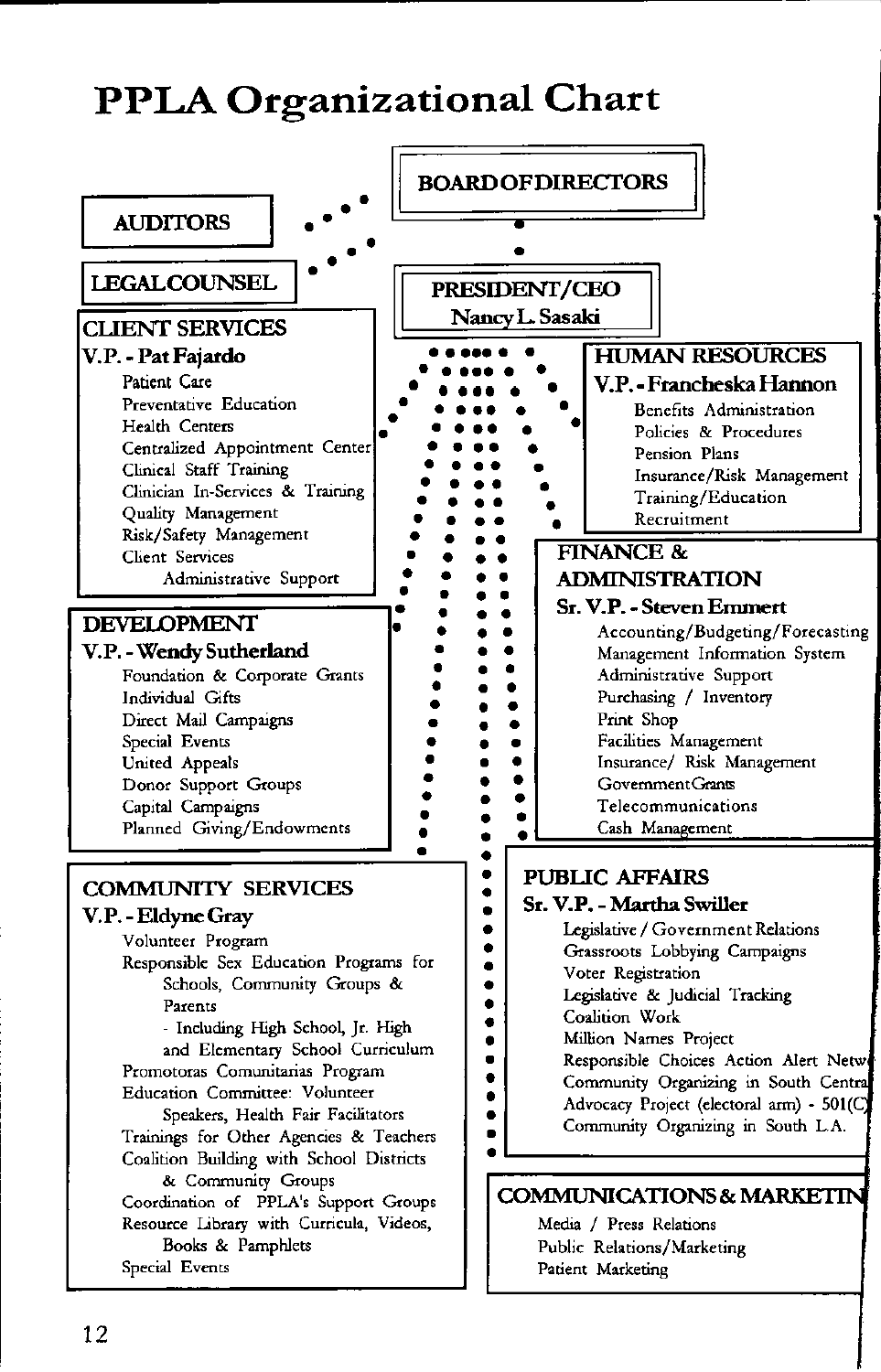# History of PPLA Health Centers

### **SURGICALCENIERS**

### EAST LOS ANGELES **(BIXBY)** -1057 Kingston Avenue

This center is also known as our Bixby Center and is located across the street from the Los Angeles County Hospital and USC Medical Center. It was opened in 1978 as a contraceptive center and was later remodeled to accommodate surgical services. The Bixby Center provides the following services: contraceptive services, pregnancy testing and options education, colopscopy, cryotherapy LEEP, STI testing and treatment, mid life services, male services, sterilization education, and abortion services up to 24 weeks.

### POMONA-1550Garey Avenue

The center was started in 1968 by a group of volunteers. Initially housed in the old Pomona Health Department, it moved with the Health Department to new offices and expanded services. The Center moved to its present location in November 1998. The Pomona Center provides the following services: contraceptive services, pregnancy testing and options education, colposcopy, STI testing and treatment, mid life services, male services, abortions, vasectomy, HIV testing and education.

### SOUTH BAY -14623 Hawthorne Blvd., Suite 300

The center opened its doors in October 1993 to provide services in the South Bay area. In the summer of 1995 it became a surgical center. The South Bay Center provides the following services: contraceptive services, pregnancy testing and options education, colposcopy, HIV testing and education, STI testing and treatment, mid life services, male services, and abortions up to 16 weeks.

### VAN NUYS -7100Van Nuys Blvd., Suite 108

This health center opened its doors to clients in 1977 as a surgical center in Sherman Oaks. It moved to the Van Nuys location in November 1996. The Van Nuys Center provides the following services: contraceptive services, pregnancy testing and options education, colposcopy, STI testing and treatment, mid life services, male services, HIV testing and education, abortions up to 16 weeks, and vasectomy.

### WHITTIER-7655 Greenleaf Avenue

In 1995, the Taper Foundation provided a grant to support a center in the Whittier area. The center opened its doors to the community of Whittier in December 1995. The Whittier Center provides the following services: contraceptive services, pregnancy testing and options education, colposcopy, STI testing and treatment, mid life services, male services, HIV testing and education, and abortions up to 16 weeks.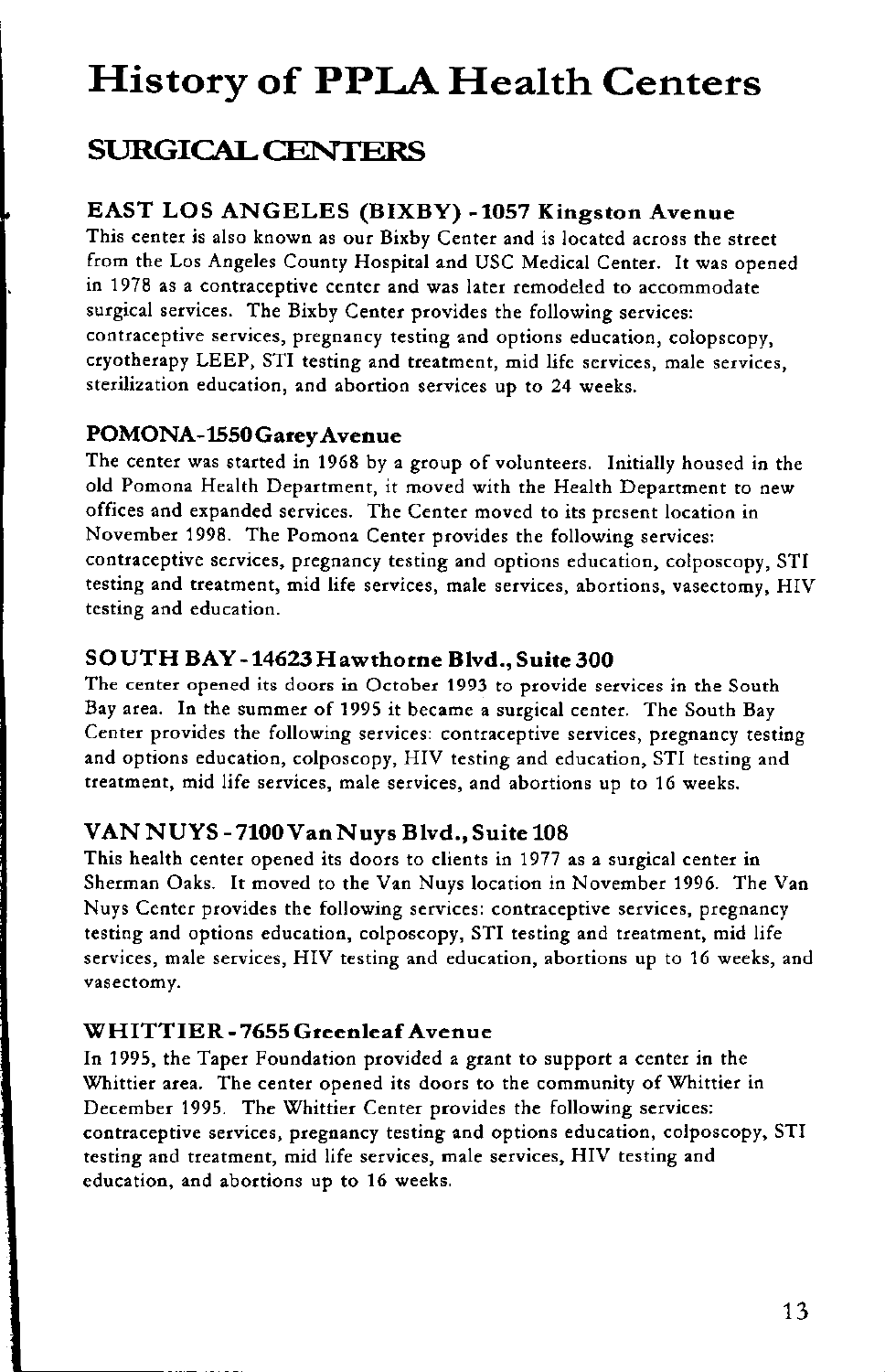### NON-SURGICAL CENTERS

### BURBANK- 916 West Burbank Blvd., Suite M

This center was the ninth PPLA Center to be opened. It opened its doors to see clients in April 1992. The Burbank Center provides the following services: contraceptive services, pregnancy testing and options education, colposcopy, STI testing and treatment, mid life services, male services, HIV counseling and testing.

### CANOGA PARK- 21001 Sherman Way Suite 9

In 1971, the Rosenberg Foundation provided a grant to support a center in the San Fernando Valley. In 1972, the center in Canoga Park was established. The Canoga Park Center provides the following services: contraceptive services, pregnancy testing and options education, colposcopy, cryotherapy, STI testing and treatment, mid life services, male services, HIV counseling and testing.

### EL MONTE - 4786 B North Peck Road

In 1966, Peggy Still, then the President/CEO of PPLA, asked the American Association of University Women (AAUW) and the El Monte Junior Women, to help Planned Parenthood start a center. Initially housed in the El Monte Health Department, the center was almost entirely staffed by volunteers from these two groups. From 1976 to 1990, the center was located in the Valley Mall. It moved to its present location in 1990. The El Monte Center provide the following services: contraceptives services, pregnancy testing and options education, colposcopy, STI testing and treatment, mid life services, male services, HIV counseling and testing.

### HOLLYWOOD-10141/2North VennontAvenue

In 1968, Planned Parenthood moved from four small apartments on North Chicago Street to new clinic and administration site on West 8th Street. The center later expanded during its merger with the Clergy Counseling Center. In 1986, the center moved to its current Hollywood location to serve a broader Wilshire-area population, while the Administration offices moved to 1920 Marengo Street. The Hollywood Center provides the following services: contraceptive services, pregnancy testing and options education, colposcopy, STI testing and treatment, mid life services, male services, prenatal services, and HIV counseling and testing.

### IAKEWOOD-5525 EastDelAmo Blvd.

Until 1978, the San Pedro and Hawaiian Gardens PPLA Centers provided services to the southern sections of Los Angeles County, from the Long Beach Area and Bellflower health districts to adjacent cities in Orange County. Today, the Lakewood Center provides the following services to clients in this area: contraceptive services, pregnancy testing and options education, STI testing and treatment, mid life services, male services, HIV counseling and testing, and the Teen Retention Program. This is a pregnancy prevention program for females, ages 12-19 years. Girls that have not used birth control and who are sexually active are eligble for the program. TRP offers complete confidentiality, a private phone line, free gynecological services, and extra attention.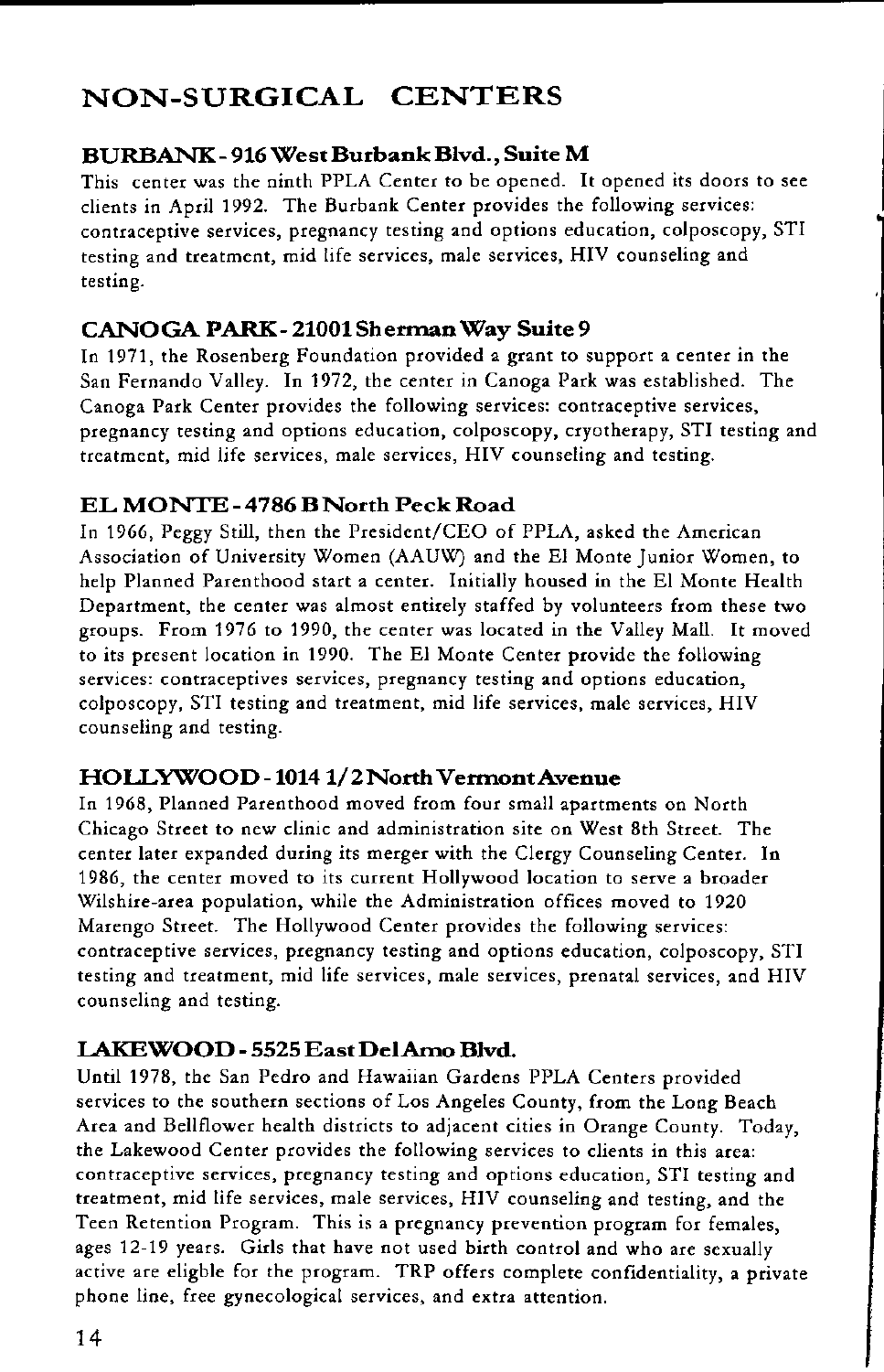### SANTA MONICA-13163rd Street Promenade, Suite 201

PPLA's first West Los Angeles Center was opened in Mar Vista in 1975. During the initial stages, the center was run almost entirely by volunteers. The Mar Vista Center was relocated in 1980, and became the Santa Monica Center. The Santa Monica Center provides the following services: contraceptive services, pregnancy testing and options education, STI testing and treatment, mid life services, male service, colposcopy, and HIV counseling and testing.

### MOST OF OUR CENTERS OFFER CONFIDENTIAL HIV TESTING -----•-----

### **CLIENT SERVICES**

#### AGES OF PPLA PATIENTS:

| $17$ or less | 8.9%  | 25-29     | 22.8% |
|--------------|-------|-----------|-------|
| 18-19        | 13.4% | $30 - 34$ | 12.3% |
| 2024         | 31.2% | $35 +$    | 11.4% |

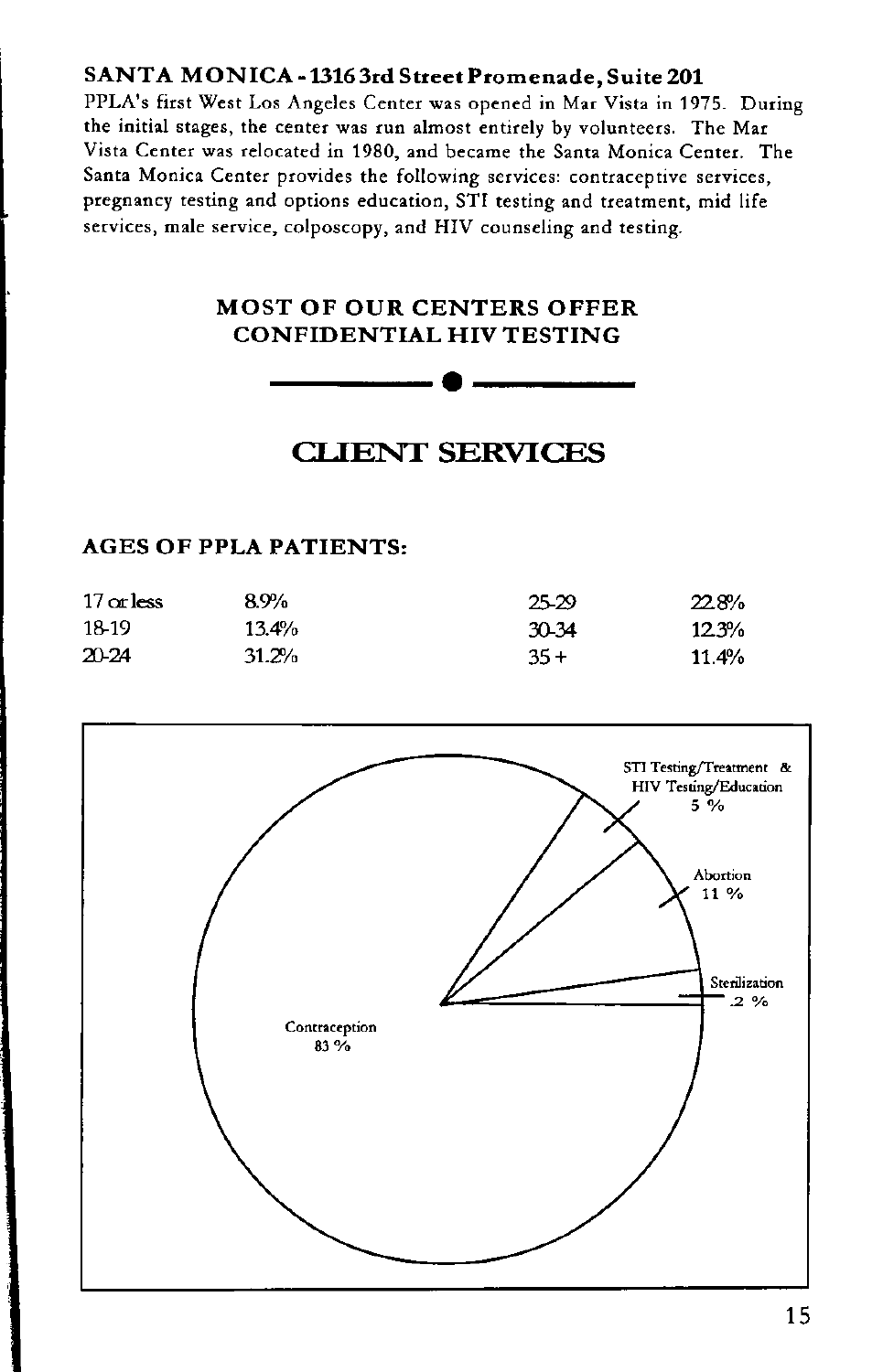# **PPLA Support Groups**

As PPLA has grown, extending its services and programs throughout the County, neighbors have joined together to support the agency in a variety of ways. In recent decades, family planning advocates with shared geographic, professional or creativeinterestshavefonnedanumberofsupportgroupsonbehalfofPPLA's goals and services.

Membership in each support group is by invitation. Members are required to participateingroup programs and are encouraged to join other educational and public affairs activities sponsored by PPLA.

### **PPLAGUILD**

This first support group, formed by women from L.A.'s Westside and the San Fernando Valley, was launched in 1980with a series of cooking sessions featuring Julia Child. Activities throughout the year center on the annual Food Fare and Sous O,efs' Dinner. In 1999-2000, the 180memberGuildraisedover\$393,388 **from these events for PPLA's operations.** 

### **POMONA FRIENDS OF PPLA**

Formed by supporters throughout the Pomona Valley, this group works with the PomonaclinicstafftoheightenawarenessofPPLA'sgoalsandservices,with **special activities for college students in the area. Tue Pomona Friends have**  sponsored five Food Fare's in the Pomona area. In 1999-2000, the group hosted a tea in honor of a long-time volunteer, increased participation of PPLA supporters in the area, and acted as advocates for PPLAin the Pomona Valley.

### **SOUTH BAY FRIENDS OF PPLA**

This group was established by South Bay residents to provide support for the South Bay center, to educate the community about Planned Parenthood and to promote legislation in favor of family planning. Activities include a high school speakers bureau, educational forums, staffing health fairs and volunteeringin the center. In 1999-2000, South Bay Friends held bi-monthly meetings with informative topics, partcipatedin public affairs activities, and donated\$6,000 for the purchase of new equipment at the South Bay Center.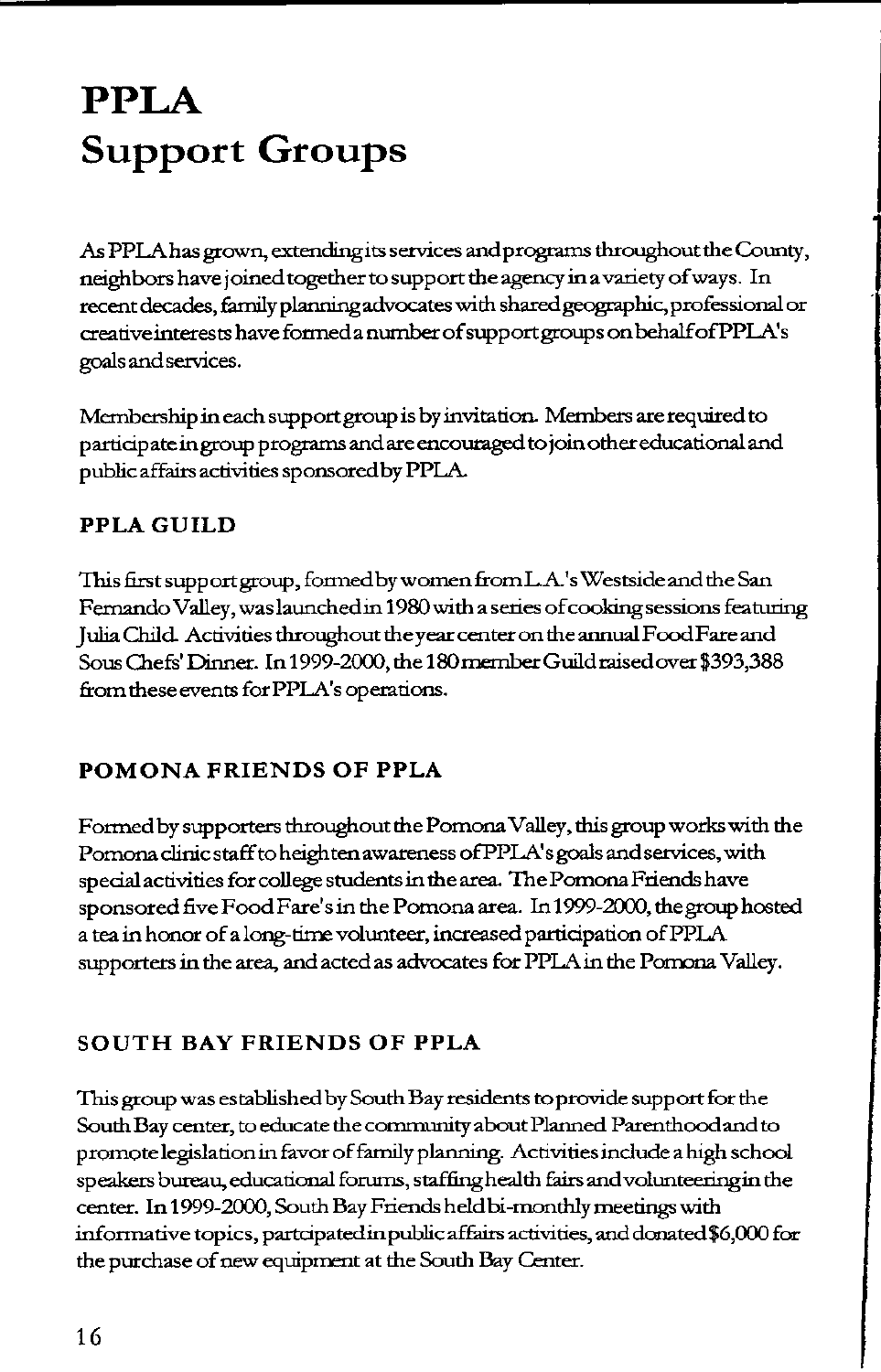### **GREATER WHITTIER AREA FRIENDS OF PPLA**

Created in the fall of 1995 to provide support for the Whittier Center, in 1999-00 this group wrote editorials to the local paper, attended City Council meetings, held strategy planning meetings in an effort to bring the Promotoras and high school education programs into the Whittier community, staffed Whittier-area health fairs, and volunteered at the Center.

### **DONOR SUPPORT GROUP:**

### **THE PRESIDENT'S COUNCIL**

Fonnedin 1991, the President's Councilis amajordonorsupportgroupmadeup of influential local business and community leaders. In partnership with our BoardofDirectors and staff, these key supporters have become sttongandloyal advocates of PPLA's comprehensive family planning services and education. Through bi-annual, members-only receptions featuring nationally prominent speakers, the President's Council plays a key role in PPLA's fundraising efforts.

### **THE ANN L. NICKOLL LEGACY CIRCLE**

The Ann L. Nickoll legacy Circle is composed of visionary leaders who are funding the future. Members of the Ann L. Nickoll Legacy Circle have named PPLAin their estate plans or have made contributions to the endowment fund AllfundsareheldinperpetuityandtheannualinterestisusedtosupportPPLA's programs and services.

The Legacy Circle was named in recognition and appreciation of the extraordinary contributions of Ann L. Nickoll whose commitment and generosity were insttumentalinestablishingPPLA's endowment fund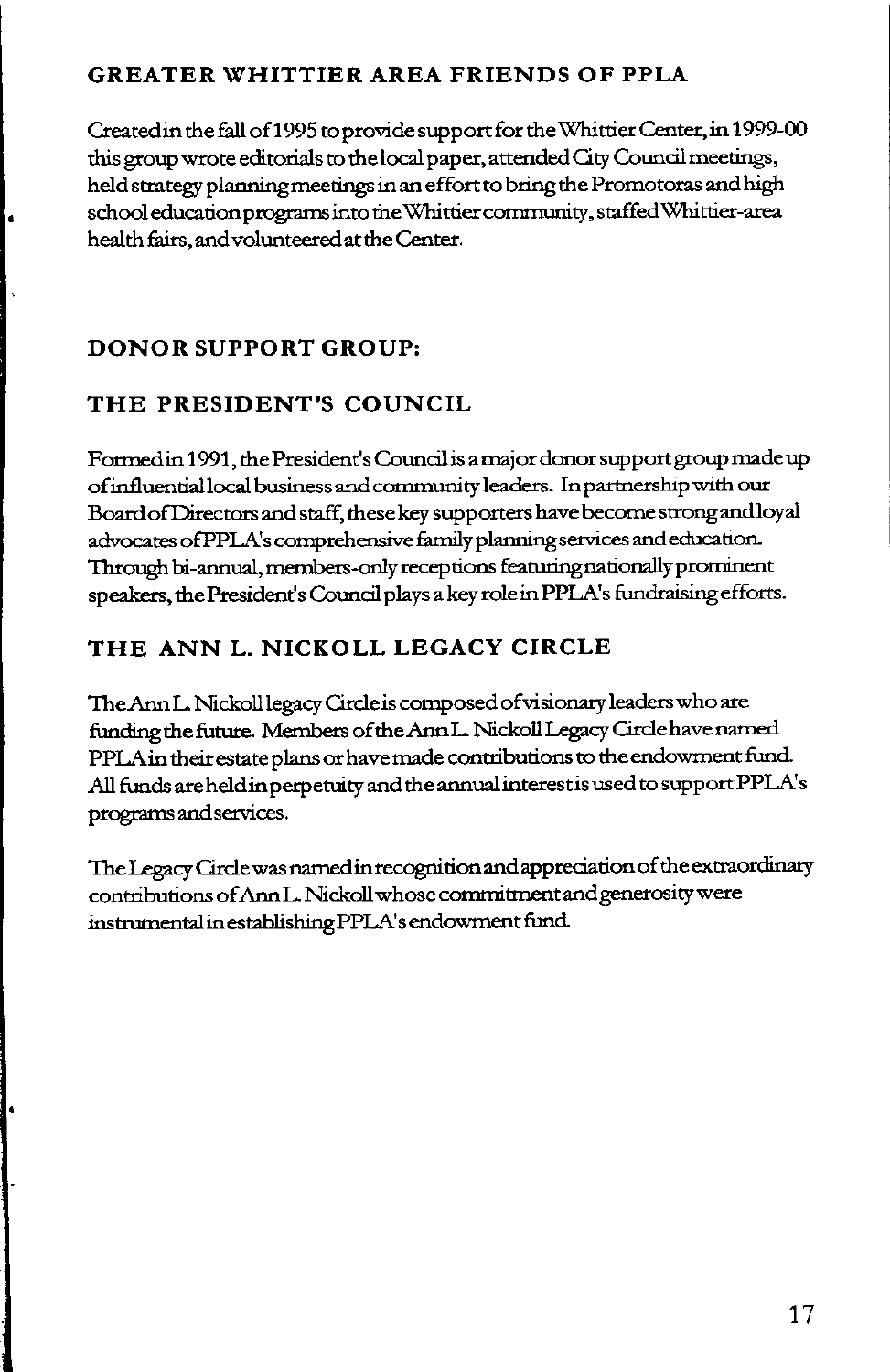# **Questions and Answers about Planned Parenthood**

### **WHAT IS PLANNED PARENTHOOD LOS ANGELES (PPLA)?**

Planned ParenthoodLosAngeles (PPLA) is anon-profit, private, rax-exernpt corporation with three primary goals: the first is toprovidequality,low-cost, comprehensive reproductive health services; second is to provide educational programs which enhance understandingofhurnan sexuality; and third is to work to ensure reproductive rights. PPLA has eleven health centers in L.A. County: Bixby (EastLosAngeles),Burbank, Canoga Park, *El* Monte, Hollywood, Lakewood,Pomona,SantaMonica,SouthBay,VanNuysandWhittier.

PPLA depends on approximately 230 staffmembers and a vast network of volunteers to provide reproductive health care services, advocacy, and responsible sex education programs for the community, and raise funds to support these efforts. A44-member, volunteer BoardofDirectors governs the Agency and determines policy.

Planned Parenthood Los Angeles, one of 129 affiliates of the Planned Parenthood FederationofAmerica,is an autonomous body, but follows the standards set by **the national organization.** 

### **WHEN DID THE FAMILY PLANNING MOVEMENT BEGIN IN THE U.S.?**

In 1912 the modern birth controlmovernentwaslaunchedin the United States by Margaret Sanger, a youngnursewhoselifewas changed when she watched one ofherpoverty-strickenpatientsinaBrooklynslumdiefrornaself-induced abortion. Sanger resolved to devote her talents and energy to releasing women from the shackles of unwanted pregnancies through the knowledge and use of **contraception.** 

Sanger began her work during a time of considerable sexual repression. A group of state and federal statutes known as the "Comstockl.aws" included birth control information in obscenity statutes and forbade its distribution. In the struggle against these laws, supporters ofbirth control sought and slowly won legal, medical, and religious sanctions.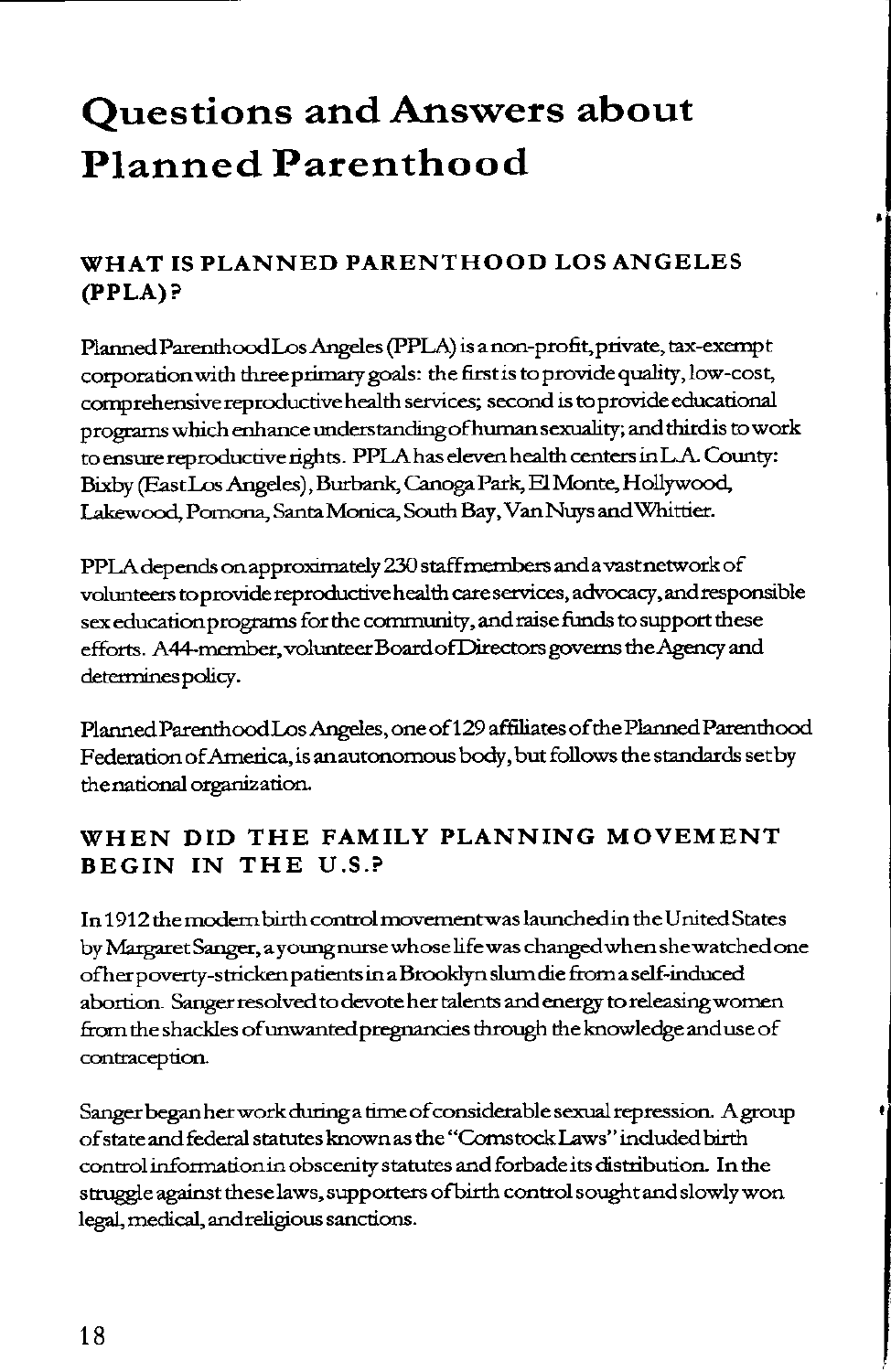In 1916 Sanger opened the first birth control clinic in the United States in Brooklyn

Sanger's view that women have the right to prevent pregnancy was, as it still is, vociferously denounced by many religious political extremists. She was denied the use of public halls, arrested eight times, and jailed on several occasions. She saw her clinic offices vandalized, supplies confiscated and records destroyed.

Sangerperseveredandwentontoaccomplishmanyofthegoalsshehadsetout for herself and for the movement she had founded One by one, laws barring access to birth control were struck down. Family planning clinics opened across the country. Slowly, the idea that contraception is a basic right gained wide acceptance from medical, legal, civic, social, andmostreligious organizations. The new support and demand for birth control encouraged the development of better methods. Diaphragms and condoms were improved; the IUD and the oral contraceptive pill for wornen were eventually developed. Simpler, safer methods **of sterilization for both women and men were pursued** 

With its roots established and nourished by Sanger's compassion, vision and determination, the birth control movement achieved international strength. Seventy-five years after the death of a woman in a Brooklyn slum, many governments around the world acknowledge the importance of family planning and support family planning programs.

### **HOW DID PLANNED PARENTHOOD LOSANGELES (PPLA) BEGIN?**

The first birth control clinic in Los Angeles, the Los Angeles Mother's Clinic, was openedin 1925 by Dr. Henry Brainerd who envisioned a clinic which would promote and provide birth control materials to women with large families. In 1927 it came under the direction of the County Health Office.

In 1939, when the Mothers' Oinicwas deleted from the county health budget, volunteers organizedPlannedPatenthoodas anon-profit agency tocany on the family planning programs which otherwise would have disappeared. Planned Patenthoodclinics werein the homes of volunteers until 1960, when the County again assumed partial responsibility for family planning programs.

ln1965,oralcontraceptiveswerenew,andthefirstlUDhadjustbeenreleased for general use. Abortion was illegal in California, as in the majority of states, and a minor could not receive contraceptive services without parental consent. The tools and resources needed to provide family planning services were limited, **and the need for them in Los Angeles was enormous.**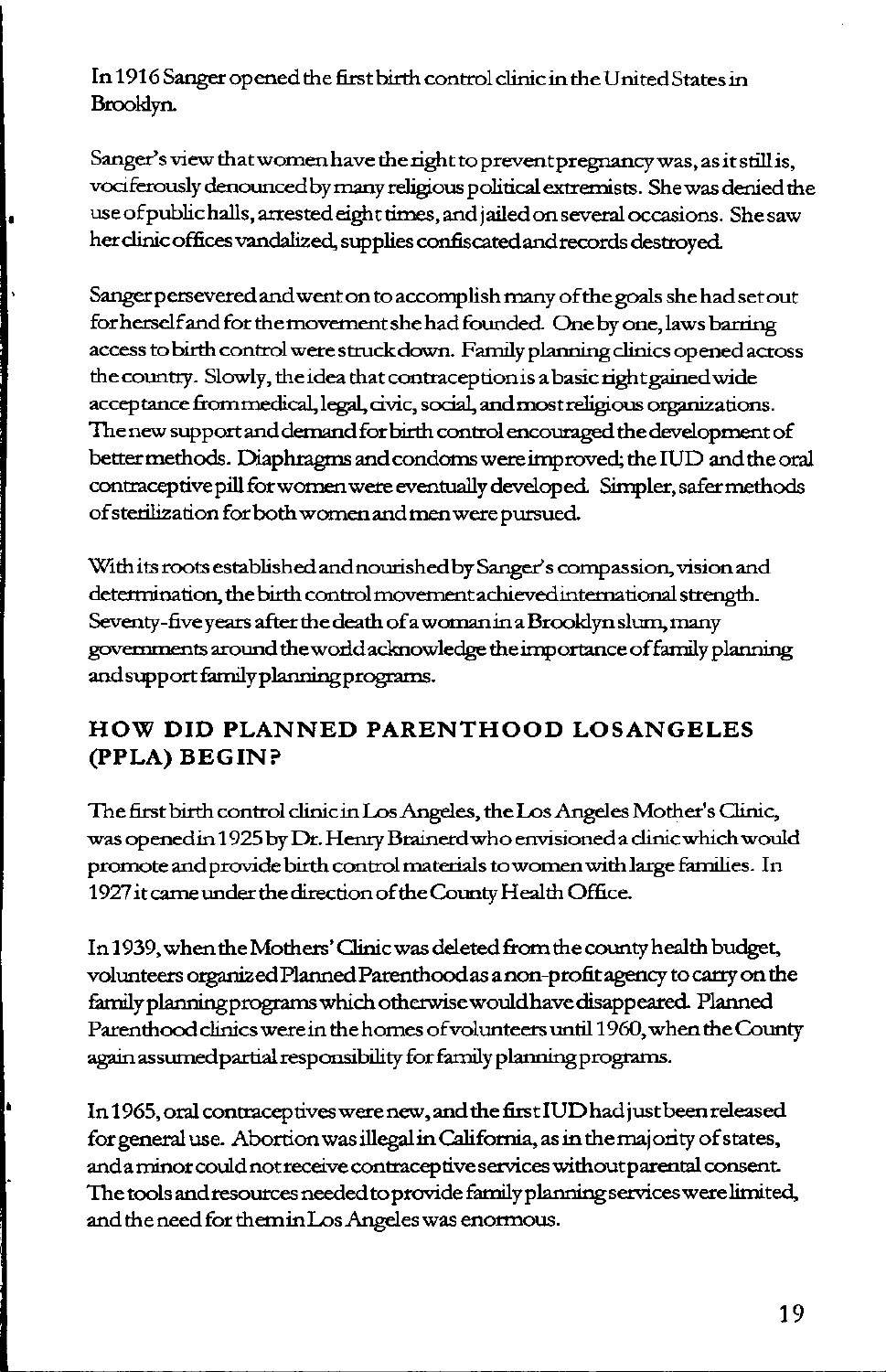The organization known today as PPLA was foundedinApril 1965inaneffort **to meet this need and to serve as a catalyst to attract new volunteers and financial**  support. It was estimated that in the greater Los Angeles area there were 200,000 fumilies of child-bearingyears with annual incomes under\$4,000. Only 8,000 were receiving family planning services.

PPLA's first clinic site, aquiredin January 1966, consisted of four tiny apartments on North Chicago Street, near County Hospital. PPLA faced the puzzle of serving a very large geographical area from a single location. While patients from all over the county could, and did, make the trip to Chicago Street, many others couldnot. Peggy Still, the first Executive Director of PPLA, acquireda "Gypsy **Wagon," which cattiedstaff andsupplies to <sup>0</sup> clinics 11 all over the county, some**  based in church basements, others in space borrowed from the County Health Department. The demand for family planning services was so great that sessions at the Chicago Street clinic often went on until midnight.

While PPLA was struggling to findits footing, other groups began to exert significant and positive impact on our future; such as, the California Committee for Therapeutic Abortion, and the Clergy Counseling Service.

The California Connnittee farTherapeuticAbortion, headed by Dr. Keith Russell, was founded in 1966 specifically forthepwpose of promoting more liberal abortion laws. In 1967, a bill opening the doorsligbtly toa woman's rigbttochooseabortion was introduced by State Senator Anthony Bielenson It was eventually signed into law by Governor Ronald Reagan.

Under the new law, a "therapeutic abortion" could be performed in a licensed hospital afterapprowl by a committee of physicians, IF pregnancy had resulted from rape or incest, IF the patientwas an unmarried girl under the age ofl 5, or IF continuation of the pregnancywouldimpair the physical or mental health of the mother. After the bill passed, Dr. Russell's committee began a campaign to educate the public and the medical community aboutthelegal and medical aspects of the new law, and to persuade hospital administrators to respond to the demand for therapeutic abortions.

In 1968, Elizabeth Canfield brought together an ecumenical group of clergy who formed another pro-choice group, the Clergy Counseling Service for Problem Pregnancies (CCS). Its mission was to educate and counsel pregnant women.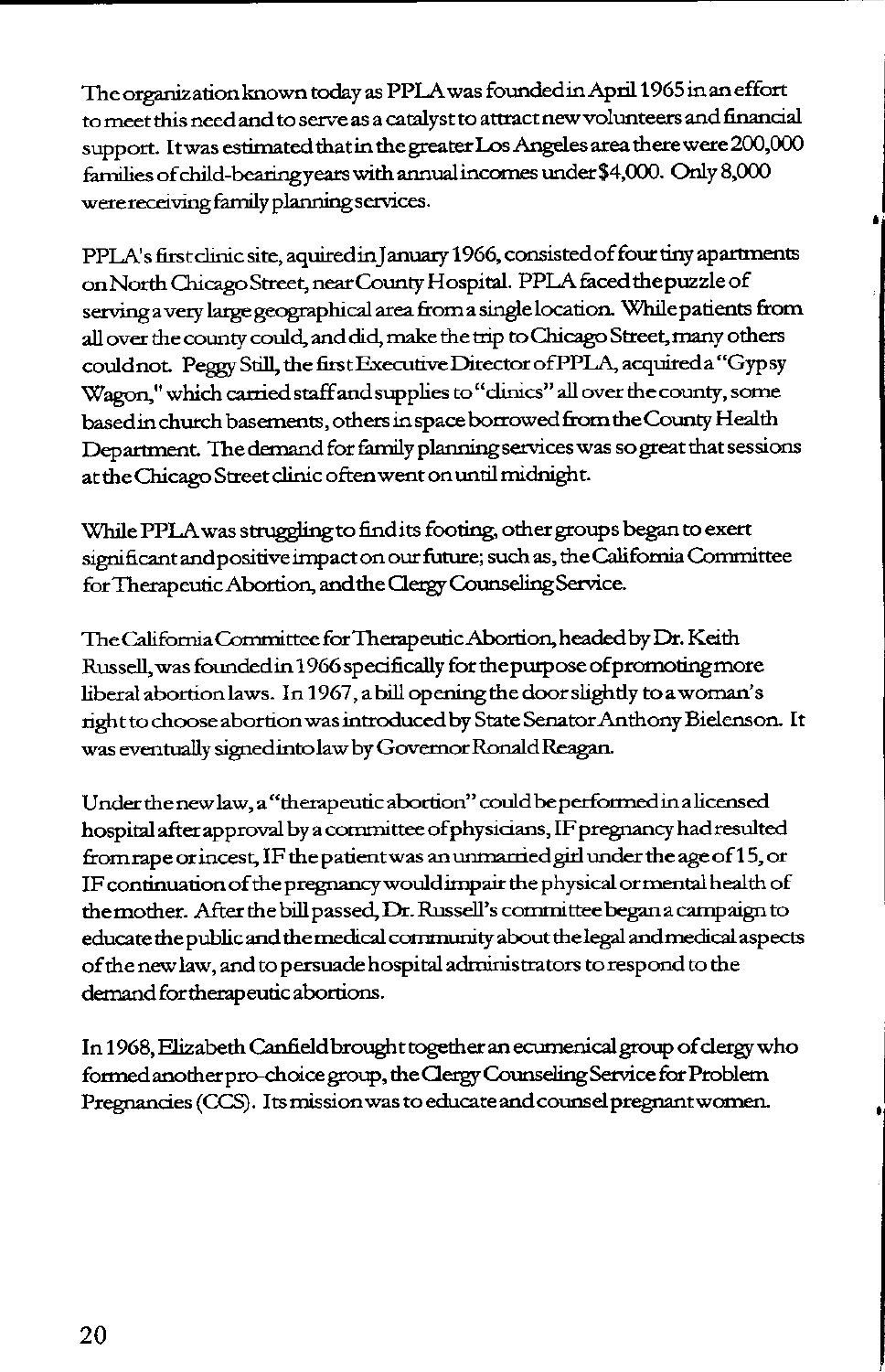Canfield had been working in the housing developments of Pacoima and East Los Angeles, dispensing contraceptive foam without charge to poor families. Her employer, a philanthropist from St. Louis named Joseph Sunnen, encouraged Canfield to organize a clergy counselingservicewhich would providerefertals to competent abortionists in Mexico or Japan. Sunnen and Canfield hoped to , eliminate the botchedandillegal abortions thatresultedin almost one-third of thematemity-relateddeathsinCalifomiaeachyear.

Canfield's collaborator on the project was a minister named Hugh J. Anwyl. Together she and Anwyl recruited and trained clergy counselors. During the first eleven days after it opened in May 1968, CCS received 1,000 telephone calls and provided 100 counseling sessions.

On September 8, 1969, the CalifomiaSupremeCourtinvalidated theoldlaw which forbade elective abortion, on the grounds thatitunconstitutionally **infi:ingedonawoman'srighttoprivacy. Inthat"dictum"theCourtaddedits**  view that some provisions of the new "Therapeutic Abortion Act" (passed only one year earlier) were also unconstitutional. Four years later, in Roe vs Wade, the U.S. Supreme Court adopted much of the reasoning first articulated in the California decision.

In 1970, PPLA, like many other Planned Parenthood affiliates, had not taken an **active role on the abortionissue. The agency had acquired anew headquarters and was expandingits services. Moreover,in 1969, PPLAhadreceivedits first**  unconditional affiliation from the Planned Parenthood Federation of America: recognition that the local organizationhaddevelopedinto an effective provider of family planning services.

WhenReverendAnwylandthenExecutiveDirectorofFPLA,Norman Fleishman, conceived the idea of a merger betweenPPLAand CCS, the Board wasreceptive,andby1971 themergerwasunderway. Withintwoyears,PPLA's Board added abortion to the list of medical services offered to its patients.

In1974,ReverendAnwylbecametheExecutiveDirectorofPPLA,apositionhe occupied until January 1988. Joan Griggs Babbott, MD. served as Executive Director from February 1988 until her retirement in June 1993. She was succeeded by SuellenB. Craig, who left to join the Planned ParenthoodFederationin 1997. Gurrently, the President/CEO is Nancy L. Sasaki.

Today, a strong partnership between staff and volunteers enables PPLA to thrive in Los Angeles County, delivering quality, low-cost reproductive health care services to Los Angeles County's expandingpopulation. Community health education and outreach programs are expanding. PPLA,its staff and its **volunteers, continue to championreproductive freedomforall people.**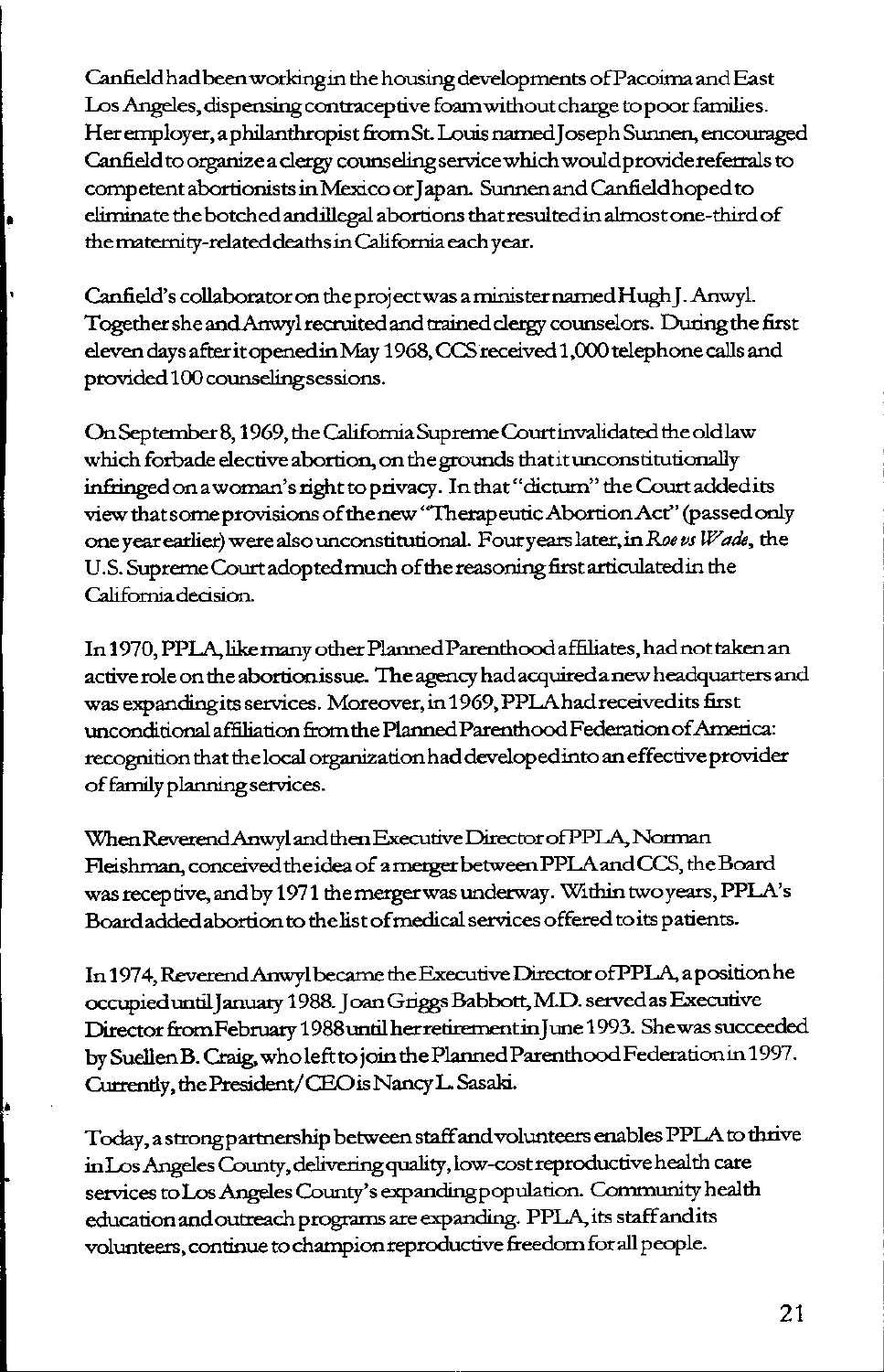### **WHAT IS THE PLANNED PARENTHOOD FEDERATION OF AMERICA (PPFA)?**

PPFA, the nation's oldest and largest volunteer reproductive health organization, is a federation of 129 not-for-profit corporations. We have 875 health care centerslocatedin250communitiesin47states(exceptHawaii,NorthDakota, and Mississippi) and the District of Columbia. In 1999, almost 4. 9 million Americans were served by PlannedParenthoodhealth centers, educational outreach, and training programs. PPFA is headquartered in New York City, with three regional offices throughout the U.S.

•

PPFA traces its beginnings to a group ofBirth Control Leagues, which existed in a number of cities at the start of this century. In 1917, theLeaguesweteunifiedas the National Birth Control League (later renamed the American Birth Control League), with Margaret Sanger as President. In 1923, following successful court action, the League established the firstpennanent birth control clinic in two rooms in New York City. This location also served as national headquarters. In the succeeding years, birth control became more accepted by the general public and was endorsed by medical, educational and health organizations, as well as by all major Protestant and Jewish groups.

In 1942, the national organization was renamedPlannedPatenthoodFedetation ofAmerica(PPFA).

### **WHAT IS THE PLANNED PARENTHOOD AFFILIATES OF CALIFORNIA (PPAC)?**

Planned Parenthood Affiliates of California (PPAC) was formed in 1973 as a council to provide strength in areas ofjointintetest.

PPAC aims for a unified, active approach to state government and state agencies. At its Sacramento office, the PPAC staff tracks legislation, coordinates public affairs campaigns, and works to keep legislators infonneclof the facts regarding family planningissues.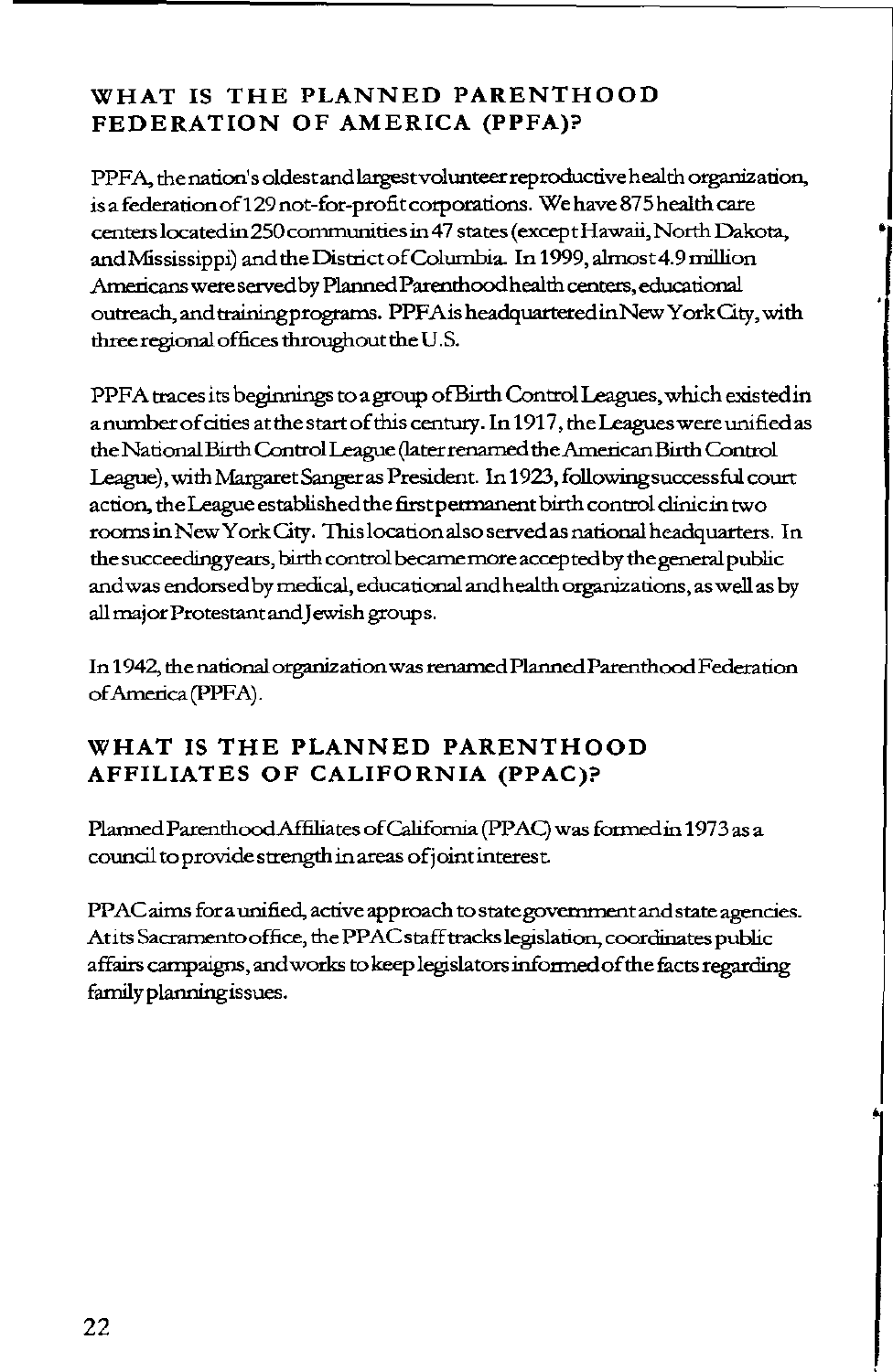### **WHAT IS THE INTERNATIONAL PLANNED PARENTHOOD FEDERATION (IPPF)?**

•

İ٦

Ļ

During the 1950's, PPFA became increasingly concemed with the overall aspects of the population problem, and in 1952, participatedin the founding of the International Planned Parenthood Federation.

IPPF provides worldleadership in the family planning movement. Comprised of private and governmental family planningprogrnms all over the world, this organization stimulates fonnation of and support for national family planning associations. IPPFworks closely with the United Nations to provide financial and technical assistance to developing countries. PPF Ais thelargestsupporter ofIPPF.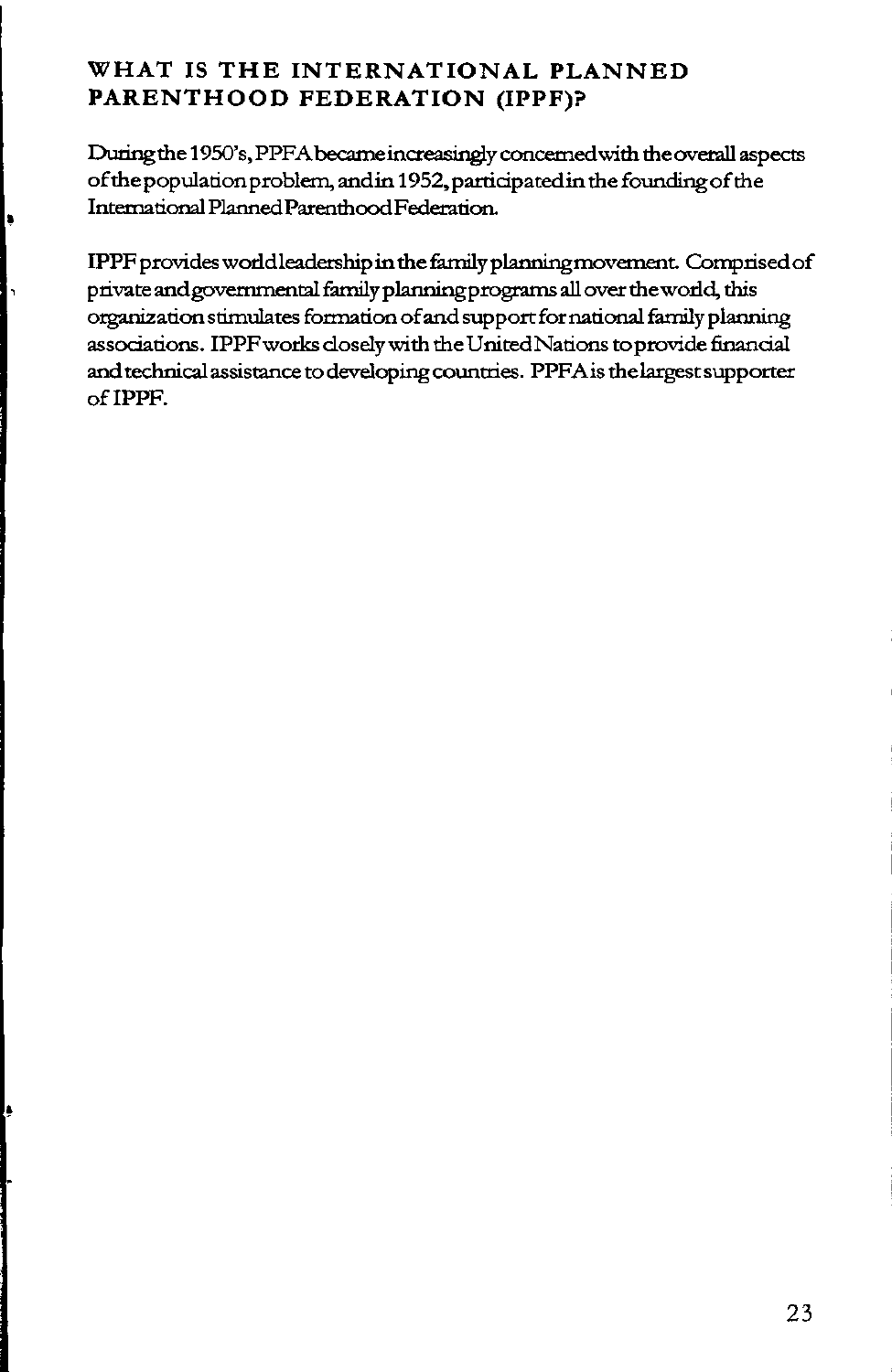# **Historical Highlights of Family Planning in the U.S.**

1916: Margaret Sanger opens the first birth control clinic in the United States in Brooklyn.

.<br>ا

- 1942: The American Birth Control League renamed Planned Parenthood Federation of America.
- 1960: FDA approves oral contraceptives.
- 1965: Griswold v. Connecticut. The Supreme Court rules that laws restricting married people from using contraceptives are an unconstitutional invasion of privacy.
- 1965: Planned Parenthood Los Angeles formed.
- 1967: Therapeutic Abortion Law passes and is signed by Governor Ronald Reagan.
- 1969: The California law forbidding abortion isstruck down by the California Supreme Court.
- 1973: Roe v. Wade. The Supreme Court rules that the right to have an abortion is also included in the "right of privacy" and state laws outlawing abortion are unconstitutional.
- 1975: California passes an amendment to its constitution, giving minors the right to obtain hospital, medical, and surgical care related to prevention and/ or treatment of pregnancy.
- 1976: Congress passes the Hyde Amendment. This amendment prohibits the use of federal funds for any abortion services, except where the life of the mother is threatened. Unfortunately, this restriction is regarded as the first victory for anti-choice lobbying organizations and is still enforced today with an additional exception for cases of victims of rape and incest.
- 1989: Websterv. Reproductive Health Services. The Supreme Court weakens the Roe decision by allowing state regulation of abortion.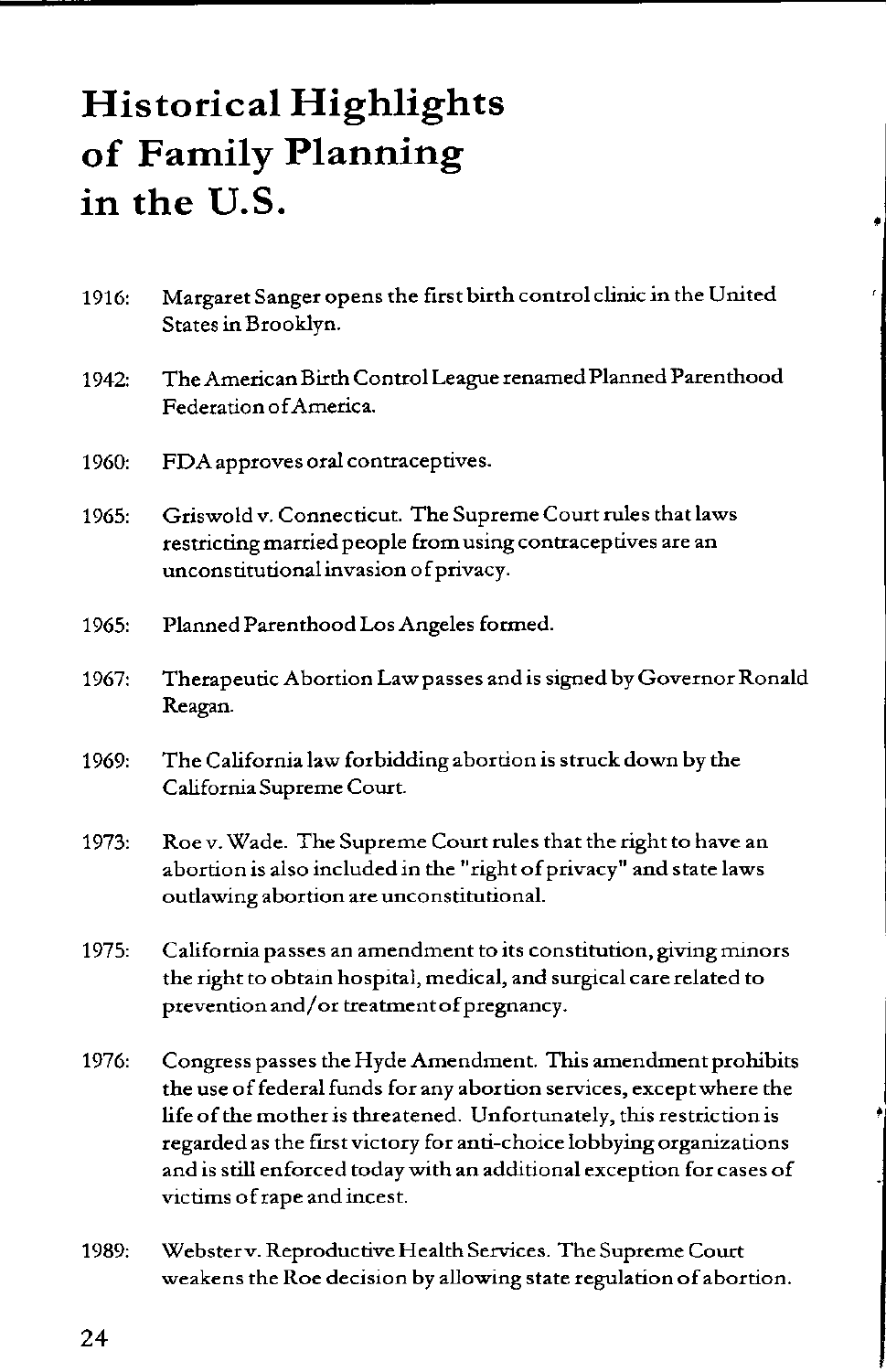- 1990: Newly elected Governor Pete Wilson reinstates California State funding for the Office of Family Planning (OFP), allowing California citizens access to reproductive and birth control services on a sliding fee scale.
- 1992: Planned Parenthood of Southeastern Pennsylvania v. Casey. The Supreme Court upholds the constitutional right to abortion but opens the door for more legislative restrictions by narrowing its definition of what is "unduly burdensome."
- 1993: President Clinton revokes the "gag rule" on abortion counseling in federally funded family planning clinics, the "Mexico City Policy" restricting funds for international family planning, the ban on fetal tissue research, and the ban on privately funded abortions at military hospitals.
- TODA Y:Since the Casey decision, religious political extremist have increased their attacks on women's access to abortion. They have attempted to pass legislation that places restrictions on a woman's access to abortion. Many states have passed laws that mandate a 24-hour waiting period and require teens to gain permission from their parents before obtaining an abortion. On the federallevel, there have been several attempts to require parental permission/ notification before teens may obtain contraception. Federal legislators have also restricted access for military personal when serving overseas, attempted to implement a global gag rule for international family planning and probited the District of Columbia from using their own tax dollars to provide abortion services to their residents. To date, we have been successful in defeating such restrictions in California, although we may face various ballot initiatives that will attempt to restrict abortion rights in California.

Religious political extremists have also attempted to dictate which abortion procedures are legal. Between 1996 and 2000, the so-called "partial-birth" abortion bill was passed by both the U.S. House of Representatives and U.S. Senate. President Clinton vetoed this legislation. His veto was sustained by the Senate despite a vote to override in the House. This legislation attempted to outlaw a procedure that was created to be the least medically invasive and enable the woman to conceive again sooner. Legislators are playing politics with women's health. Doctors, notpoliticans, should be making medical decisions, and these personal decisions need to made by women with their families, clergy and doctors.

25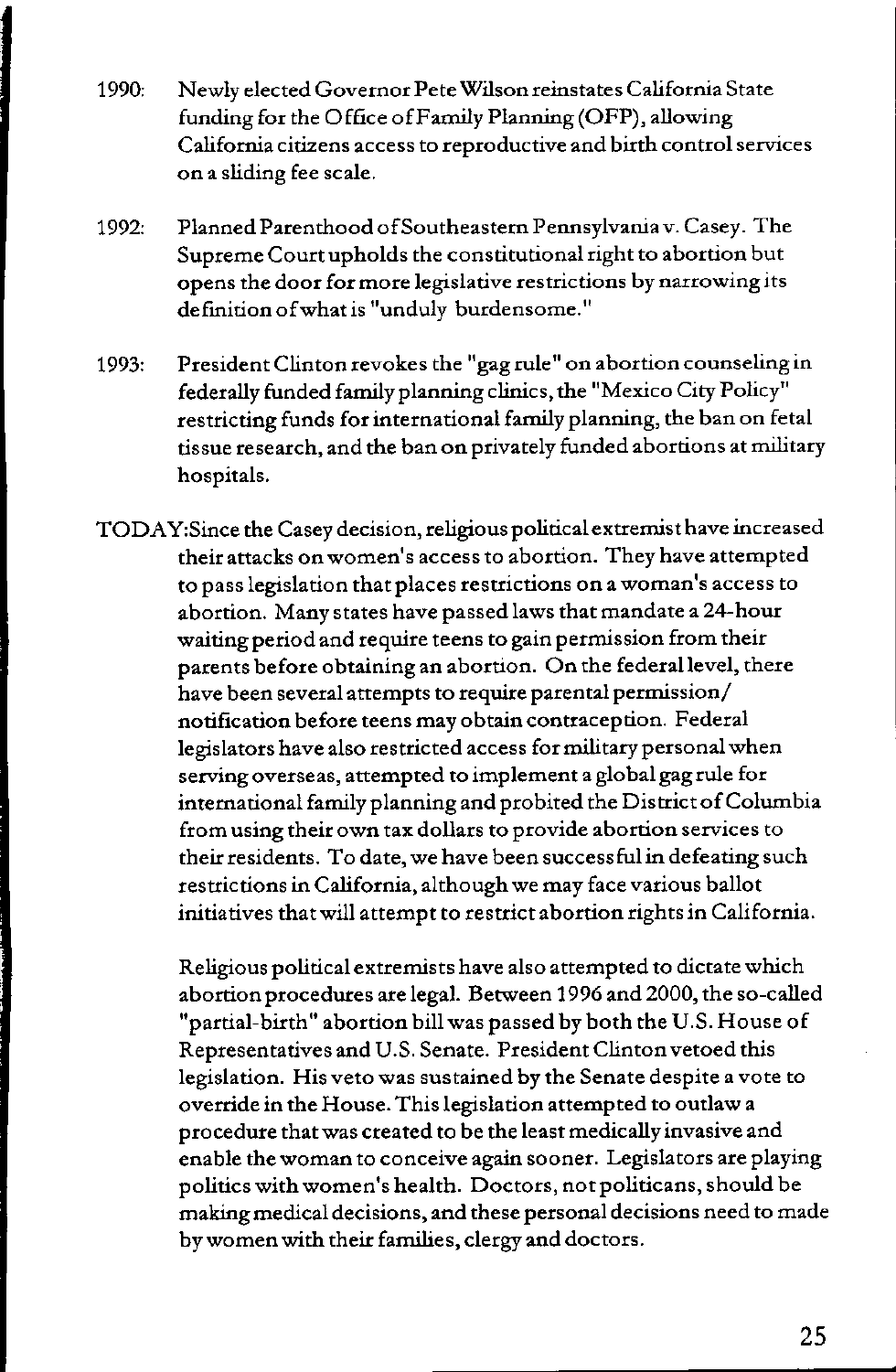### **Planned Parenthood Federation of America Policy Statements**

### **REPRODUCTIVE FREEDOM**

It is the policy of Planned Parenthood Federation of America to assure that all individuals have the freedom to make reproductive decisions. In order to enable the individual to make and implement a responsible decision, there should be access to information and services related to sexuality, reproduction. methods of contraception, fertility control, and parenthood. Furthermore, Planned Parenthood asserts that both parenthoodandnonparenthood are valid, personal decisions. (Adopted 1984)

Reproductive freedom-the fundamental right of every individual to decide freely and responsibly when and whether to have a child-is a reaffirmation of the principle ofindividualliberty cherished by most people worldwide. It helps ensure that children will be wanted and loved, that families will be strong and secure, and that choice, rather than chance will guide the future of humanity.

Reasonable people everywhere agree that no woman should be forced to bear children; no family should be threatened with economic ruin as the result of an unintended pregnancy; and no person should ignore the consequences of unwanted pregnancies.

Reproductive freedom encompasses:

- the right to privacy, especially in human relationships;
- the right to education and information that empower individuals to make informed decisions about sexuality and reproduction; and
- the right to nondiscriminatory access to confidential, comprehensive reproductive health care services.

A supportive public climate is necessary to ensure these rights for all individuals worldwide. Public policies and the manner in which they are implemented should enhance these rights.

Planned Parenthood recognizes its responsibilities to encourage such a supportive public climate. (Adopted 1989)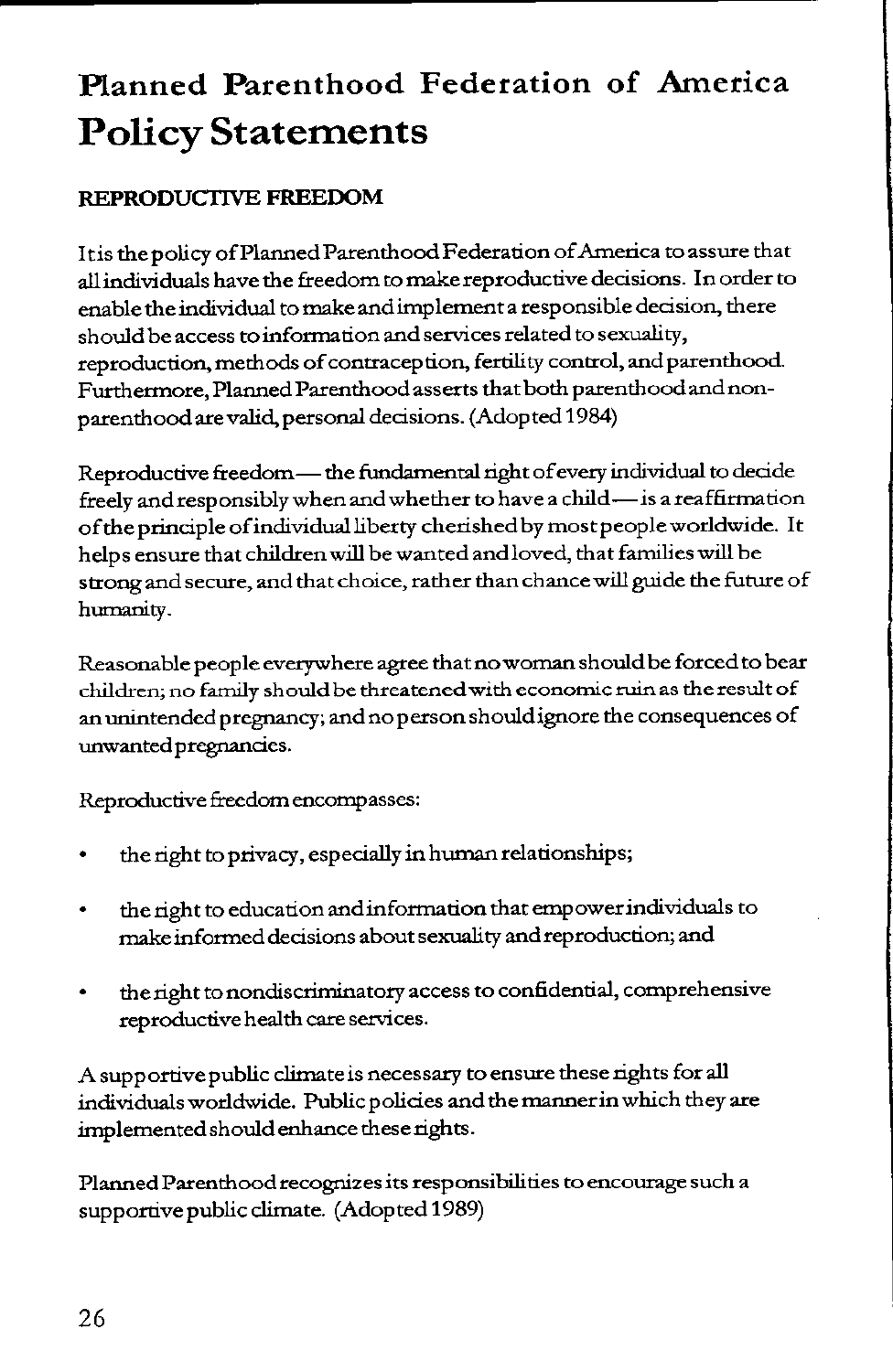### **UNIVERSAL ACCESS TO SERVICES**

The deepest roots of the concept of family planning lie at the beginning of **hmnanhistory, when women and men first attempted topreventunwanted**  pregnancy and childbearing with amulets, incantations, and a variety of devices and substances.

Today, in the United States, acceptance of family planning is so profound and widespread thatitis difficult to comprehend how short a time has **passed since those who fought for access to family planning services were**  publicly ridiculed and even jailed.

In the decades since safe and legal family planning services became available in the United States, matemalandinfanthealth have improved dramatically, the infant death rate has plummeted, and the gap between the number of **children desired and the nwnber born has narrowed for couples in every income bracket. There have been similar improvements in the health and welfare of individuals in other nations in which there is widespread access to**  family planning services.

**As a result, most individuals and governments worldwide recognize that family planning services are vital to the elevation of human existence. Such**  services are the means by which individuals may exercise their fundamental **right to make informed and independent decisions about reproduction.**  Further, without family planning, little can be achieved in health care, **education, economic progress, landmanageinent, conquering world hunger, or reducing other population pressures. Women, especially, recognize that they cannot take control of their lives without first taking control of their**  fertility.

All individuals worldwide have the right to nondiscriminatory, confidential **access to the full range of voluntary reproductive health care services that are proven safe and effective. These services:** 

- should include contraception, sterilization, abortion, fertility **enhancement, and prevention and treatment of sexually transmitted diseases;**
- should be offered through efficient, effective, and innovative programs that preserve individual rights and privacy; and
- should enable individuals to have children when and if they are ready physically, emotionally, and financially.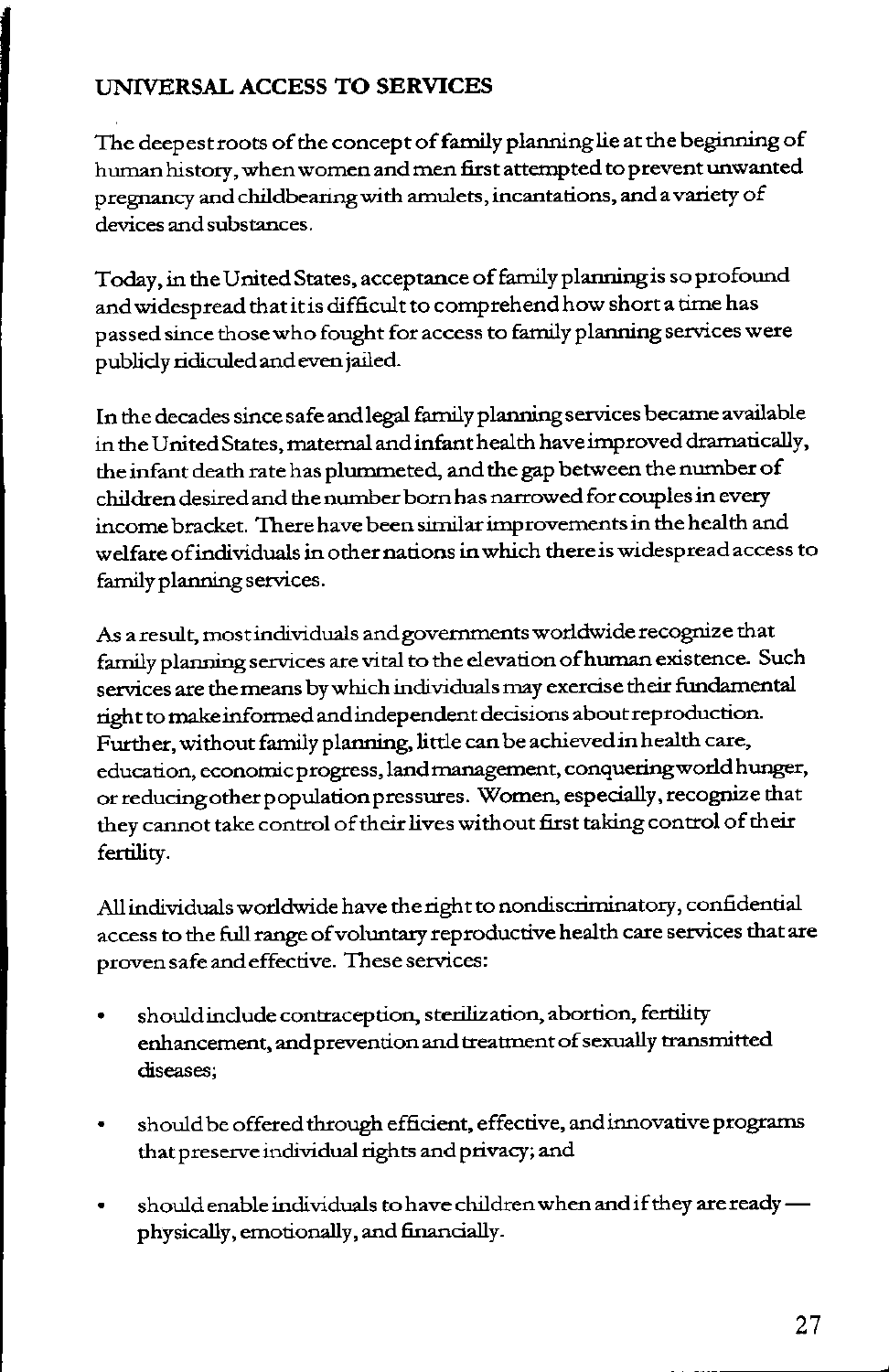**Planned Parenthood recognizes its responsibility to provide reproductive and complementary health care services through its network of affiliates nationwide, and to ensure that such services are offered worldwide in other**  diverse settings, including public health facilities, private medical **practitioners' offices, and community-based distribution programs.** 

Planned Parenthood advocates vigorous research to develop and evaluate the safety and effectiveness of new fertility management technologies. (Adopted 1989)

### **UNIVERSAL ACCESS TO SEXUALITY EDUCATION**

Sexuality is an integral part of life. In its broadest sense, sexuality **encompasses the full expression of an individual's maleness or femaleness, has intellectual and emotional as well as biological dimensions, and is**  conditioned by cultural and religious norms. Sexual intimacy is only one aspect of the full range of sexual expression. Whether for pleasure or **procreation, sexual experience can be a positive source of personal enrichment and satisfaction when it is based oninformedchoices and is consistentwith personal values.** 

**In order for individuals to take responsibility for the consequences of their behavior, they must have access to comprehensive sexuality education.**  Sexuality education should seek to:

- increaseunderstandingofsexualityasanormal,healthy,lifelong **aspect ofhuman development;**
- **enhance awareness that there are differences in sexual expression and that sexuality is a personal.matter; and**
- help individuals understand their sexuality, communicate their sexual **feelings and decisions to others, and accept responsibility for their sexual decisions.**

Such education shouldinclude sexual identity, sexual development, and **relationships across the life cycle, reproductive choices, decision** making **skills, and the responsibilities of parenthood** 

Planned Parenthood recognizes its responsibility to provide sexuality **education through its network of affiliates nationwide and to ensure it is offered worldwide in other diverse settings, including the home, schools,**  public health facilities, religious institutions, and youth-serving organizations. (Adopted 1989)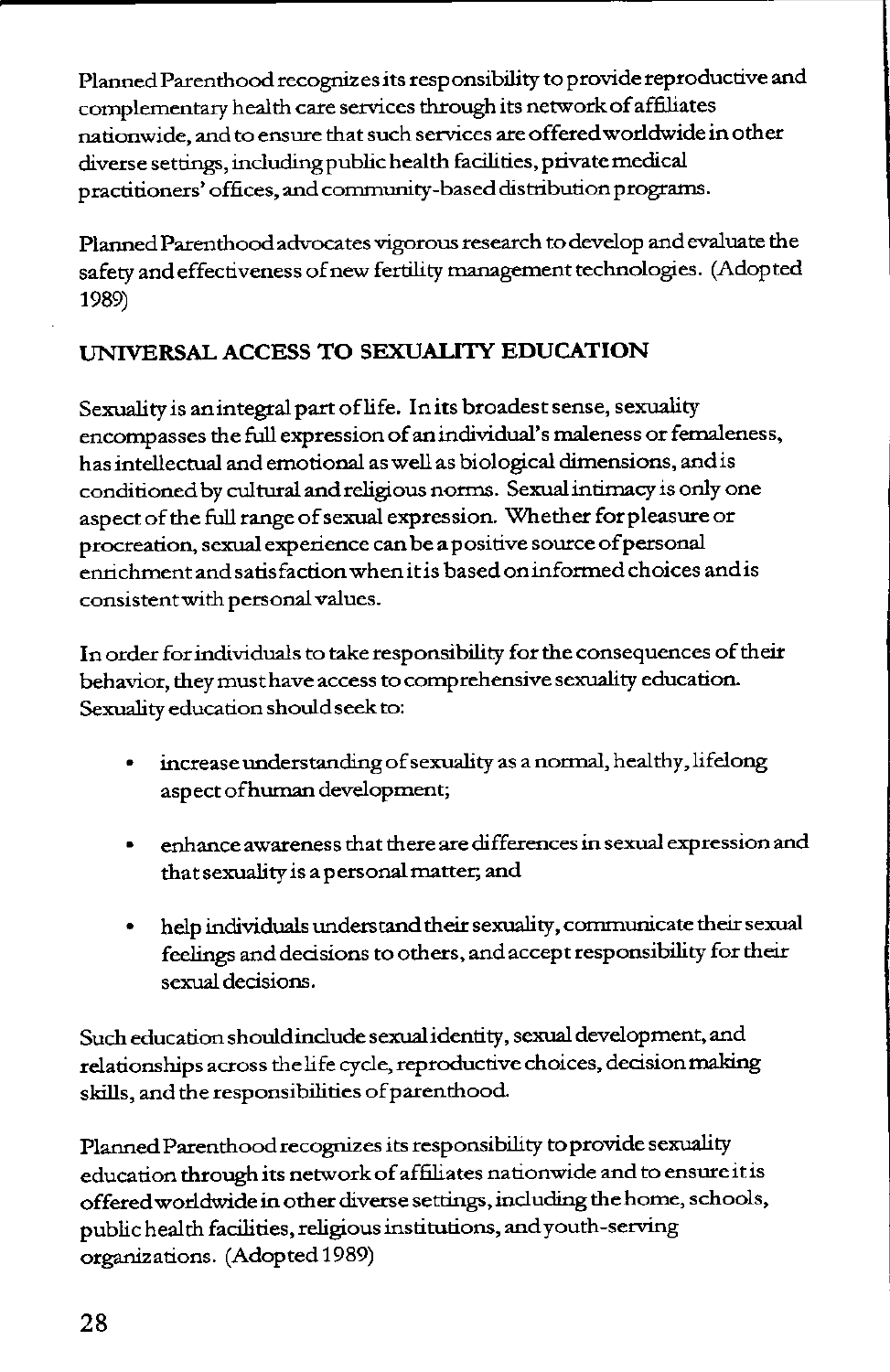### **ABORTION**

It is the policy of Planned Parenthood Federation of America to ensure that **women have the right to seek and obtain medically safe, legal abortions under dignified conditions and at reasonable cost.** 

**Abortion services must include infonnation on the nature, consequences,**  and risks of the procedure, and counseling on the alternatives available to the **woman, so as to assure an informed and responsible decision concexning the continuationorterminationofpregnancy.** 

Abortion must always be a matter of personal choice. Planned Parenthood recognizes its responsibility to guard equally against coercion or denial of **services in connection with a patient's decision about continuing a**  pregnancy. No one should be denied abortion services solely because of age, **economic or social circumstances. Public funds should be made available to subsidize the cost of abortion services for those who choose abortion but cannotaffordit.** 

Planned Parenthood has the responsibility to provide access to high quality, confidential abortion services directly through the affiliates' own medical facilities and/ or indirectly through referral to other competent medical facilities in the community, especially in areas of unmet need for abortion services. (Adopted 1984)

### **ADOLESCENT SERVICES**

**I tis the policy of Planned Parenthood Federation of America to assure that adolescents have access toinfonnation about human sexuality and to reproductive health care services. Adolescents should be encouraged, when**  possible, to involve their parents and/ or other responsible and concerned **adults in their reproductive decision-making.** 

**Planned Parenthood opposes any limitation or restriction on the access of**  adolescents to confidential reproductive health services, including contraception and abortion. Planned Parenthood also supports a range of activities designed to reduce adolescent pregnancy and childbearing, such as expanded sexuality education, increased service accessibility, enhanced public **awareness. behavioral research, and the development of contraceptive**  methods especially suited to adolescents. (Adopted 1984)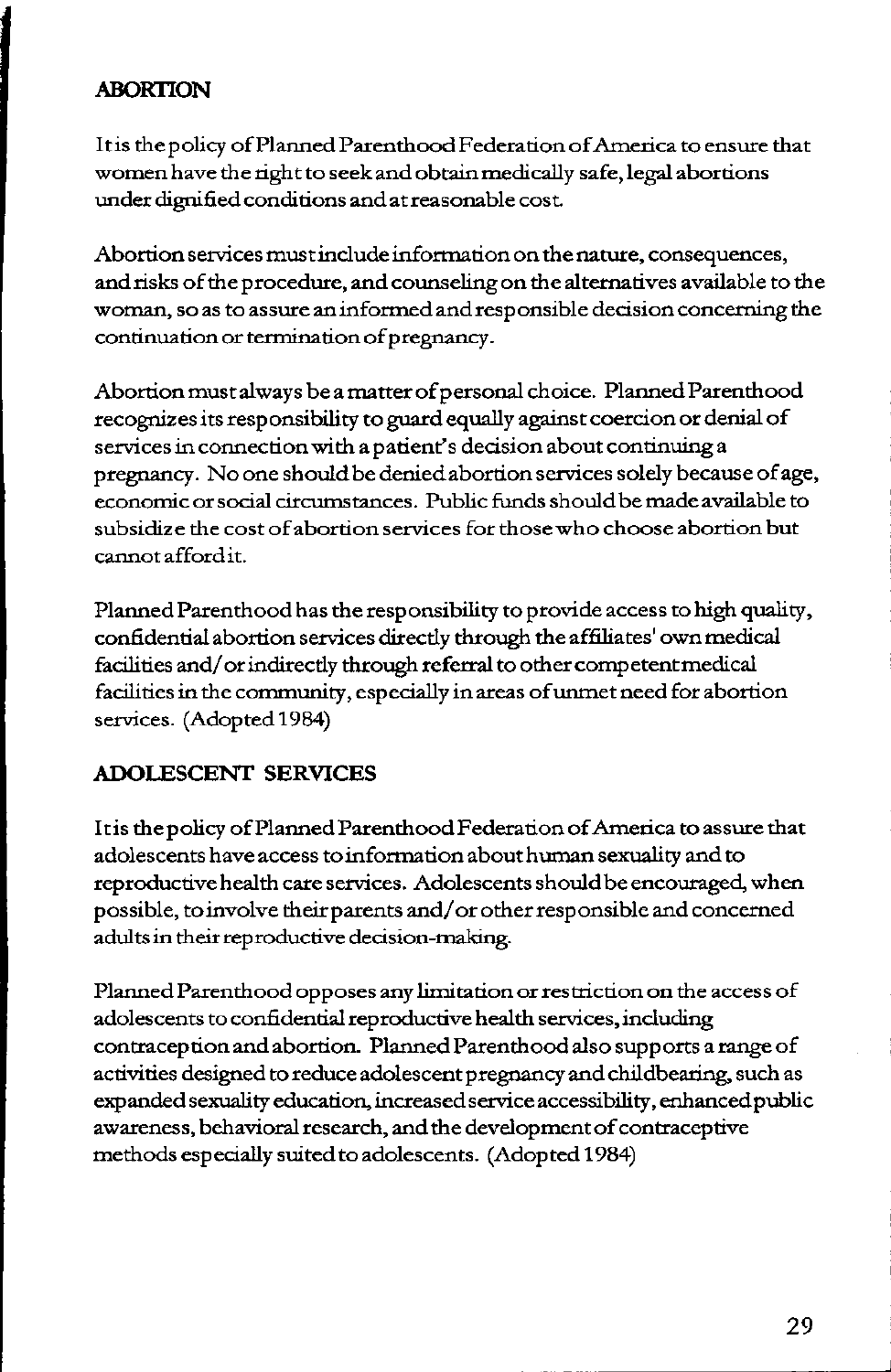### **CENSORSHIP AND FIRST AMENDMENT RIGHTS**

It is the policy of Planned Parenthood Federation of America to protect the right of each individual to have access to the facts about reproductive health and human sexuality. Planned Parenthood opposes censorship, including efforts to bar information or ban or eliminate materials from educational institutions, libraries, or programs receiving public funds. We will continue to work with other groups to preserve free speech and free press, as guaranteed by the First Amendment to the Constitution.

Additionally, Planned Parenthood opposes any efforts to restrict or unduly influence, as a condition of governmental funding, the legal uses to which private organizations may put non-governmental funds. (Adopted 1984)

### **EARLY PREGNANCY DETECTION**

It is the policy of Planned Parenthood Federation of America to encourage early pregnancy detection and to ensure its broad availability to women without regard to age or marital or economic status. Planned Parenthood recognizes:

- the need to assure women sufficient time for reasoned deliberation of their fettility options;
- the importance of the relationship of early prenatal care to improved maternal and neonatal outcomes for women who elect to carry their pregnancies to term; and
- the minimal health risks associated with early abortion procedures for women who elect tennination.

Planned Parenthood assumes the responsibility to assure access to high quality, confidential, free or low-cost pregnancy diagnosis,including pregnancy testing, and to make known the availability of such services. (Adopted 1987)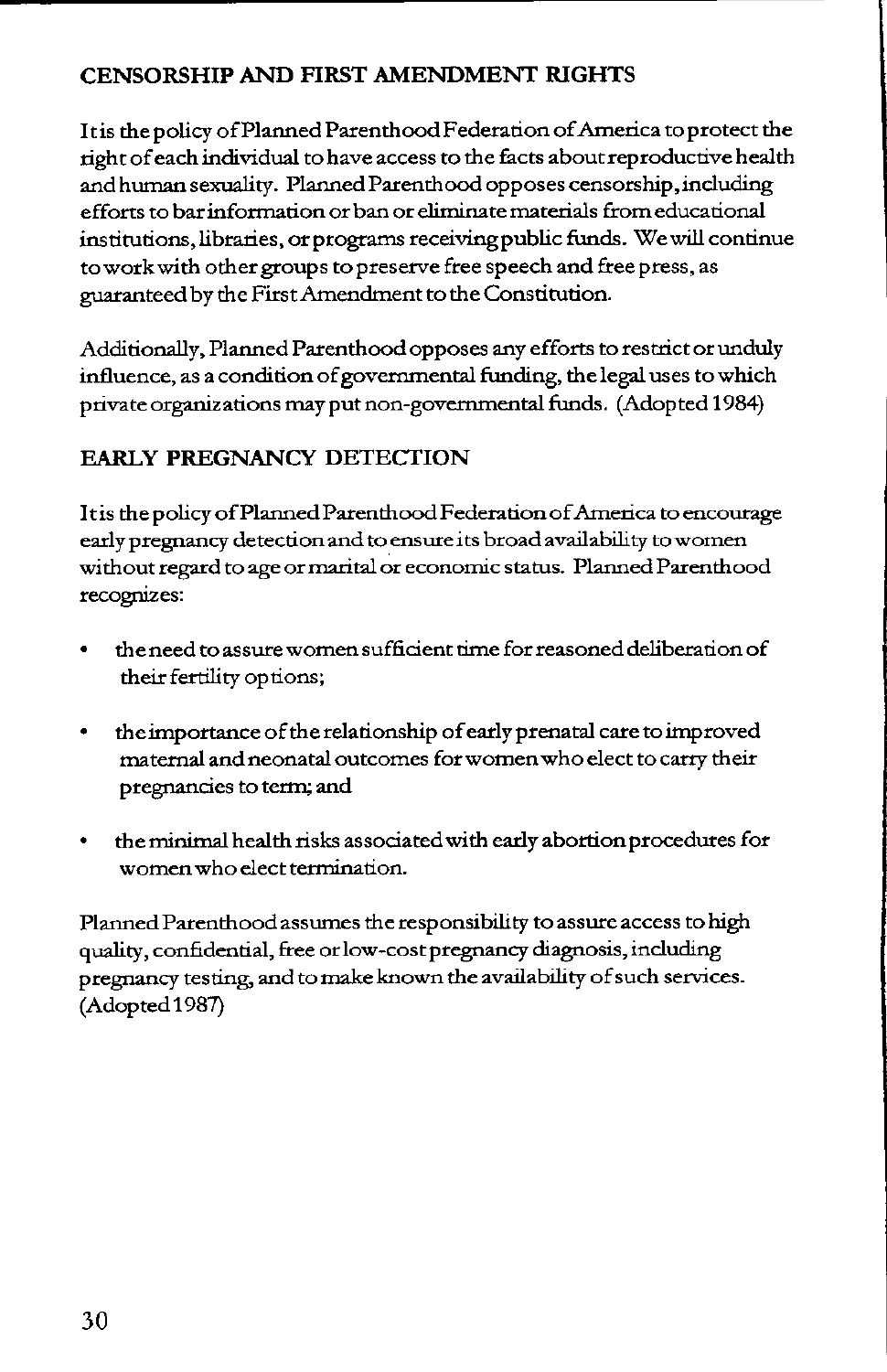### **INTERNATIONAL FAMILY PLANNING**

The Planned Parenthood Federation of America affinns the fundamental right of each individual to manage his or her own fertility free from coercion. It is Planned Parenthood's policy:

- **to support international programs which are designed to increase access**  to safe and effective means of voluntary fertility regulation;
- **to advocate and assist in the expansion of voluntary family planning services throughout the world;**
- **to encourage public and governrnental attitudes and policies favorable to the continuation and expansion ofU nited States support for**  international voluntary family planning programs;
- **to provide leadership in encouraging other countries to address**   $\bullet$ population issues and to develop their own effective voluntary family planningprograms; and
- **to assist community groups, agencies, and institutions in developing countries to undertake innovative, effective, and self-supporting**  voluntary family planning programs. (Adopted 1984)

### **PATIENT'S RIGHTS**

It is the policy of Planned Parenthood Federation of America to accord all patients the right:

- to obtain fertility related services of high quality, delivered in a manner respectingpersonal privacy andindividual dignity and, whenever possible, offered at a time and in a setting designed for their comfort and convenience, and at a cost commensurate with ability to pay;
- **toreceive,in W1derstandable terms, balancedinfonnationessential for**  an informed choice among fertility related services;
- **to accept or reject fertility-related services after receiving such balanced infonnation;**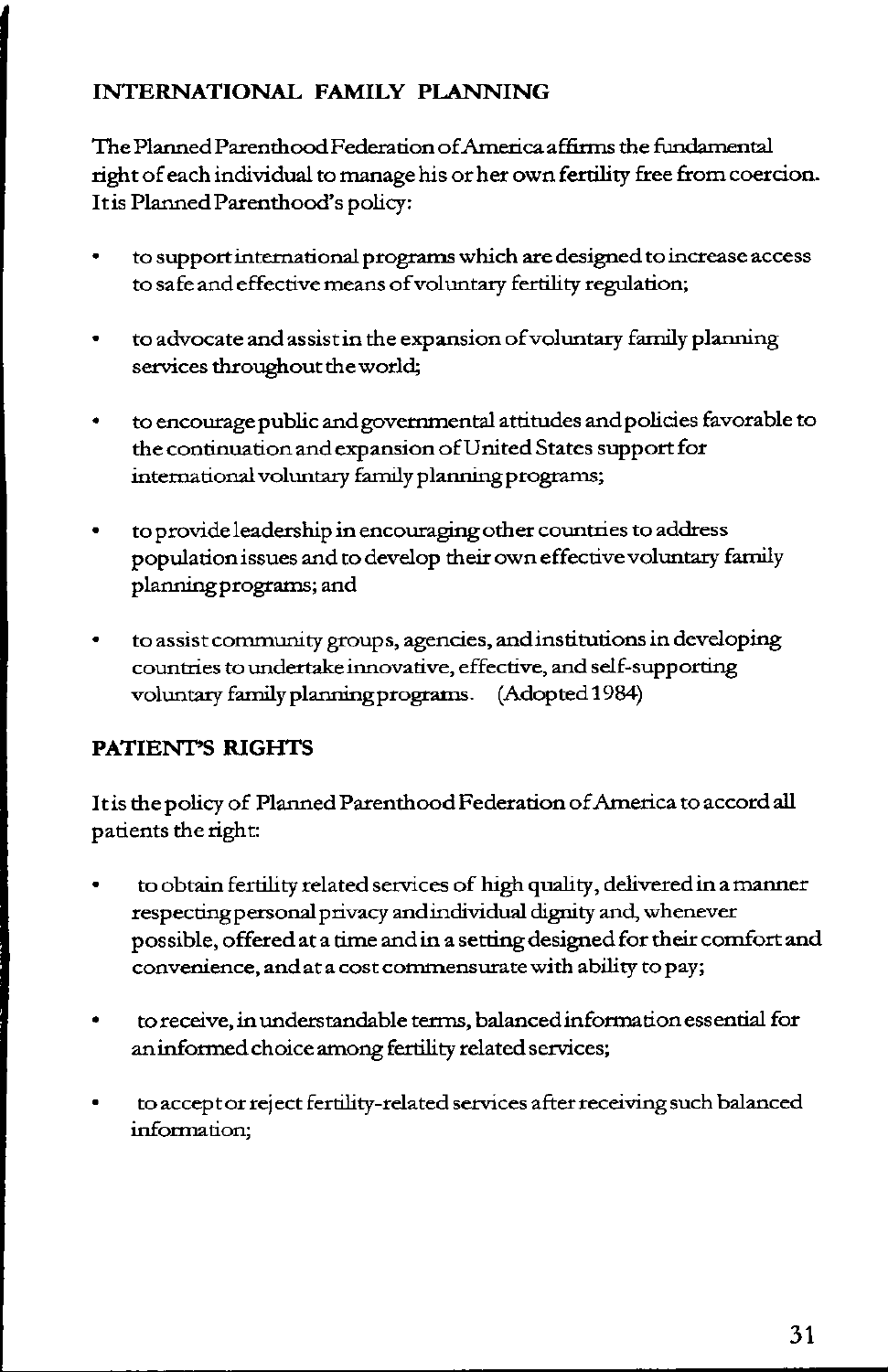- **to receive accurate answers to questions about their health care and**  medical treatment;
- **to receive an explanation of service fees,if** any, **before services are**  provided;
- **to receive explanation of the purpose, meaning, and results of tests and**  procedures performed for them;
- **to expect that information from their records will not be released without their prior written consent except in medical emergencies and as**  otherwise validly provided by law;
- to receive instruction in self-care for the intervals between visits;
- **to be advised of the name of a person to whom their comments on services can be directed; and**
- to receive, in understandable terms, information concerning the **procedures of Planned Parenthood.research projects, service alternatives,**  and possible results (including all known benefits and material risks) of participation, before consenting in writing to such participation; refusal to parricipate shall be without prejudice to their treatment by Planned Parenthood agencies. (Adopted 1984)

### **POPUIATION**

Itis the policy of Planned Parenthood Federation of America to advance understanding of the interrelationship between population growth and the quality ofhurnanlife.

Voluntary family planningprograrns and sound population policies **contribute to the process of socioeconomic development and to family**  health, particularly in countries where rapid population growth hinders **development efforts. Therefore, the Federation is committed to providing education in the communities it serves to enable people to understand the scope of world population growth and its impact on the economic, political,**  social, and physical environment we all must share. (Adopted 1984)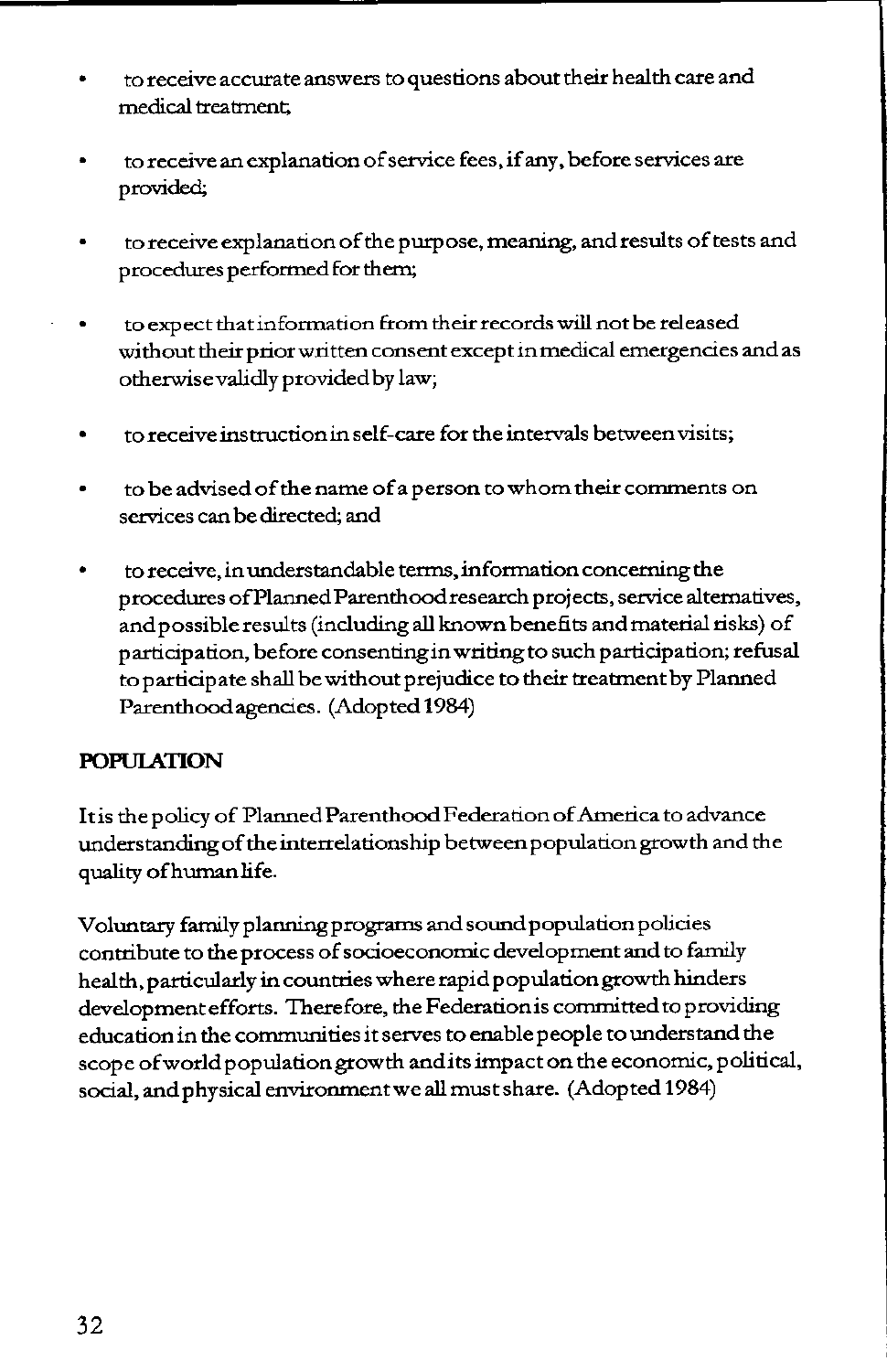### **SEXUALITY EDUCATION**

I tis the policy of Planned Parenthood Federation of America to provide **sexuality education as an essential element of its services. Planned**  Parenthood's professional training, patient education, and community **education programs seek toincreaseunderst.anding of sexuality as an integral**  aspect of human development and to develop the ability to communicate **feelings and decisions to others.** 

By example and instruction, children receive their primary sexuality education in the home. Like adults, they are also influenced by peer groups, cultural **heritage, religion, education, mass media, and exposure tovariedlife-styles**  and changing technologies. Therefore, Planned Parenthood's sexuality **education programs for people of all ages must emphasize the importance of making informed choices that are consistentwith one's personal values.**  (Adopted 1984)

### **VOLUNTARY STERILIZATION**

¢,

I tis the policy of Planned Parenthood Federation of America to support **voluntary sterilization as a medically accepted means of permanent contraception. Voluntary sterilization should be available to any mature**  individual who is fully informed and counseled regarding the nature, **consequences, risks, and benefits of the procedure, and the available**  temporary methods of contraception, and who is capable of deciding upon **a course of action which should be considered irreversible.** 

Planned Parenthood recognizes its responsibility to guard equally against **coercion or denial of services in connection with a patient's decision to seek**  sterilization. Planned Parenthood believes that all providers of sterilization **services must exercise special diligence in assuring that the sterilization of**  socially disadvantaged, economically disadvantaged, or mentally handicapped **individuals is, in fact, volnntary.** 

Public funds should be made available to subsidize the cost of voluntary **sterilization services for those who choose the procedure but cannot afford**  it. (Adopted 1984)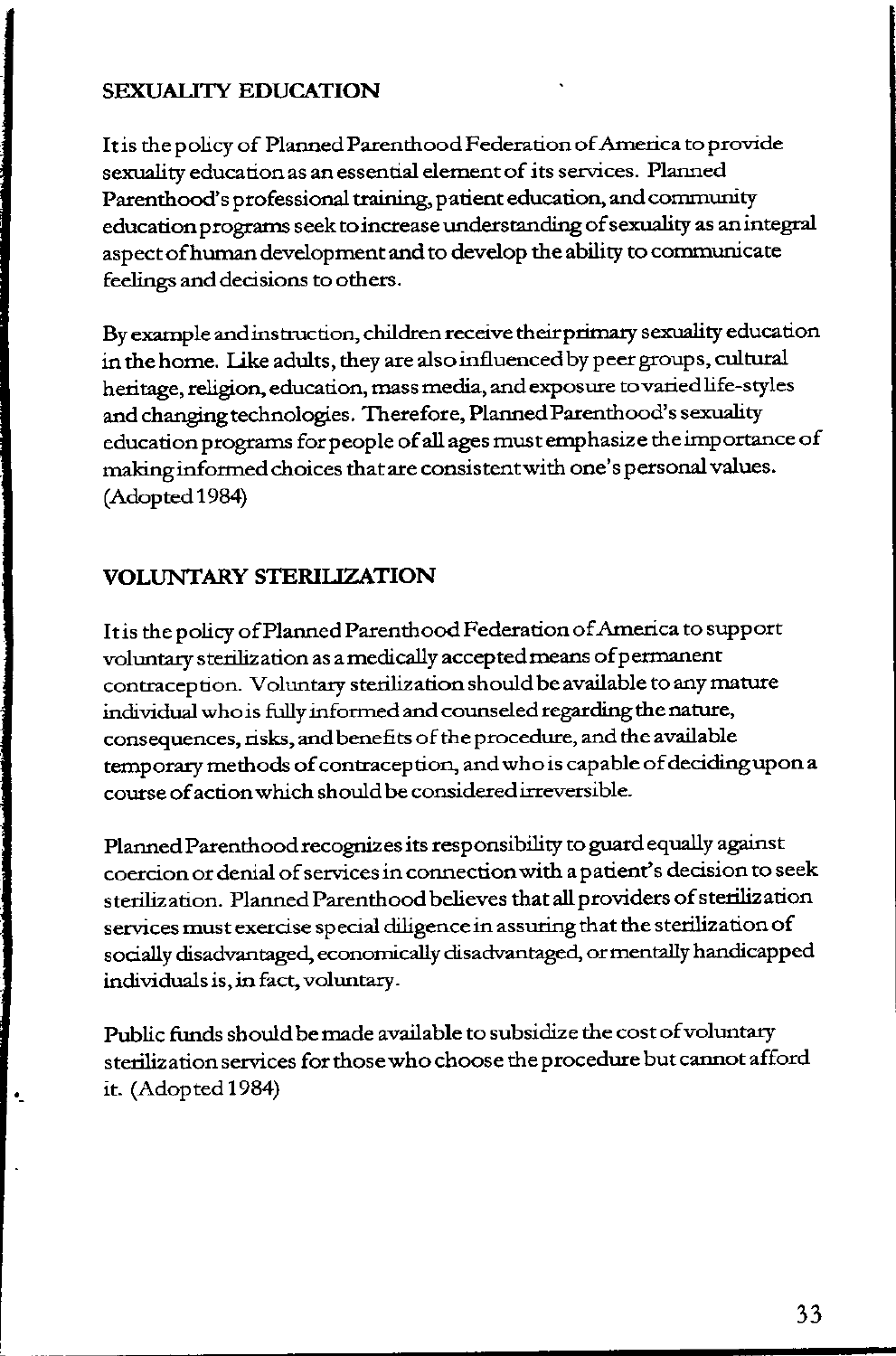### **WOMEN'S RIGHTS**

It is the policy of Planned Parenthood Federation of America to advocate reproductive freedom as essential to women's rights. Planned Parenthood recognizes theinterrelationship betweenreproductive freedom and social, economic, and political rights for women and will cooperate with other organizations and agencies to achieve such rights. (Adopted 1984)

*Planned Parenthood Federation* ef *America, the nation S oldest and largest voluntary reproductive health organization, is dedicated to the principle that every individual has a fundamental right to choose when or whether to have children.* 

*Planned Parenthood is a federation of 129 not-for-profit corporations in 47 states whose 875 plus health care centers, 400,000 donors, and more than 17,000 volunteers and staff members worldwide meet the reproductive health care needs of 3.3 million Americans each year, with an additional 1. 6 million reached* l?J *education programs. Through its international program, Fami/y Planninglnternationa/Assistance, Planned Parenthood serves an additionalfour million individuals in the developing world* 

(Planned Parenthood Federation of America's Mission and Policy Statements are reprinted here with the permission of Planned Parenthood Federation of America, Inc.)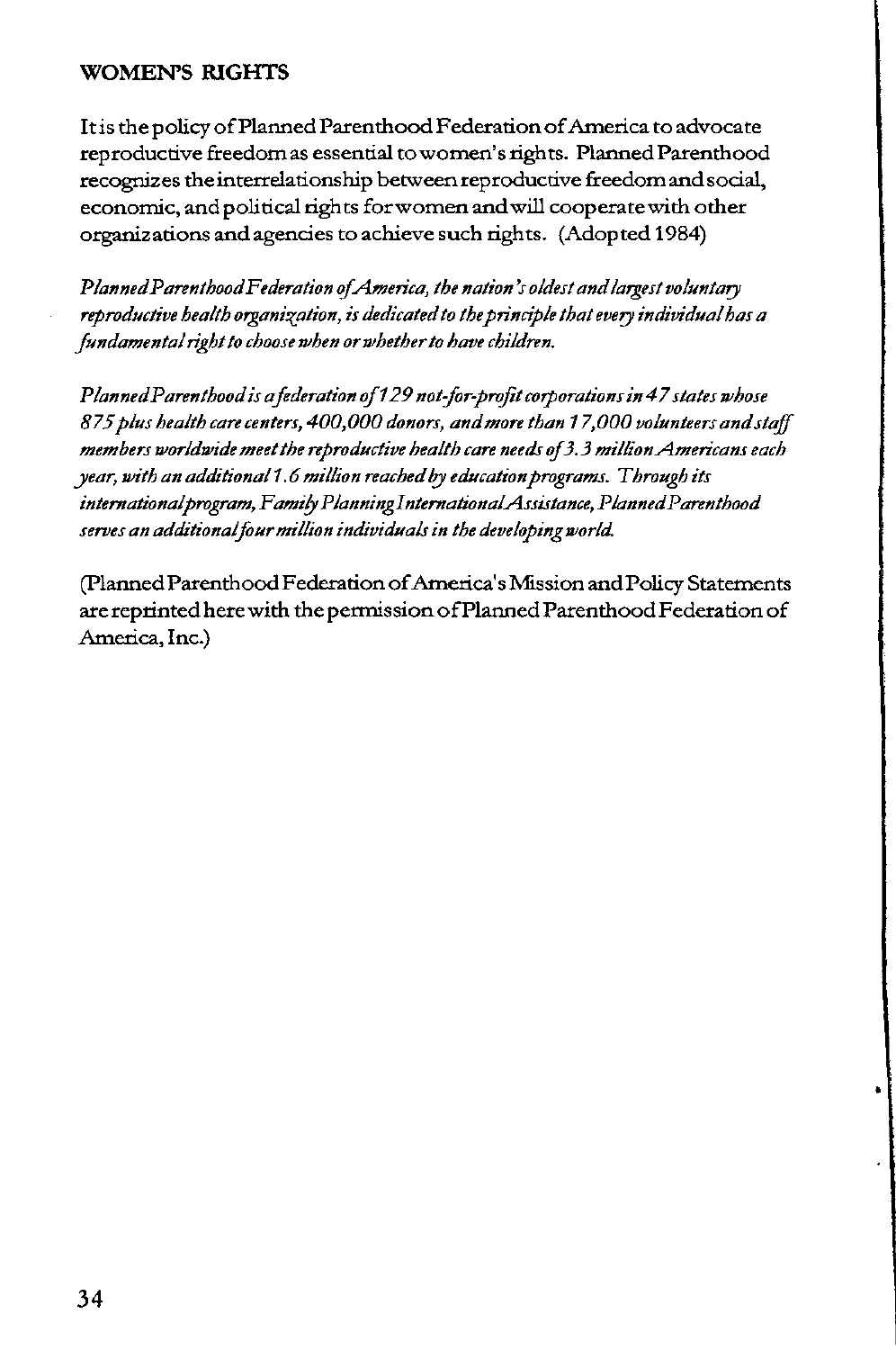# **Volunteer Policies and Practices**

In adopting the following set ofVolunteer Policies and Practices in 1987, the BoardofDirectors of Planned Parenthood Los Angeles recognizes that **volunteers, as important members of the staff, provide essential services to the agency and to the community. The following policies are designed to assure**  the dignity and individual rights of all volunteers; to support the established progtam goals of the agency and to foster community understanding of the agency.

### **VOLUNIEER PERSONNEL POLICIES**

A volunteer is anyone who donates time without monetary compensation for **services. The acceptance of such services shall be subject to the approval of the Director of** Community **Services, except services performed by elected**  members of the Board of Directors exercising Board functions and **responsibilities.** 

### **Volunteers have a right to expect:**

- 1. Initial orientation to the agency and ongoing training by the staff
- **2. Responsibilities suited to the volunteer's interests and abilities.**
- **3. A clear and concise ;oh description.**
- **4. Availability of staff to answer any questions or address concerns.**
- 5. Supervision by Coordinator of Volunteers or other staff personnel.
- **6. Evaluations on a regular basis or as detennined by your supervisor or project coordinator.**
- **7. Recognition and ongoing professional respect.**

### **PPLA.has a right to expect of its volunteers:**

- 1. A minimum six-month commitment to PPLA.
- 2. A thorough familiarity with PPLA's mission, policies, and procedures.
- 3. Completion ofrequired training.
- 4. Compliance with the health exam requirement, if appropriate.
- 5. Punctuality and reliability.
- **6. A continuously maintained record of hours of service.**
- **7. No communication with the media.**
- 8. Honest feedback to your supervisors or the Coordinator of Volunteers.
- **9. The exercise of caution and common sense when acting on the**  agency's behalf.
- **10. Confidentiality in regard to all client or donor infonnation.**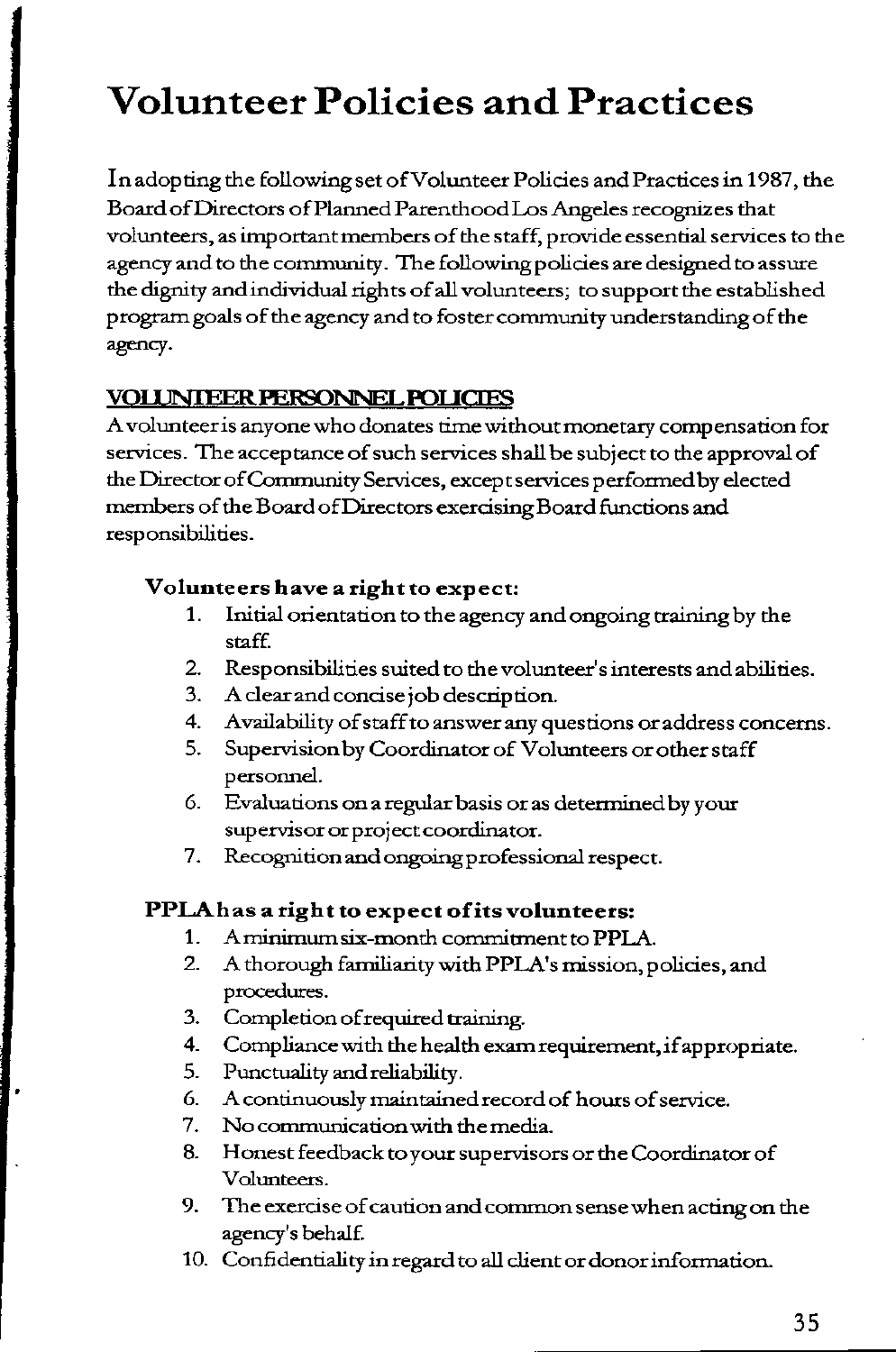### **VOLUNTEER PERSONNEL PRACTICES**

### **Records**

Volunteer Applications shall be maintained by the Community Services Department. Other records shall be maintained by the department to which **the volunteer has been assigned** 

### **Recruitment, Review and Selection**

After detennining the needs of the clinics and departments, volunteers shall **be recruited and screened. Prospective volnnteers will then by interviewed by**  the Center Manager or department supervisor, duringwhich time placement will be determined, based on knowledge of the individual's qualifications and **interests, as well as the needs of the departments.** 

### **Training**

**All volunteers shall be required to attend the Volunteer Orientation and**  complete any training as required by the assigned department.

### **Evaluation**

**An evaluation of each volunteer shall be made by the immediate supervisor at**  least annually or as determined by each department. The review will be **recorded, signed and filed with the volunteer's records.** 

### **Hours of Service and Absences**

**Each volunteer may be required to make a six month commitment to the**  agency before beginning training. At the conclusion of the training, the **volunteer will be expected to make a commitment to a regular time schedule and to notify the supervisor in advance if this commitment cannot be kept.** 

### **Press Protocol**

Volunteers should not speak to the media regarding Planned Parenthood, **unless specifically authorized by the agency to do so. If a volunteer is**  approached by a member of the media and asked to be interviewed, to give a **statement, or just to answer a question about Planned Parenthood, the volunteer is asked to refer the press person to the Communications and**  Marketing Department.

### **Termination of Service**

Any resignation/termination of a volunteer will be handled in consultation **with the Coordinator of Volunteers, ora direct supervisor of the volunteer. Every attempt will be made to place the volunteer in another position if requested. All volunteers will give two weeks notice of resignation. \1v'hen possible, volunteers will be entitled to an exit interview with the supervisor or the Coordinator of Volunteers to provide an opportunity for honest**  feedback.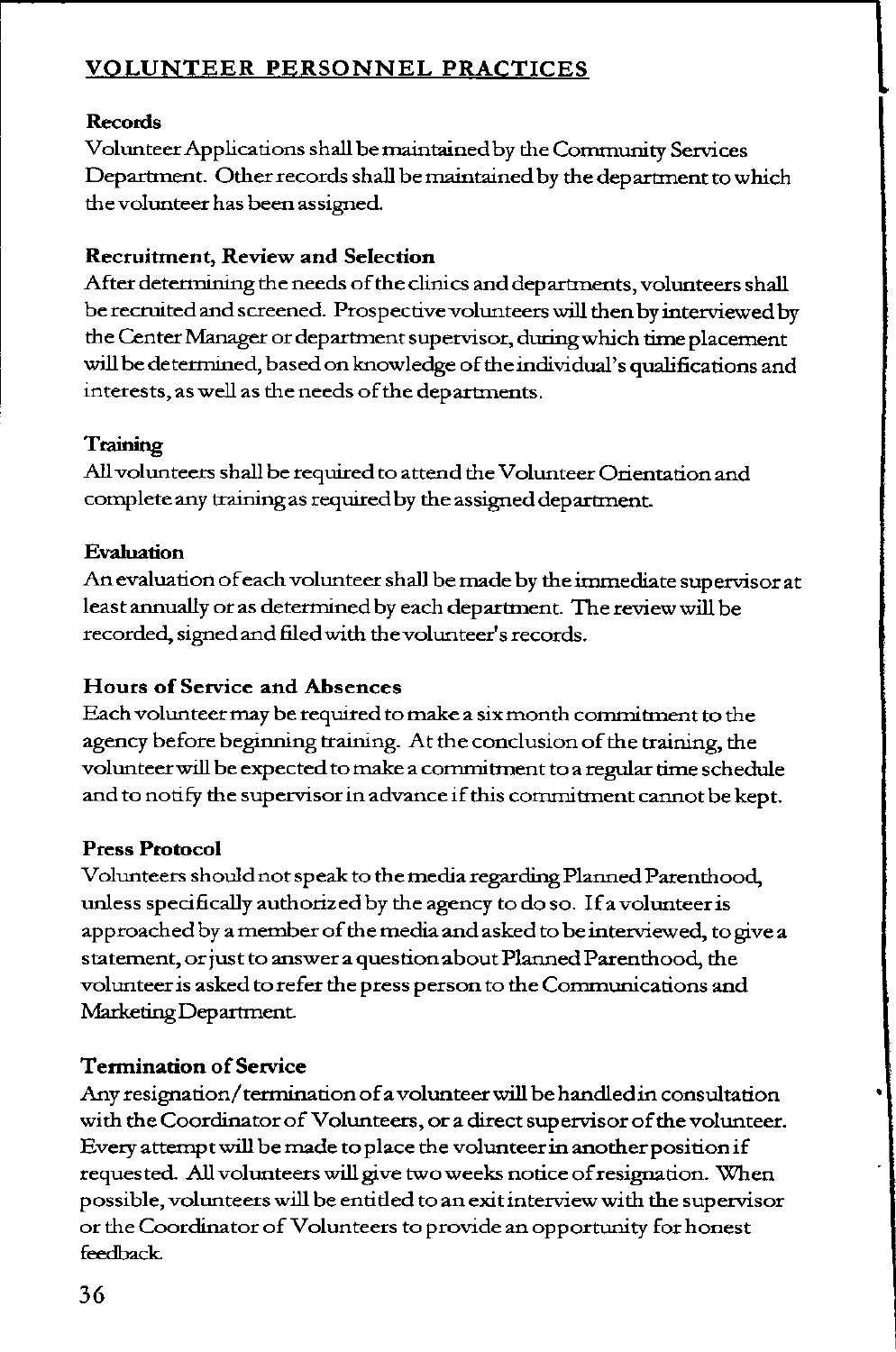#### **Incompatible Activity**

Novolnnteer shall engage in any employment, activity, or enterprise which is inconsistent with their duties as a volunteer of Planned Parenthood Los Angeles, its mission, goals or policies.

#### **Health Exam**

All volnnteers having patient contact shall have a health exam and any necessary testingannually. The health exam can be performed by PPLA medical staff and is free of charge.

#### **Personnel Problems**

Personnel problems will be resolved in consultation with the volunteer and the appropriate supervisors, with the Coordinator of Volunteers acting as a liaison.

#### **General Safety**

All injuries are to be reportedimmediately to a supervisor. All hazards and unsafe conditions are to bereportedimmediately to a supervisor upon discovery. In the event of an emergency, the primary concern is for the safety of the patients, staff and volunteers.

#### Sexual Harassment

rk  $(4)$ 

**G** 

It has long been the policy of PPLA to prohibit sexual harassment which is illegal under state and federal law. I tis a form of misconduct which undermines the integrity of the employment relationship. No employee or volunteer, either male or female, should be subjected to unsolicited and unwelcome sexual overtures or conduct, either verbal or physical.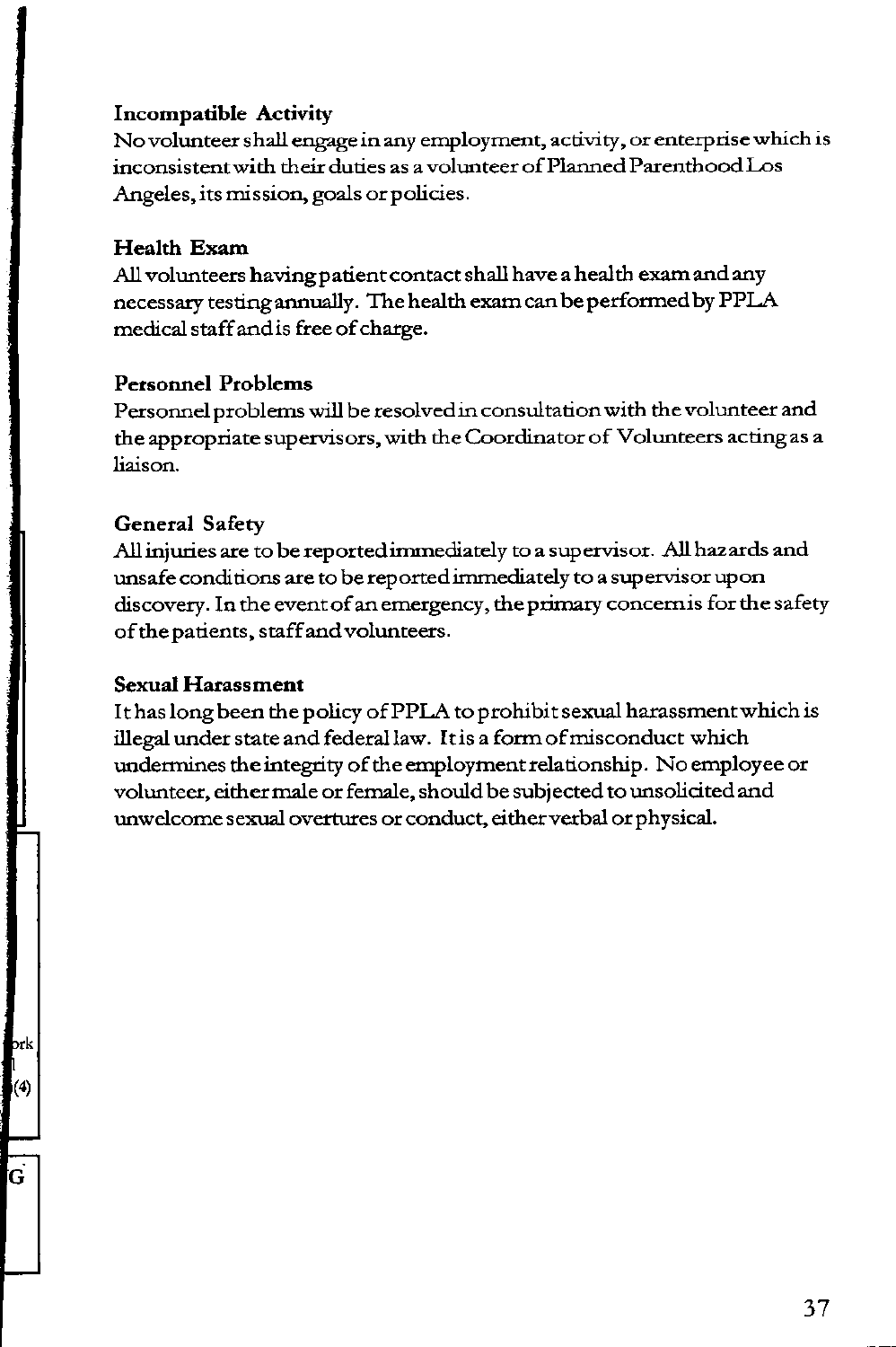# **Code of Ethics for Volunteers**

As a volunteer I realize that I am subject to a code of ethics similar to that which binds the professionals in the field in which I work. Like them, I assume certain responsibilities and expect to account for what I do:

- 1. I will keep confidential matters confidential.
- 2. I interpret "volunteer" to mean that I have agreed to work without compensation in money, but having been accepted as a worker, I expect to do my work according to the same professional standards as the paid staff.
- 3. I promise to approach my work with an open mind. I am willing to be trained for my work. I intend to bring to my work genuine interest and complete attention.
- 4. I realize that I may have assets that my co-workers may not have. I will use these assets to enrich the project/ task we ate performing together.
- 5. I realize that I may lack assets that my co-workers have. I will not let this make me feel inadequate, but will endeavor to assist in developing good teamwork.
- 6. I will seek out the most effective way to perform the activity for which I have volunteered. I will offer as much as I am confident I can give, but no more than that.
- 7. I believe that my attitude towatd volunteerworkshould be professional. I believe that I have an obligation to my work, to those who direct it, tomy colleagues, to those who ate served by my work, and to the public.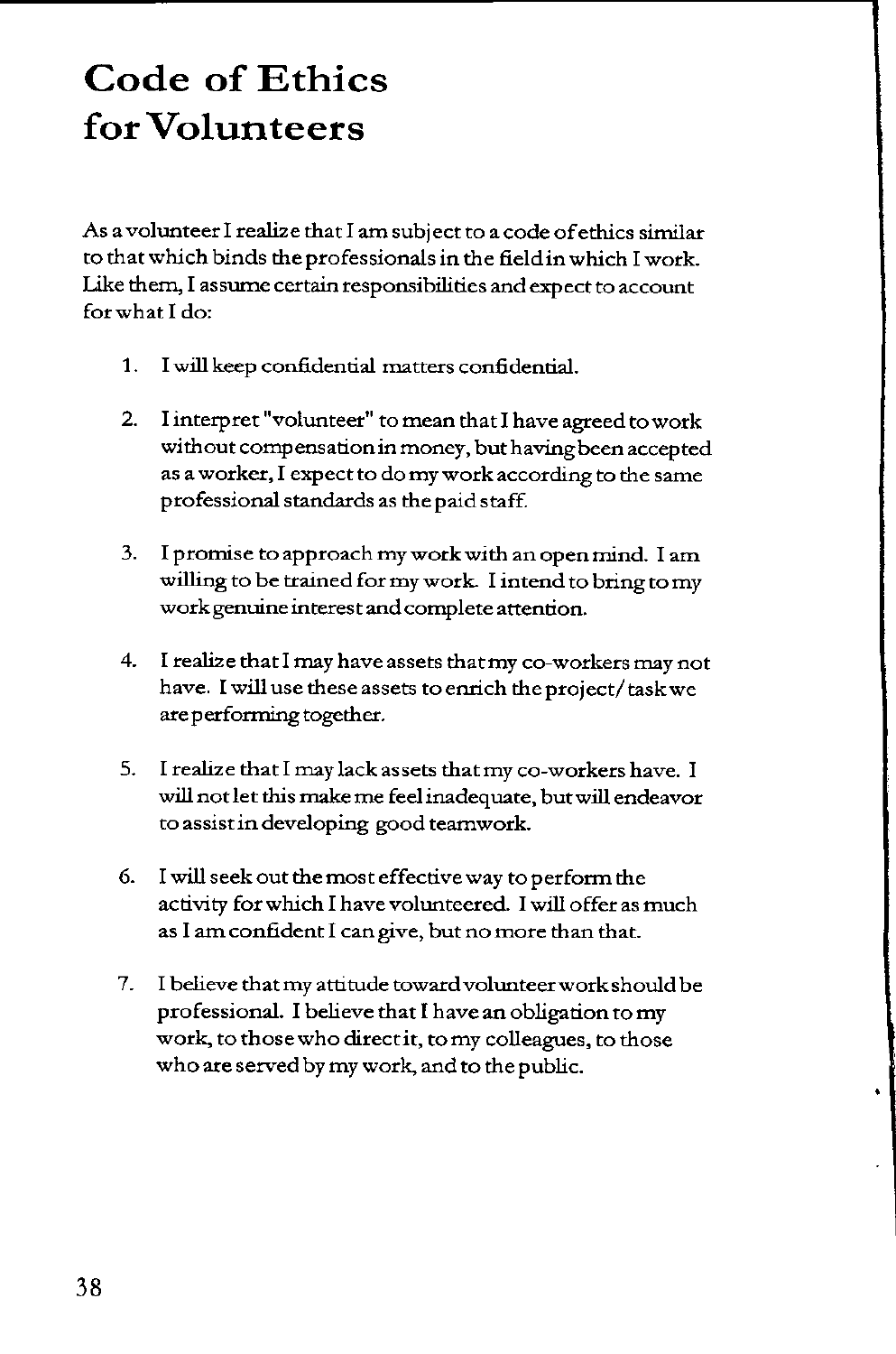### **To Know** & **Remember** ...

| <b>TIME SHEETS</b>                | All volunteers are to keep track of the hours they<br>work. Ask the Coordinator of Volunteers or your<br>supervisor where to log in and out. An accurate<br>record of hours for each volunteer will be kept by<br>the Coordinator of Volunteers.                                 |
|-----------------------------------|----------------------------------------------------------------------------------------------------------------------------------------------------------------------------------------------------------------------------------------------------------------------------------|
| <b>DRESS CODE</b>                 | Dress should be clean, appropriate, and in good<br>taste. No shorts, sweatpants, torn jeans, halter<br>tops, beach thongs, or bare feet.                                                                                                                                         |
| INFORMATION,<br>NOT OPINIONS      | We cannot impose our personal opinions and<br>judgements on our clients. It is our policy<br>always to respond to client requests for<br>information. We offer all options to help<br>individuals make an informed choice, never<br>ours. We must remain objective and unbiased. |
| TEAMWORK                          | If you have a slowdown in your duties and can see a<br>way to assist a co-worker who is frantic, please do<br>so. The spirit of cooperation always makes our<br>work flow more smoothly.                                                                                         |
| NO SHOW                           | Please notify us 48 hours in advance if you will be<br>unable to come in when scheduled.                                                                                                                                                                                         |
| <b>CHANGE OF</b><br><b>STATUS</b> | Please advise the Coordinator of Volunteers or<br>your supervisor as soon as you know you want<br>to make a change in your volunteer status.                                                                                                                                     |
| SMOKING POLICY                    | We are dedicated to providing a healthy, comfort-<br>able, and productive work environment for all<br>staff, volunteers, and clients. Therefore, smoking<br>is prohibited in all PPLA facilities. Individuals<br>who wish to smoke must do so outside of the<br>building.        |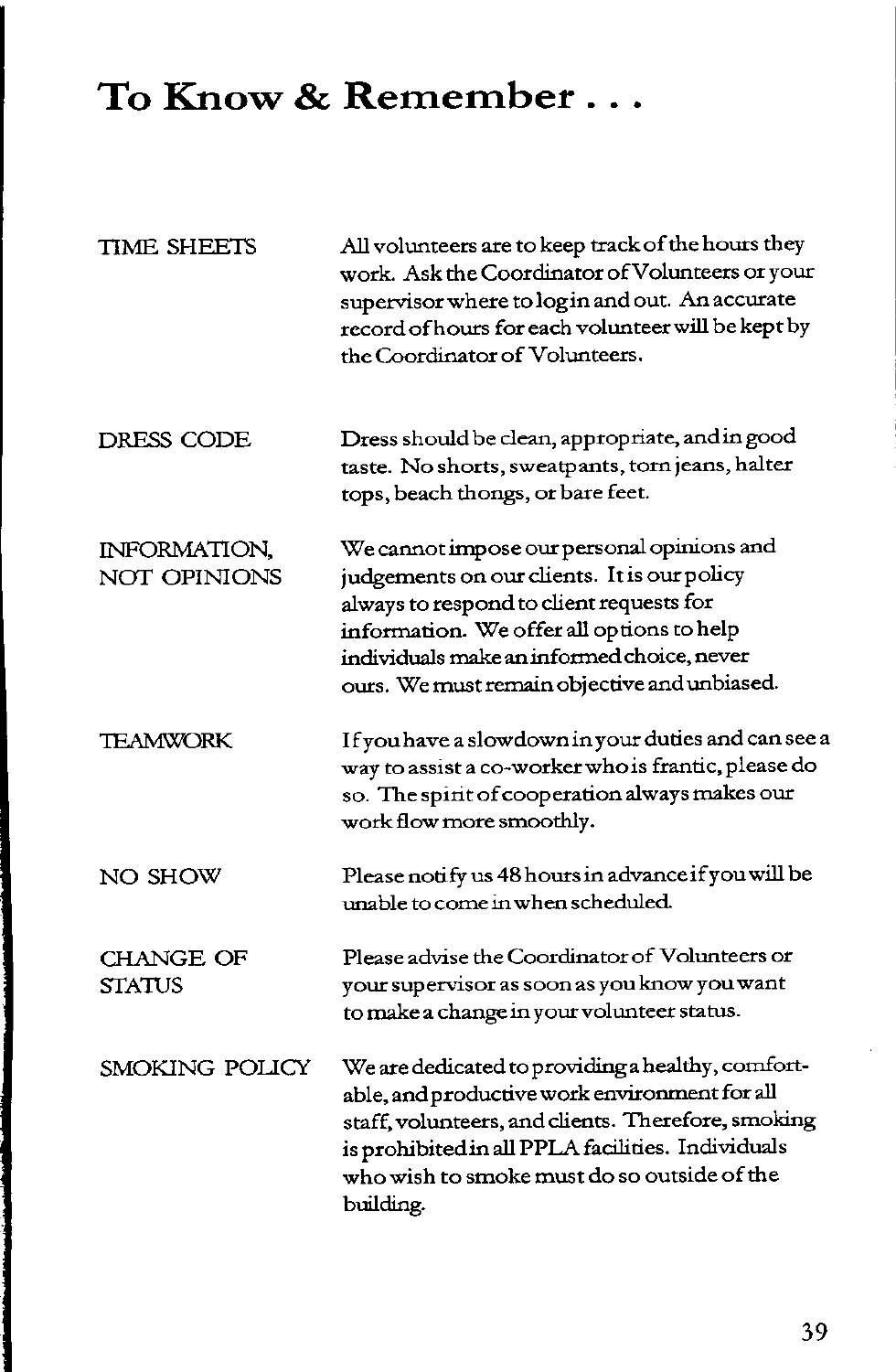| TAX DEDUCTIONS                             | Some expenses you incur in giving services to a<br>charitable organization may be deducted, according<br>to IRS rulings. These include uniforms and car<br>expenses. Read the IRS publication #526<br>("Charitable Contributions"), or call the toll-free<br>IRS tax information line at 800-829-1040. |
|--------------------------------------------|--------------------------------------------------------------------------------------------------------------------------------------------------------------------------------------------------------------------------------------------------------------------------------------------------------|
| <b>COORDINATOR OF</b><br><b>VOLUNTEERS</b> | Bonnie Bricklin may be reached at the Westside<br>Office at 310-395-0098, ext 3511 or by e-mail at<br>Bonnie.Bricklin@PP-LA.org.                                                                                                                                                                       |

### **FOR HEALTH CENTER VOLUNTEERS ONLY:**

| <b>NAME TAGS</b>    | Please wear your name tag to let patients and other<br>staff know who you are. Your name tag is an<br>immediate assurance to patients that you are a<br>professional and have a reason to be asking<br>personal questions. If you don't have a name tag,<br>be sure to ask the Coordinator of Volunteers or<br>your supervisor to get you one. |
|---------------------|------------------------------------------------------------------------------------------------------------------------------------------------------------------------------------------------------------------------------------------------------------------------------------------------------------------------------------------------|
| <b>HEALTH EXAMS</b> | All volunteers who come in contact with patients<br>are required to have a general physical exam<br>annually.                                                                                                                                                                                                                                  |
| <b>DRESS CODE</b>   | Health center volunteers may be asked to wear a<br>smock.                                                                                                                                                                                                                                                                                      |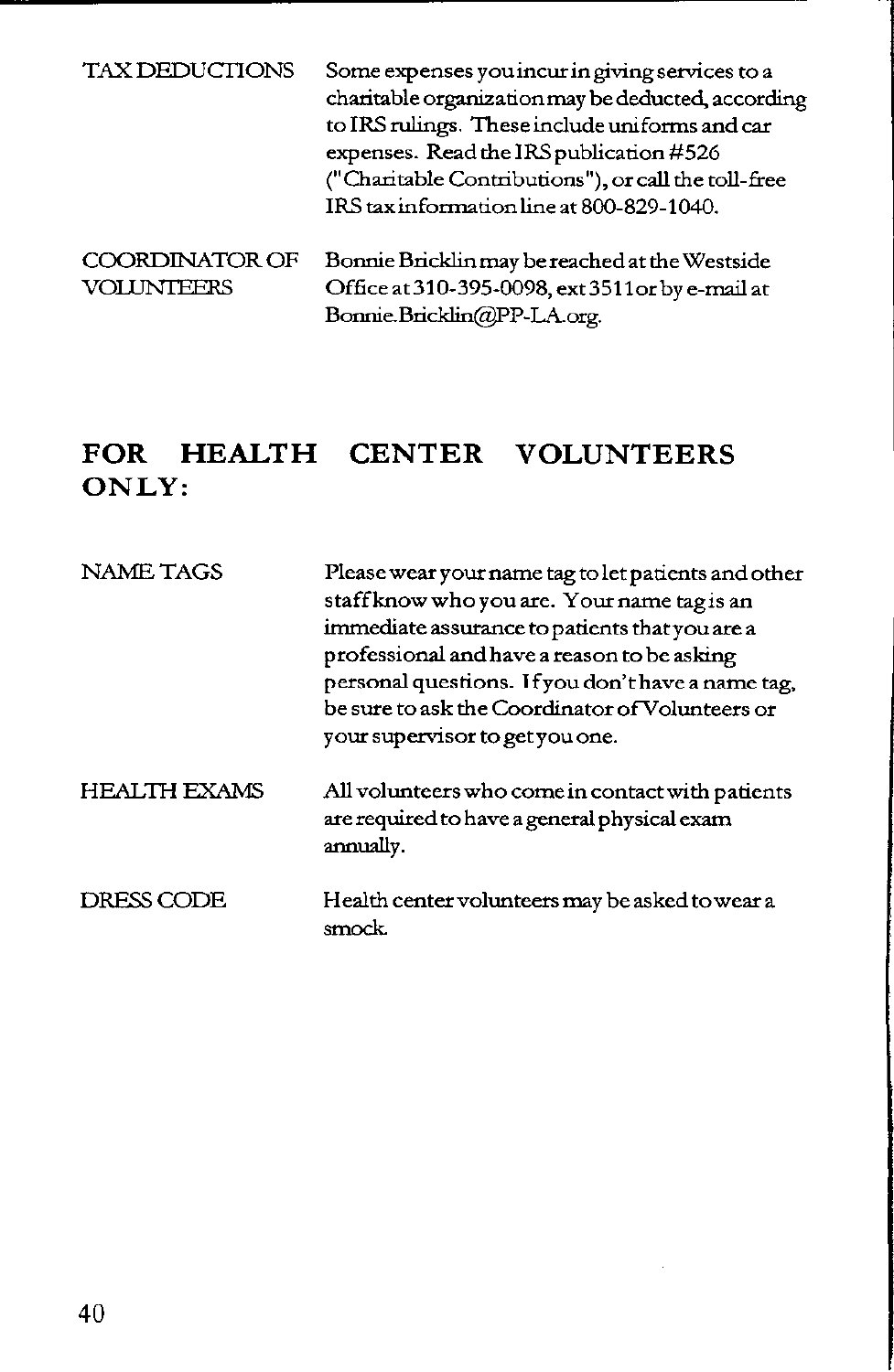### **Sample Forms for New Volunteers**

The fonns on the next few pages are reduced copies of the forms you may be asked to read and sign before you are placed as a volunteer with PPLA. In order to reduce paper use, you will not receive a copy of the form you actually sign. Instead, if you have any questions about the agreement you have entered into with PPLA, you can refer to these pages. If you like, you may request copies of the signed forms.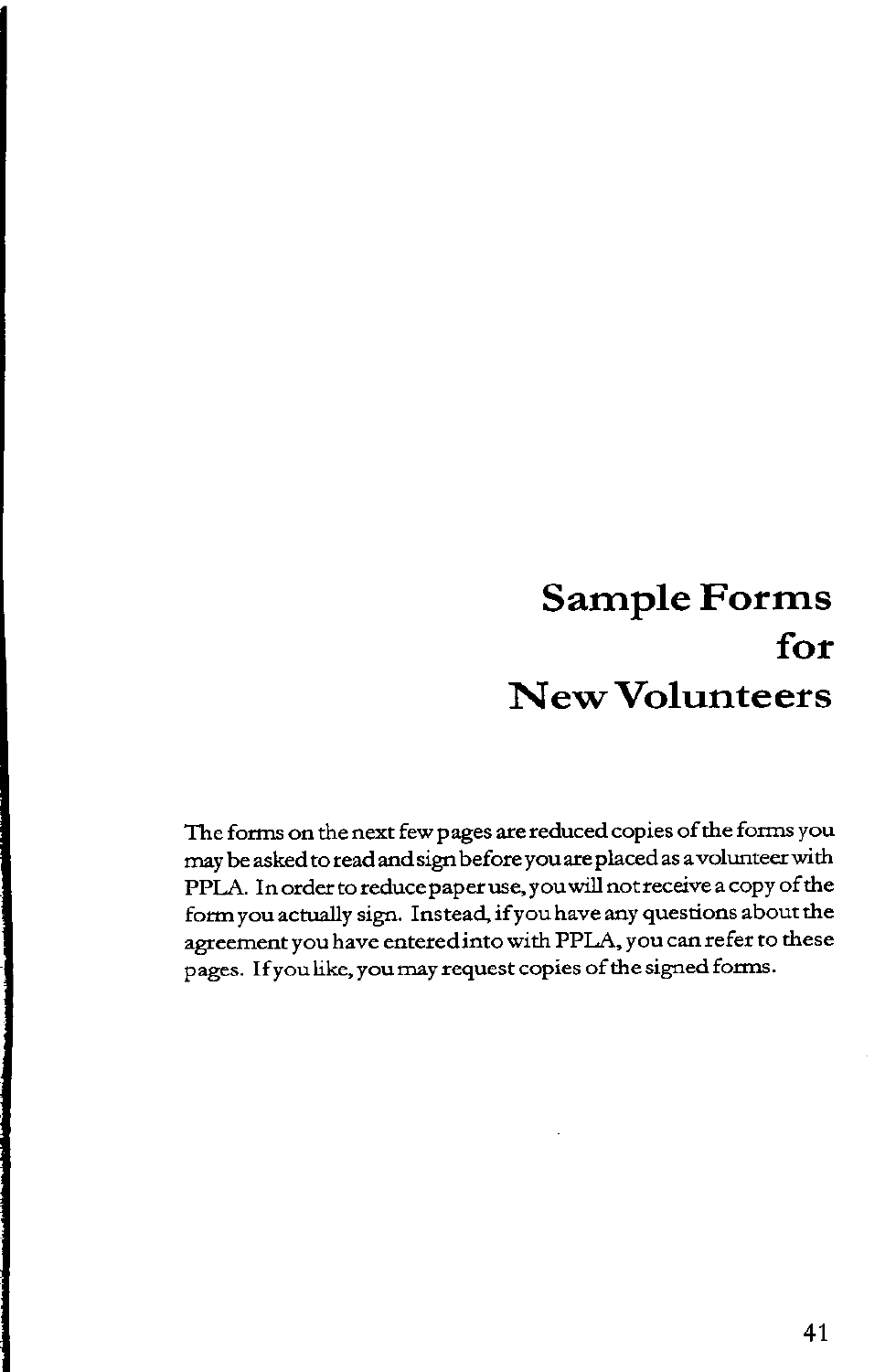# **Volunteer Agreement (Sample form)**

Welcome to Planned Parenthood! As a volunteer, you will be an integral part of our staff. The quality of service we are able to give patients is directly affected by the quality of your service as a volunteer. Our future relationship is important to all of us. Basic to a mutually beneficial relationship is a clear understanding of what you expect from your volunteer experience and what Planned Parenthood expects of you as a volunteer.

### You have the right to expect from Planned Parenthood:

- 1. Initial orientation to the agency and ongoing training by staff.
- 2. Responsibilities suited to your interests and abilities.
- 3. Aclearandconcisejobdescription.
- 4. Availability of staff to answer any questions oraddress concerns.
- 5. Evaluations on a regular basis, oras detennined by your supervisor or project coordinator.
- 6. Recognition and on-going professional respect.

### Planned Parenthood expects from you, the Volunteer:

- 1. A minimum, six month commitment to the agency.
- 2. A thorough familiarity with PPLA's mission, policies and procedures, both written and verbal, as set forth in the Volunteer Handbook
- 3. The completion of required training, including attendence at a Vohmteer Orientation, in-service training, and other training appropriate to the task.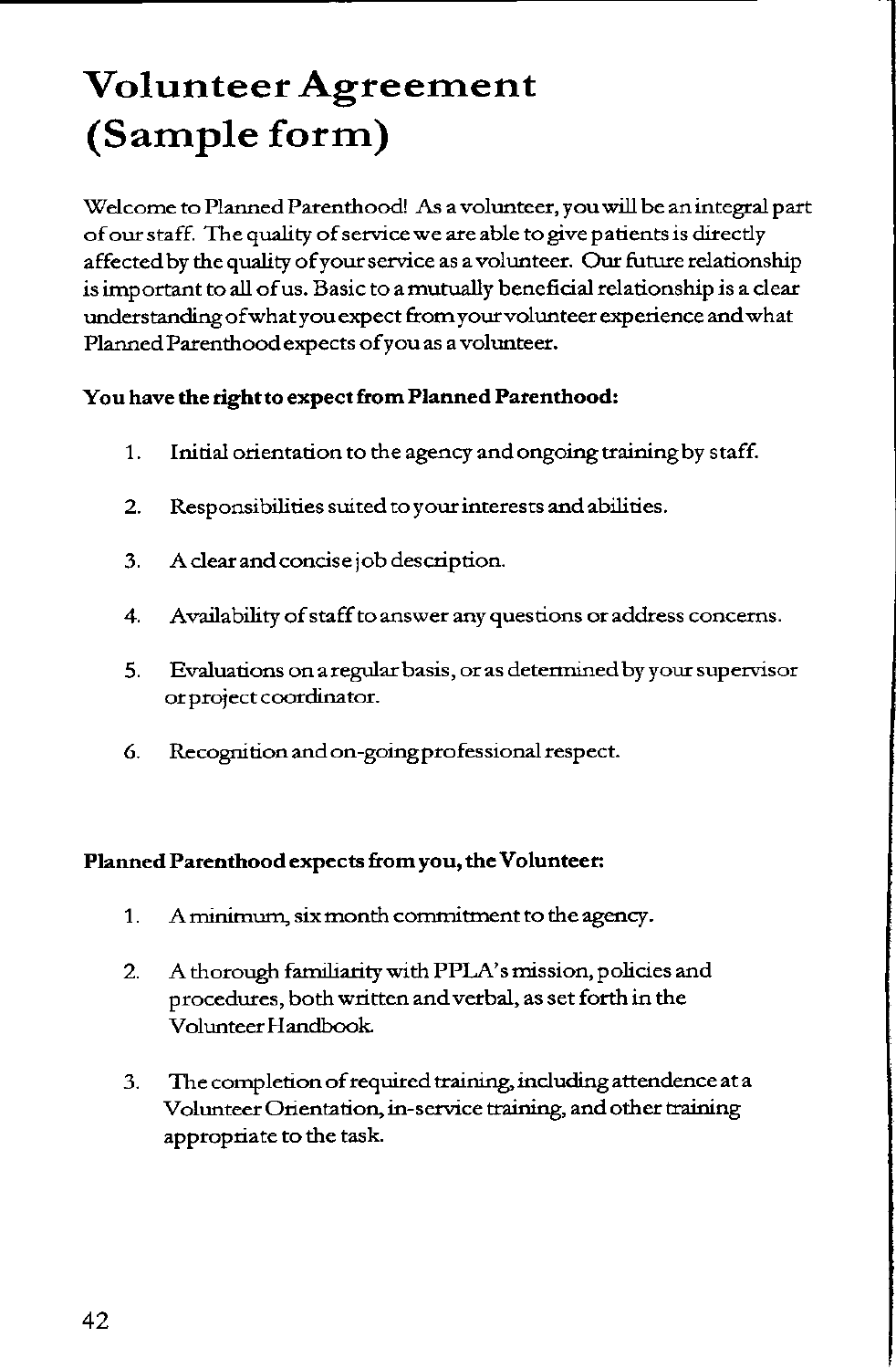- 4. Compliance with the health examrequirementifyouwillhave patient contact.
- 5. Punctuality and reliability. Notify yoursupervisorat the earliest possible moment if you will be unable to make your assigned shift. Give appropriate notice to the Coordinator of Volunteers prior to tennination of any position, so that a replacement may be found.
- 6. A continuously maintained record of your hours of service.
- 7. Immediate contact of a staff member or your supervisor any time you have a question on what to do in any given situation in your line of duty.
- 8. No communication with the media. See Press Protocol (Volunteer Policies).
- 9. Honest feedback to your supervisor or the Coordinator of Volunteers regarding your satisfaction or dissatisfaction with your volunteer duties.
- 10. The exercise of caution and common sense when acting on the agency's behalf in any situation.
- 11. Confidentiality in regard to all client information. No discussion of clients is tolerated, except with Planned Parenthood staff and volunteers in the work envirorunent, relating to the services provided to the client.

### I UNDERSTAND AND AGREE TO ALL THE ABOVE.

Signature of Volunteer Date

Signarure of Supervisor or Project Coordinator Date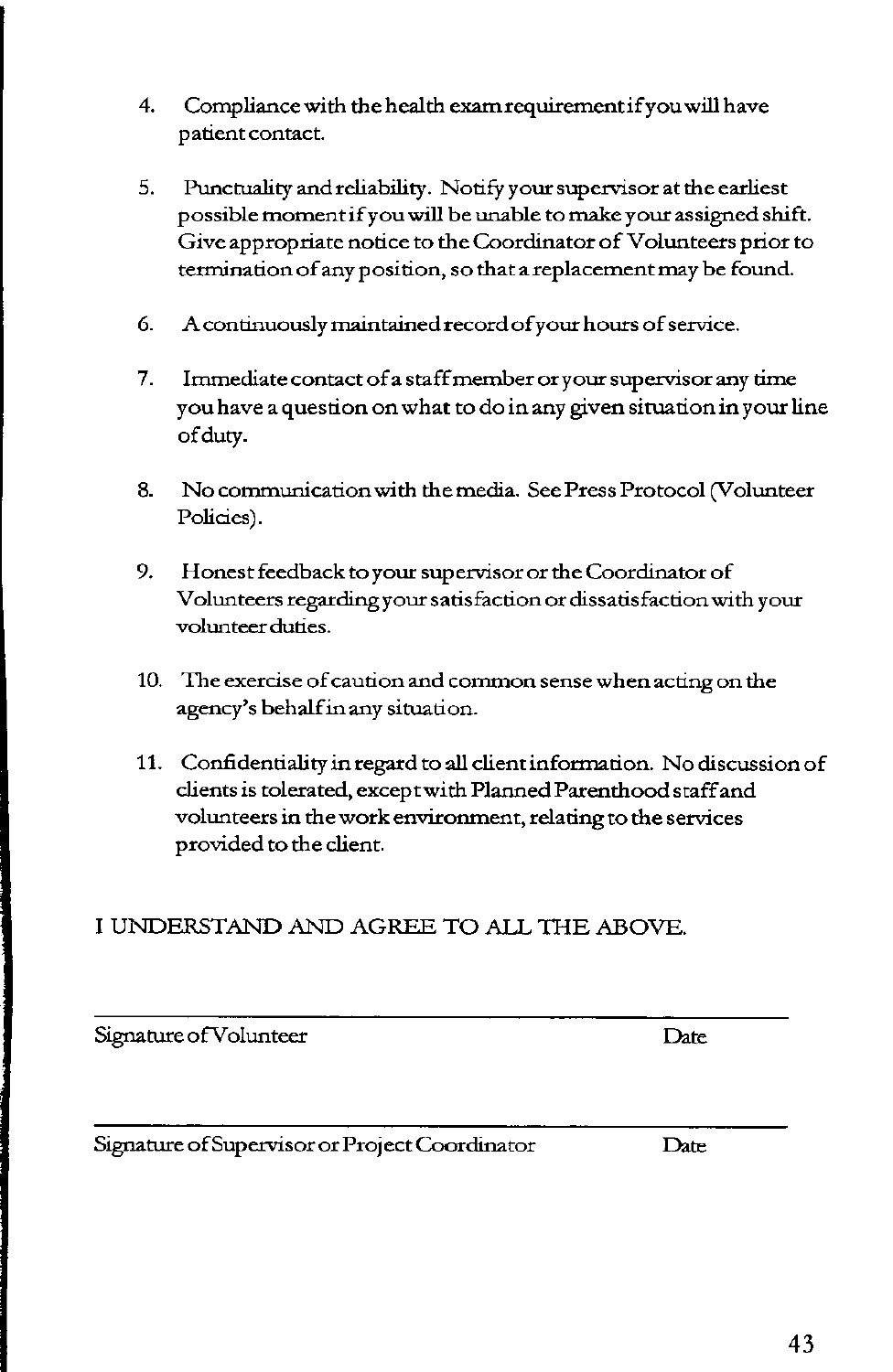# **Confidentiality Policy (Sample form)**

All information obtained from or concerning patients, clients and donors is priviledgedcommunication. Neither employees (norvolunteers) shall divulge any information concerning a patient, client or donor to outside sources without written pennission of the patient, client or donor.

The confidential relationship between the agency and each ofits patients, clients, and/ or donors is a fundamental and basic principle which has long been practiced. For this reason itis essential that every member of our staff, paid or volunteer, to respect and maintain the confidential aspect of our business.

### CONFIDENTIALITY MEANS:

- At no time is the name of a patient, client or donor used unless it is necessary for the service being delivered to that person.
- Under no circumstances is information or acknowledgement of visits or services given out to anyone.
- Respecting patient privacy.
- Asking questions to the management staff when in doubt.

I understand the policy on confidentiality of PPLA and agree to respect the confidentiality of all patients, clients, and/ or donors. I further understand that any breach of this agreement constitutes grounds for immediate dismissal.

| Signature of Employee/Volunteer |  | Date |  |
|---------------------------------|--|------|--|
|                                 |  |      |  |

Signature of Witness Date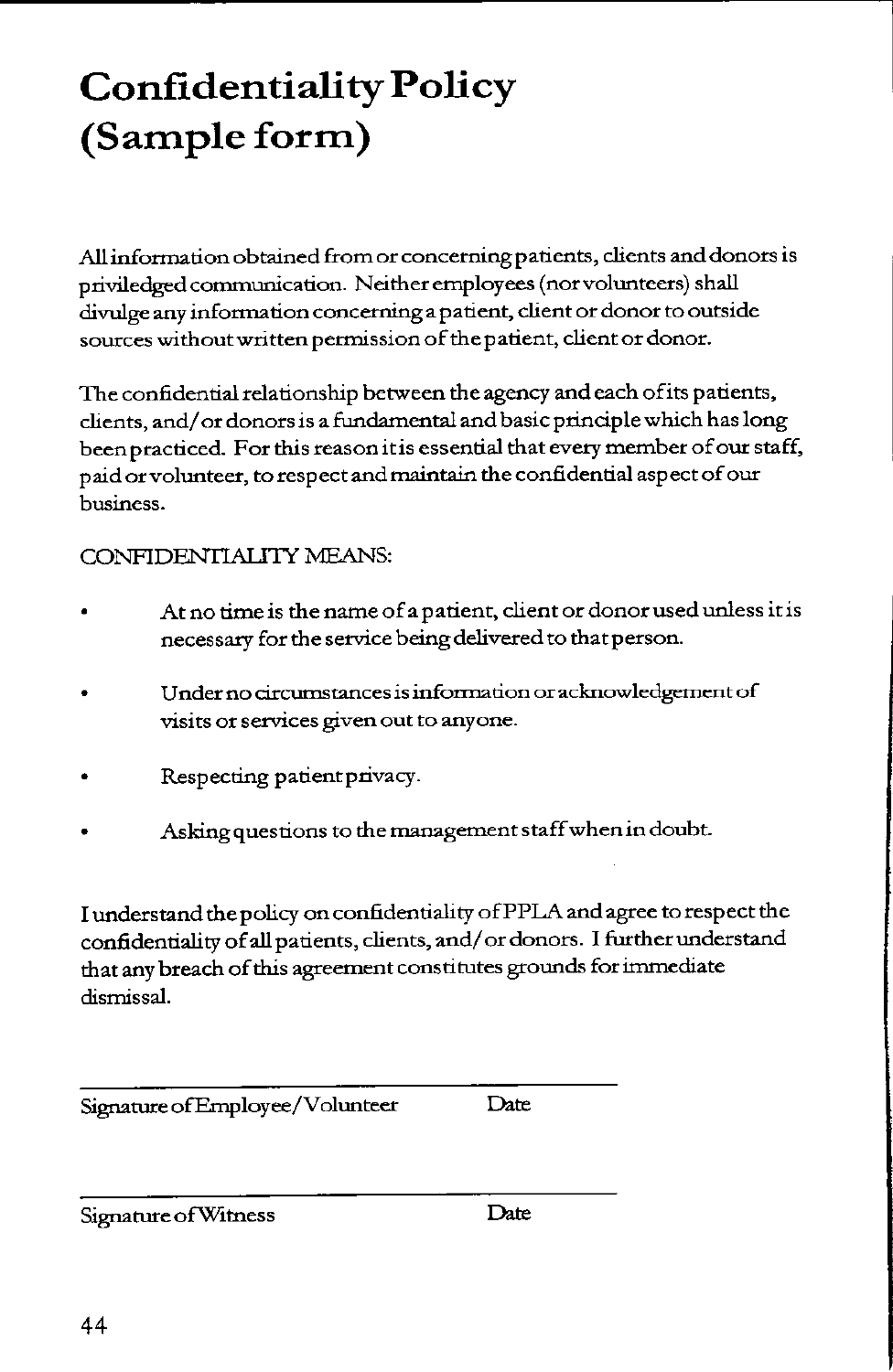# **Acknowledgement Form for New Volunteers (Sample form)**

**Please initial each statement on this fonn, sign and date, and return to the Coordinator of Volunteers within two weeks of your orientation for inclusion in your personnel file.** 

| I have received and read the Volunteer Handbook.                                                                           |
|----------------------------------------------------------------------------------------------------------------------------|
| I have read and understand PPLA's Mission Statement, and I<br>agree to it and will support it.                             |
| I have received and read the Volunteer Agreement dated<br>, and I agree to abide by it.                                    |
| I agree to abide by Planned Parenthood's Confidentiality Policy,<br>as included in the Volunteer Handbook.                 |
| I have advised my supervisor about any medical condition which<br>may have an impact on me in relation to my work at PPLA. |
| I have received and read a copy of my job description.                                                                     |
| FOR HEALTH CENTER VOLUNTEERS ONLY:                                                                                         |
| I agree to comply with Health Exam Requirements and read<br>relevant policies regarding clinic procedures.                 |

**I am a clinician. I have read the clinician orientation manual. I**  agree to abide by the Planned Parenthood Medical **Protocols. I agree to provide a copy of my current medical license.** 

Signature of Volunteer

Date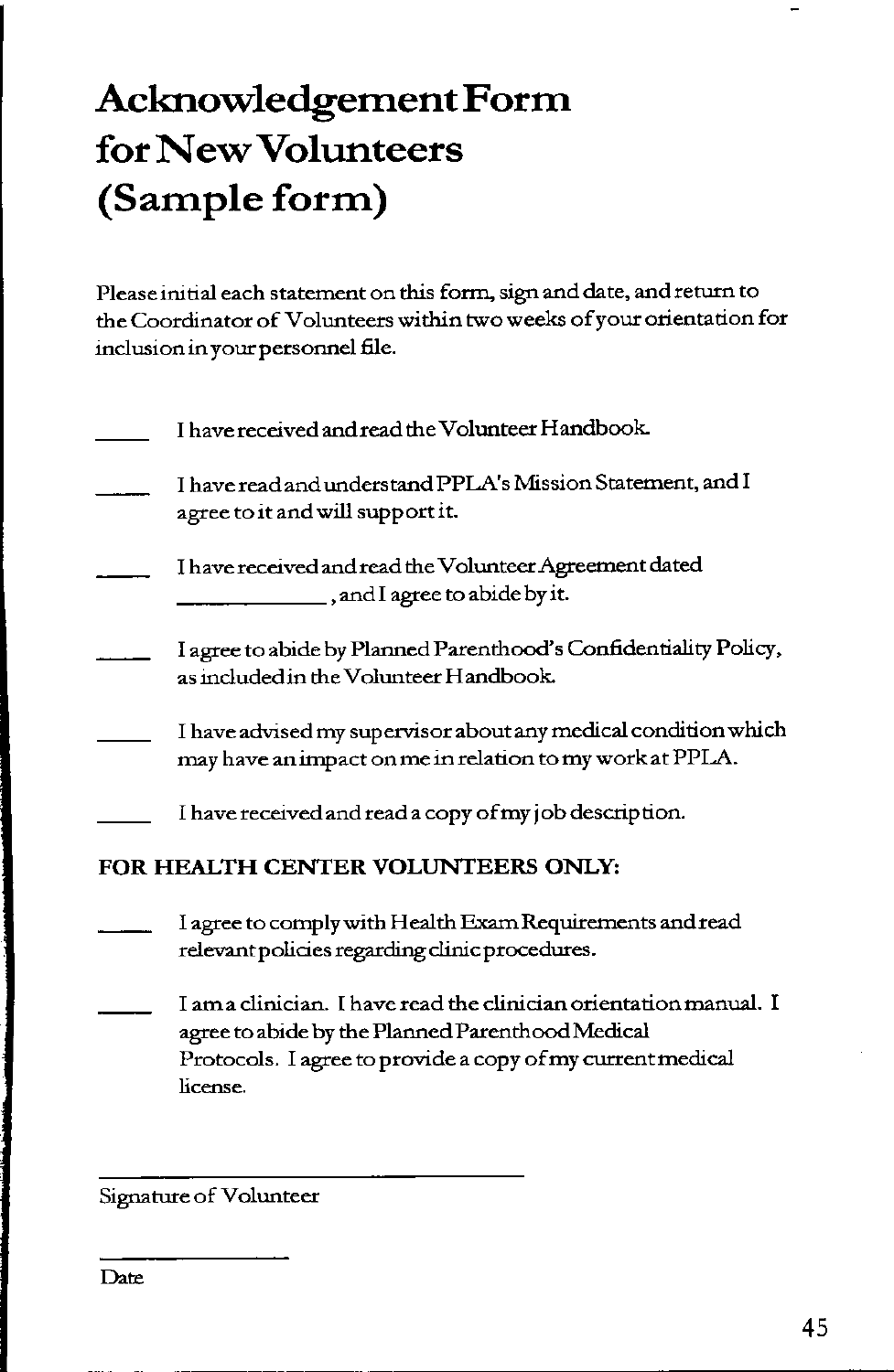### **Directions to Westside Administrative Office**

1316 3rd Street Promenade, Suite B-5 Santa Monica, CA 90401 310-39 5-0098 FAX 310-393-9529

The Westside Administrative Office is located on the 3rd Street Promenade betweenArizonaAvenueandSantaMonicaBoulevard. Parkingisavailableoffof 2ndstreetinStructure#4. Thefirst2hoursarefree,and\$.75ahalf-hout thereafter, with a maximum of \$7.00. Cross alley from parking structure to enter rearofbuilding. Planned Parenthood Office is located on the lower level, at the end of the corridor.

### **Directions to Central Administrative Office**  1920 Marengo Street Los Angeles, CA 90033 323-223-4462 FAX 323-225-5844 TDD 323-221-2532

#### **From the Westside**

Santa Monica Freeway (10 East) past downtown. Follow signs to San Bernardino(10), stay in right lane. Exit at Cesar Chavez. Turn left on Cesar Chavez. Immediate right on State Street. Turn right at second light which is Marengo, right at next comer, Kingston Street, and right into PPLA parking lot.

#### **Return to Westside**

Turn right out of parking lot. Right on Marengo. Left on Soto Street, crossing over Freeway. Turn right at first ramp, following signs to Santa Monica (10 West).

### **VISIT US AT OUR WEBSITE: http://www.plannedparenthood-la.org**